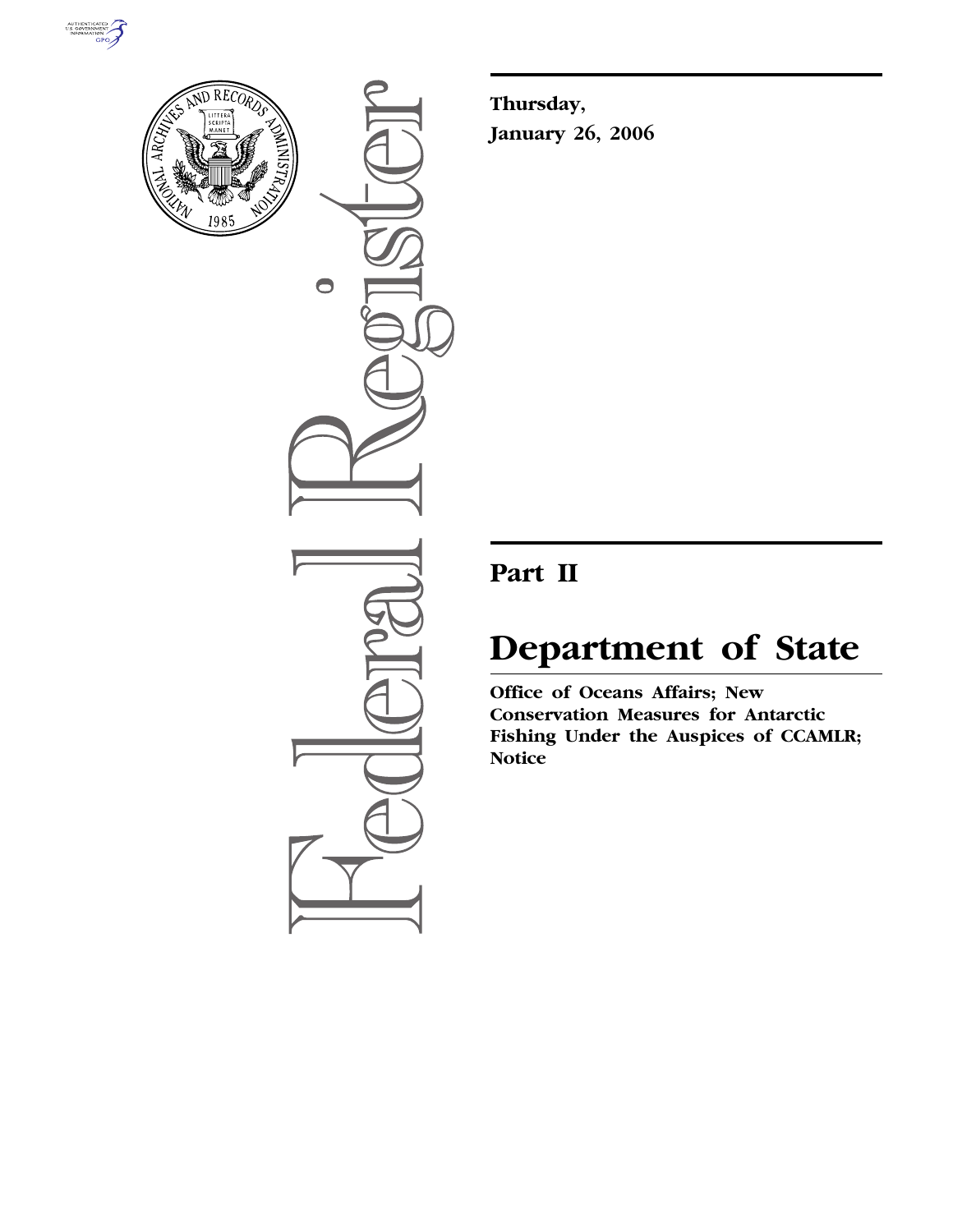## **DEPARTMENT OF STATE**

**[ID.122005D]** 

## **Office of Oceans Affairs; New Conservation Measures for Antarctic Fishing Under the Auspices of CCAMLR**

**AGENCY:** Office of Oceans Affairs, Department of State. **ACTION:** Notice.

**SUMMARY:** At its Twenty-Fourth Meeting in Hobart, Tasmania, from October 24 to November 4, 2005, the Commission for the Conservation of Antarctic Marine Living Resources (CCAMLR), of which the United States is a member, adopted conservation measures, pending countries' approval, pertaining to fishing in the CCAMLR Convention Area. All the measures were agreed upon in accordance with Article IX of the Convention for the Conservation of Antarctic Marine Living Resources. Measures adopted restrict overall catches of certain species of fish and crabs, restrict fishing in certain areas, specify implementation and inspection obligations supporting the Catch Documentation Scheme of Contracting Parties, and promote compliance with CCAMLR measures by non-Contracting Party vessels. This notice includes the full text of the conservation measures adopted at the Twenty-Fourth meeting of CCAMLR. For all of the conservation measures in force, see the CCAMLR Web site at *http://www.ccamlr.org*. This notice, therefore, together with the U.S. regulations referenced under the Supplementary Information, provides a comprehensive register of all current U.S. obligations under CCAMLR. **DATES:** Persons wishing to comment on the measures or desiring more information should submit written comments by February 27, 2006.

#### **FOR FURTHER INFORMATION CONTACT:**

Hunter H. Cashdollar, Office of Oceans Affairs (OES/OA), Room 5805, Department of State, Washington, DC 20520; tel: 202–647–3947; fax: 202–647– 9099; e-mail: *cashdollarhh@state.gov.* 

## **SUPPLEMENTARY INFORMATION:**

Individuals interested in CCAMLR should also see 15 CFR Chapter III— International Fishing and Related Activities, Part 300—International Fishing Regulations, Subpart A— General; Subpart B—High Seas Fisheries; and Subpart G—Antarctic Marine Living Resources, for other regulatory measures related to conservation and management in the CCAMLR Convention area. Subpart B notes the requirements for high seas fishing vessel licensing. Subparts A and

G describe the process for regulating U.S. fishing in the CCAMLR Conventional area and contain the text of CCAMLR Conservation Measures that are not expected to change from year to year. The regulations in Subparts A and G include sections on: Purpose and scope; Definitions; Relationship to other treaties, conventions, laws and regulations; Procedure for according protection to CCAMLR Ecosystem Monitoring Program Sites; Scientific Research; Initiating a new fishery; Exploratory fisheries; Reporting and record keeping requirements; Vessel and gear identification; Gear disposal; Mesh Size; Harvesting permits; Import permits; Appointment of a designated representative; Prohibitions; Facilitation of enforcement and inspection; and Penalties.

Review of existing conservation measures and resolutions:

The Commission noted that the following conservation measures will lapse on 30 November 2005: 32–09 (2004), 33–02 (2004), 33–03 (2004), 41– 01 (2004), 41–02 (2004), 41–04 (2004), 41–05 (2004), 41–06 (2004), 41–07 (2004), 41–08 (2004), 41–09 (2004), 41– 10 (2004), 41–11 (2004), 42–02 (2004), 52–01 (2004), 52–02 (2004) and 61–01 (2004). The Commission also noted that Conservation Measure 42–01 (2004) will lapse on 14 November 2005. All of these measures dealt with fishery-related matters for the 2004/05 season.

The Commission agreed that the following conservation measures will remain in force in 2005/06: Compliance 10–01 (1998), 10–02 (2004). General Fishery Matters 21–01 (2002), 22–01 (1986), 22–02 (1984), 22–03 (1990), 23– 02 (1993), 23–03 (1991), 23–04 (2000), 23–05 (2000), 25–01 (1996), 25–03 (2003). Fishery Regulations 31–01 (1986), 32–01 (2001), 32–02 (1998), 32– 03 (1998), 32–04 (1986), 32–05 (1986), 32–06 (1985), 32–07 (1999), 32–08 (1997), 32–10 (2002), 32–11 (2002), 32– 16 (2003), 32–17 (2003), 33–01 (1995), 51–01 (2002), 51–02 (2002), 51–03 (2002). Protected Areas 91–01 (2004), 91–02 (2004), 91–03 (2004).

At its twenty-fourth meeting in Hobart, Tasmania, the Commission agreed that the following resolutions will remain in force in 2005/06: 7/IX, 10/XII, 14/XIX, 15/XXII, 16/XIX, 17/XX, 18/XXI, 19/XXI, 20/XXII, 21/XXIII, 22/ XXIII and 23/XXIII.

New and Revised Conservation Measures. The Commission revised the following conservation measures at its twenty-fourth meeting: Compliance 10– 03 (2002), 10–04 (2004), 10–05 (2004), 10–06 (2004), 10–07 (2003). General fishery matters: 21–02 (2004), 23–01

(2004), 23–06 (2004), 24–01 (2003), 24– 02 (2004) and 25–02 (2003).

In addition, thirty Conservation Measures and one Resolution were adopted at the twenty-fourth meeting: (For further information, see the CCAMLR Web site at *http:// www.ccamlr.org* under Publications for the Schedule of Conservation Measures in Force (2005/2006), or contact the Commission at the CCAMLR Secretariat, P.O. Box 213, North Hobart, Tasmania 7002, Australia. Tel: (61) 3–6234–9965.)

## **Conservation Measures and Resolutions Adopted at CCAMLR–XXIV**

*Conservation Measure 10–03 (2005)* 123

Port Inspections of Vessels Carrying Toothfish

1. Contracting Parties shall undertake inspections of all fishing vessels carrying *Dissostichus* spp. which enter their ports. The inspection shall be for the purpose of determining that if the vessel carried out harvesting activities in the Convention Area, these activities were carried out in accordance with CCAMLR conservation measures, and that if it intends to land or tranship *Dissostichus* spp. the catch to be unloaded or transhipped is accompanied by a *Dissostichus* catch document required by Conservation Measure 10–05 and that the catch agrees with the information recorded on the document.

2. To facilitate these inspections, Contracting Parties shall require vessels to provide advance notice of their entry into port and to convey a written declaration that they have not engaged in or supported illegal, unreported and unregulated (IUU) fishing in the Convention Area. The inspection shall be conducted within 48 hours of port entry and shall be carried out in an expeditious fashion. It shall impose no undue burdens on the vessel or its crew, and shall be guided by the relevant provisions of the CCAMLR System of Inspection. Vessels which either declare that they have been involved in IUU fishing or fail to make a declaration shall be denied port access, other than for emergency purposes.

3. In the event that there is evidence that the vessel has fished in contravention of CCAMLR conservation measures, the catch shall not be landed or transshipped. The Contracting Party will inform the Flag State of the vessel of its inspection findings and will cooperate with the Flag State in taking such appropriate action as is required to investigate the alleged infringement and, if necessary, apply appropriate sanctions in accordance with national legislation.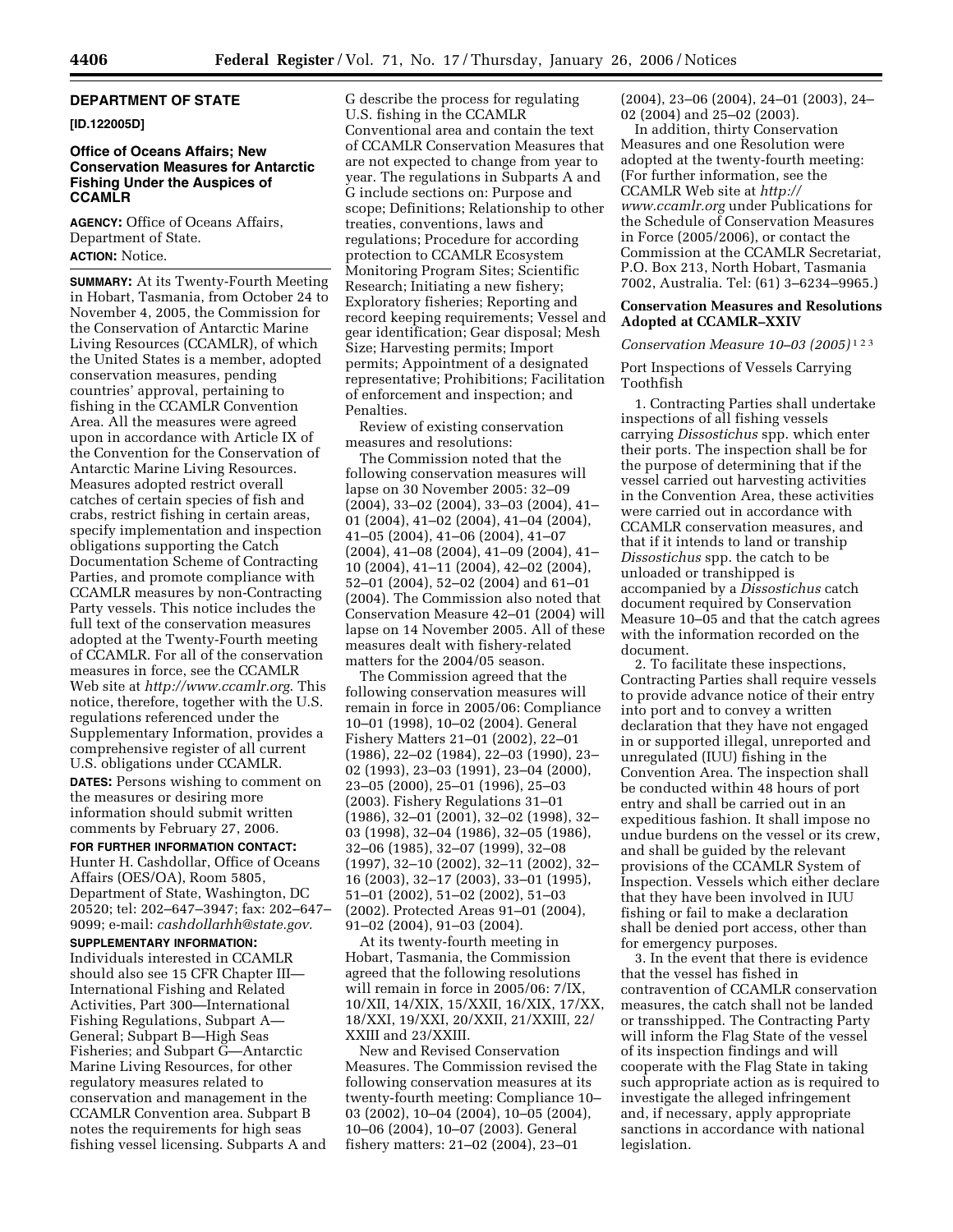4. Contracting Parties shall promptly provide the Secretariat with a report on the outcome of each inspection conducted under this conservation measure. In respect of any vessels denied port access or permission to land or tranship *Dissostichus* spp., the Secretariat shall promptly convey such reports to all Contracting Parties and to all non-Contracting Parties cooperating with the Commission by participating in the Catch Documentation.

#### Scheme for *Dissostichus* spp. (CDS)

<sup>1</sup> Except for waters adjacent to the Kerguelen and Crozet Islands.

 $2$  Except for waters adjacent to the Prince Edward Islands. 3Excluding by-catches of *Dissostichus* spp.

by trawlers fishing on the high seas outside the Convention Area. A by-catch shall be defined as no more than 5% of total catch of all species and no more than 50 tonnes for an entire fishing trip by a vessel.

## *Conservation Measure 10–04 (2005)*

Automated Satellite-Linked Vessel Monitoring Systems (VMS)

Species all except krill Area all Season all Gear all

The Commission, recognizing that in order to promote the objectives of the Convention and further improve compliance with the relevant conservation measures, Convinced that illegal, unreported and unregulated (IUU) fishing compromises the objective of the Convention, recalling that Contracting Parties are required to cooperate in taking appropriate action to deter any fishing activities which are not consistent with the objective of the Convention, mindful of the rights and obligations of Flag States and Port States to promote the effectiveness of conservation measures, wanting to reinforce the conservation measures already adopted by the Commission, recognising the obligations and responsibilities of Contracting Parties under the Catch Documentation Scheme for *Dissostichus* spp. (CDS), Recalling provisions as made under Article XXIV of the Convention, Committed to take steps, consistent with international law, to identify the origins of 589 *Dissostichus* spp. entering the markets of Contracting Parties and to determine whether *Dissostichus* spp. harvested in the Convention Area that is imported into their territories was caught in a manner consistent with CCAMLR conservation measures, hereby adopts the following conservation measure in accordance with Article IX of the Convention:

1. Each Contracting Party shall ensure that its fishing vessels, licensed  $1$  in accordance with Conservation Measure 10–02, are equipped with a satellitelinked vessel monitoring device allowing for the continuous reporting of their position in the Convention Area for the duration of the license issued by the Flag State. The vessel monitoring device shall automatically communicate at least every four hours to a land-based fisheries monitoring centre (FMC) of the Flag State of the vessel the following data:

(i) Fishing vessel identification;

(ii) The current geographical position (latitude and longitude) of the vessel, with a position error which shall be less than 500 m, with a confidence interval of 99%; and

(iii) The date and time (expressed in UTC) of the fixing of the said position of the vessel.

2. The implementation of vessel monitoring device(s) on vessels while participating only in a krill fishery is not currently required.

3. Each Contracting Party as a Flag State shall ensure that the vessel monitoring device(s) on board its vessels are tamper proof, *i.e.* are of a type and configuration that prevent the input or output of false positions, and that are not capable of being overridden, whether manually, electronically or otherwise. To this end, the on-board satellite monitoring device must:

(i) Be located within a sealed unit; and

(ii) Be protected by official seals (or mechanisms) of a type that indicate whether the unit has been accessed or tampered with.

4. In the event that a Contracting Party has information to suspect that an onboard vessel monitoring device does not meet the requirements of paragraph 3, or has been tampered with, it shall immediately notify the Secretariat and the vessel's Flag State.

5. Each Contracting Party shall ensure that its FMC receives Vessel Monitoring System (VMS) reports and messages, and that the FMC is equipped with computer hardware and software enabling automatic data processing and electronic data transmission. Each Contracting Party shall provide for backup and recovery procedures in case of system failures.

6. Masters and owners/licensees of fishing vessels subject to VMS shall ensure that the vessel monitoring device on board their vessels within the Convention Area is at all times fully operational as per paragraph 1, and that the data are transmitted to the Flag

State. Masters and owners/licensees shall in particular ensure that:

(i) VMS reports and messages are not altered in any way;

(ii) The antennae connected to the satellite monitoring device are not obstructed in anyway;

(iii) The power supply of the satellite monitoring device is not interrupted in any way; and

(iv) The vessel monitoring device is not removed from the vessel.

7. A vessel monitoring device shall be active within the Convention Area. It may, however, be switched off when the fishing vessel is in port for a period of more than one week, subject to prior notification to the Flag State, and if the Flag State so desires also to the Secretariat, and providing that the first position report generated following the repowering (activating) shows that the fishing vessel has not changed position compared to the last report.

8. In the event of a technical failure or non-functioning of the vessel monitoring device on board the fishing vessel, the master or the owner of the vessel, or their representative, shall communicate to the Flag State every six hours, and if the Flag State so desires also to the Secretariat, starting at the time that the failure or the nonfunctioning was detected or notified in accordance with paragraph 12, the upto-date geographical position of the vessel by electronic means (email, facsimile, telex, telephone message, radio).

9. Vessels with a defective vessel monitoring device shall take immediate steps to have the device repaired or replaced as soon as possible and, in any event, within two months. If the vessel during that time returns to port, it shall not be allowed by the Flag State to commence a further fishing trip in the Convention Area without having the defective device repaired or replaced.

10. When the Flag State has not received for 12 hours data transmissions referred to in paragraphs 1 and 8, or has reasons to doubt the correctness of the data transmissions under paragraphs 1 and 8, it shall as soon as possible notify the master or the owner or the representative thereof. If this situation occurs more than two times within a period of one year in respect of a particular vessel, the Flag State of the vessel shall investigate the matter, including having an authorized official check the device in question, in order to establish whether the equipment has been tampered with. The outcome of this investigation shall be forwarded to the CCAMLR Secretariat within 30 days of its completion.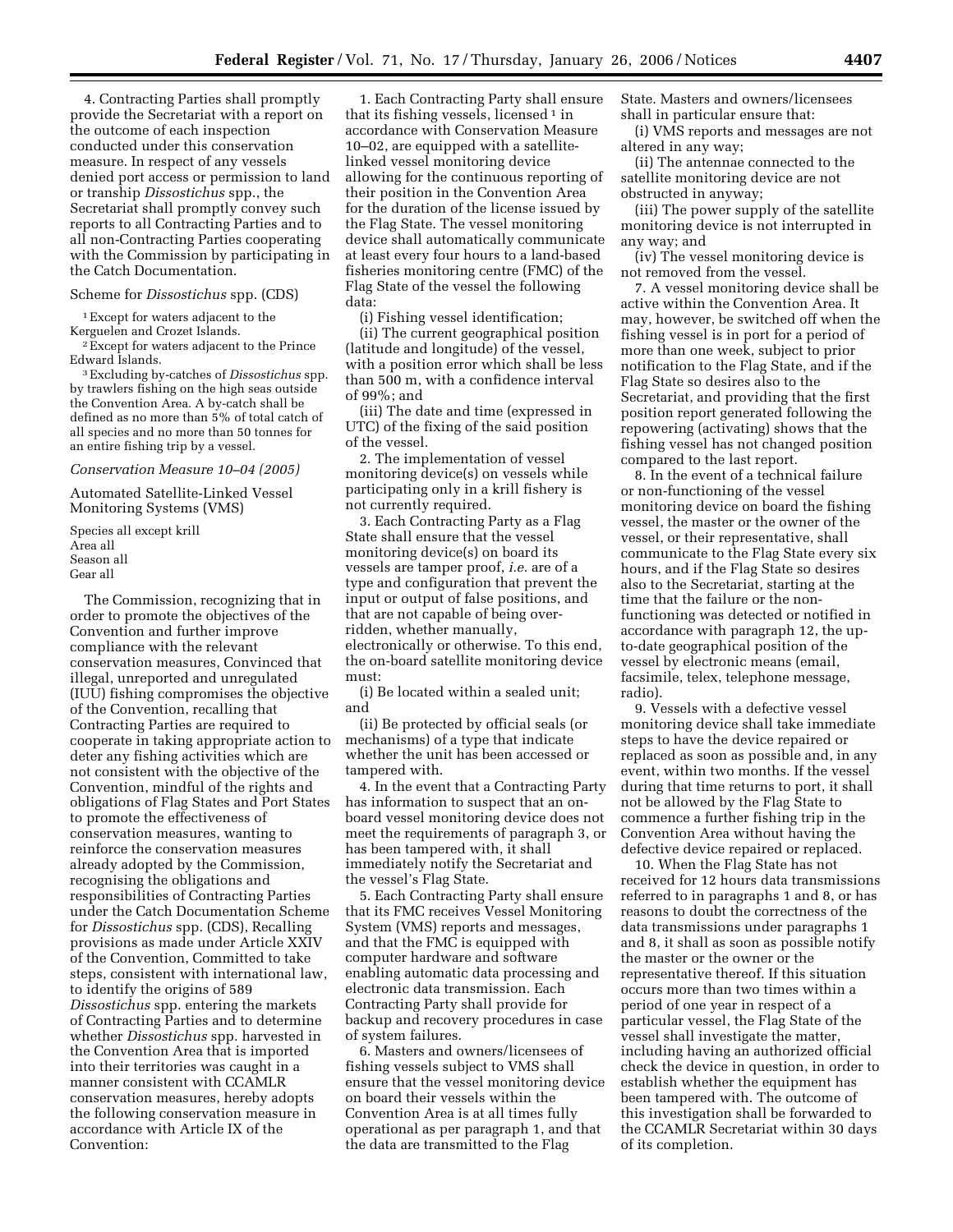11.2 3 Each Contracting Party shall forward VMS reports and messages received, pursuant to paragraph 1, to the CCAMLR Secretariat as soon as possible:

(i) But not later than four hours after receipt for those exploratory longline fisheries subject to conservation measures adopted at CCAMLR–XXIV; or

(ii) But not later than 10 working days following departure from the Convention Area for all other fisheries.

12. With regard to paragraphs 8 and 11(i), each Contracting Party shall, as soon as possible but no later than two working days following detection or notification of technical failure or nonfunctioning of the vessel monitoring device on board the fishing vessel, forward the geographical positions of the vessel to the Secretariat, or shall ensure that these positions are forwarded to the Secretariat by the master or the owner of the vessel, or their representative.

13. Each Flag State shall ensure that VMS reports and messages transmitted by the Contracting Party or its fishing vessels to the CCAMLR Secretariat, are in a computer readable form in the data exchange format set out in Annex 10– 04/A.

14. Each Flag State shall in addition notify the CCAMLR Secretariat as soon as possible of each entry to, exit from and movement between sub areas and divisions of the Convention Area by each of its fishing vessels in the format outlined in Annex 10–04/A.

15. Without prejudice to its responsibilities as a Flag State, if the Contracting Party so desires, it shall ensure that each of its vessels communicates the reports referred to in paragraphs 11 and 14 in parallel to the CCAMLR Secretariat.

16. Each Flag State shall notify the name, address, email, telephone and facsimile numbers, as well as the address of electronic communication of the relevant authorities of their FMC to the CCAMLR Secretariat before 1 January 2005 and thereafter any changes without delay.

17. In the event that the CCAMLR Secretariat has not, for 48 consecutive hours, received the data transmissions referred to in paragraph 11(i), it shall promptly notify the Flag State of the vessel and require an explanation. The CCAMLR Secretariat shall promptly inform the Commission if the data transmissions at issue, or the Flag State explanation, are not received from the Contracting Party within a further five working days.

18. The CCAMLR Secretariat and all Parties receiving data shall treat all VMS reports and messages received under

paragraph 11 or paragraphs 19, 20, 21 or 22 in a confidential manner in accordance with the confidentiality rules established by the Commission as contained in Annex 10–04/B. Data from individual vessels shall be used for compliance purposes only, namely for:

(i) Active surveillance presence, and/ or inspections by a Contracting Party in a specified CCAMLR sub area or division; or

(ii) The purposes of verifying the content of a *Dissostichus* Catch Document (DCD).

19. The CCAMLR Secretariat shall place a list of vessels submitting VMS reports and messages pursuant to this conservation measure on a passwordprotected section of the CCAMLR website. This list shall be divided into sub areas and divisions, without indicating the exact positions of vessels, and be updated when a vessel changes sub area or division. The list shall be posted daily by the Secretariat, establishing an electronic archive.

20. VMS reports and messages (including vessel locations), for the purposes of paragraph 18(i) above, may be provided by the Secretariat to a Contracting Party other than the Flag State without the permission of the Flag State only during active surveillance, and/or inspection in accordance with the CCAMLR System of Inspection and subject to the time frames set out in paragraph 11. In this case, the Secretariat shall provide VMS reports and messages, including vessel locations over the previous 10 days, for vessels actually detected during surveillance, and/or inspection by a Contracting Party, and VMS reports and messages (including vessel locations) for all vessels within 100 n miles of that same location. The Flag State(s) concerned shall be provided by the Party conducting the active surveillance, and/or inspection, with a report including name of the vessel or aircraft on active surveillance, and/or inspection under the CCAMLR System of Inspection, and the full name(s) of the CCAMLR inspector(s) and their ID number(s). The Parties conducting the active surveillance, and/or inspection will make every reasonable effort to make this information available to the Flag State(s) as soon as possible.

21. A Party may contact the Secretariat prior to conducting active surveillance, and/or inspection in accordance with the CCAMLR System of Inspection, in a given area and request VMS reports and messages (including vessel locations), for vessels in that area. The Secretariat shall provide this information only with the permission of the Flag State for each of the vessels and

according to the time frames set out in paragraph 11. On receipt of Flag State permission the Secretariat shall provide regular updates of positions to the Contracting Party for the duration of the active surveillance, and/or inspection in accordance with the CCAMLR System of Inspection.

22. A Contracting Party may request actual VMS reports and messages (including vessel locations) from the Secretariat for a vessel when verifying the claims on a DCD. In this case the Secretariat shall provide that data only with Flag State permission.

23. The CCAMLR Secretariat shall annually, before 30 September, report on the implementation of and compliance with this conservation measure to the Commission.

1 Includes vessels licensed under French domestic law and vessels licensed under<br>South African domestic law.

<sup>2</sup> This paragraph does not apply to vessels licensed under French domestic law in the EEZs surrounding Kerguelen and Crozet

Islands. 3This paragraph does not apply to vessels licensed under South African domestic law in the EEZ surrounding Prince Edward Islands.

## **Annex 10–04/A**

#### *VMS Data Format*

'Position', 'Exit' and 'Entry' Reports Messages

Data element Field code.

Mandatory/Optional Remarks.

- Start record SR M System detail; indicates start of record.
- Address AD M Message detail; destination; 'XCA' for CCAMLR.
- Sequence number SQ M 1 Message detail; message serial number in current year.
- Type of message TM 2 M Message detail; message type, 'POS' as position report/ message to be communicated by VMS or other means by vessels with a defective satellite tracking device.
- Radio call sign RC M Vessel registration detail; international radio call sign of the vessel.

Trip number TN O Activity detail; fishing trip serial number in current year.

- Vessel name NA M Vessel registration detail; name of the vessel.
- Contracting Party internal reference number IR O Vessel registration detail. Unique Contracting Party vessel number as ISO–3 Flag State code followed by number.
- External registration number XR O Vessel registration detail; the side number of the vessel.

Latitude LA M<sup>3</sup> Activity detail; position. Longitude LO  $M<sup>3</sup>$  Activity detail; position. Latitude (decimal) LT  $M<sup>4</sup>$  Activity detail;

position. Longitude (decimal) LG M 4 Activity detail; position.

Date DA M Message detail; position date. Time TI M Message detail; position time in UTC.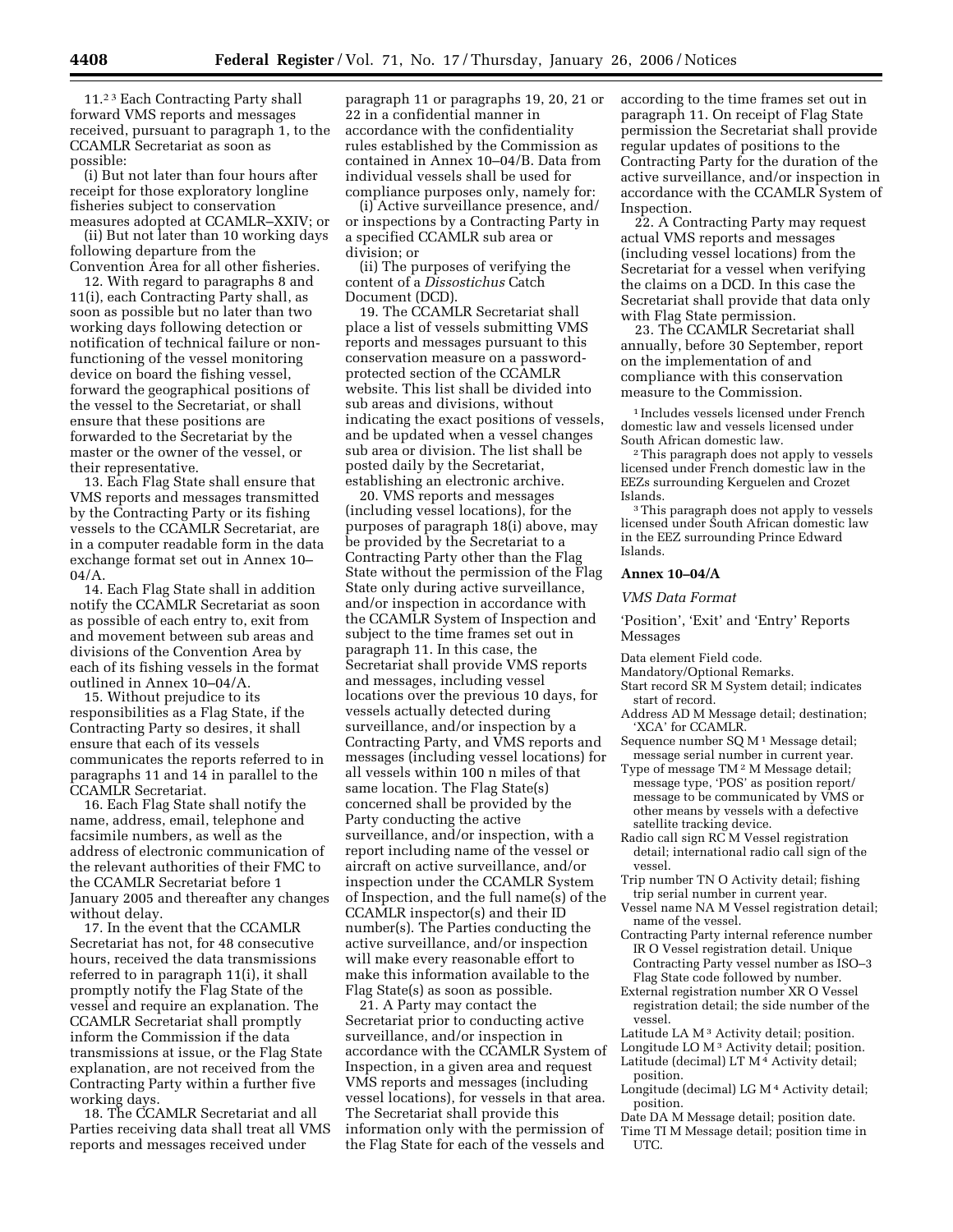End of record ER M System detail; indicates end of the record.

1 Optional in case of a VMS message.

<sup>2</sup> Type of message shall be "ENT" for the first VMS message from the Convention Area as detected by the FMC of the Contracting Party, or as directly submitted by the vessel. Type of message shall be 'EXI' for the first VMS message from outside the Convention Area as detected by the FMC of the Contracting Party or as directly submitted by the vessel, and the values for latitude and longitude are, in this type of message, optional. Type of message shall be 'MAN' for reports communicated by vessels with a defective satellite tracking device. 3 Mandatory for manual messages.

4 Mandatory for VMS messages.

## **Annex 10–04/B**

*Provisions on Secure and Confidential Treatment of Electronic Reports and Messages Transmitted Pursuant to Conservation Measure 10–04* 

#### 1. Field of Application

1.1 The provisions set out below shall apply to all VMS reports and messages transmitted and received pursuant to Conservation Measure 10– 04.

## 2. General Provisions

2.1 The CCAMLR Secretariat and the appropriate authorities of Contracting Parties transmitting and receiving VMS reports and messages shall take all necessary measures to comply with the security and confidentiality provisions set out in sections 3 and 4.

2.2 The CCAMLR Secretariat shall inform all Contracting Parties of the measures taken in the Secretariat to comply with these security and confidentiality provisions.

2.3 The CCAMLR Secretariat shall take all the necessary steps to ensure that the requirements pertaining to the deletion of VMS reports and messages handled by the Secretariat are complied with.

2.4 Each Contracting Party shall guarantee the CCAMLR Secretariat the right to obtain as appropriate, the rectification of reports and messages or the erasure of VMS reports and messages, the processing of which does not comply with the provisions of Conservation Measure 10–04.

## 3. Provisions on Confidentiality

3.1 All requests for data must be made to the CCAMLR Secretariat in writing. Requests for data must be made by the main Commission Contact or an alternative contact nominated by the main Commission Contact of the Contracting Party concerned. The Secretariat shall only provide data to a secure email address specified at the time of making a request for data.

3.2 In cases where the CCAMLR Secretariat is required to seek the permission of the Flag State before releasing VMS reports and messages to another Party, the Flag State shall respond to the Secretariat as soon as possible but in any case within two working days.

3.3 Where the Flag State chooses not to give permission for the release of VMS reports and messages, the Flag State shall, in each instance, provide a written report within 10 working days to the Commission outlining the reasons why it chooses not to permit data to be released. The CCAMLR Secretariat shall place any report so provided, or notice that no report was received, on a password-protected part of the CCAMLR website.<br>3.4

VMS reports and messages shall only be released and used for the purposes stipulated in paragraph 18 of Conservation Measure 10–04.

3.5 VMS reports and messages released pursuant to paragraphs 20, 21 and 22 of Conservation Measure 10–04 shall provide details of: name of vessel, date and time of position report, and latitude and longitude position at time of report.

3.6 Regarding paragraph 21 each inspecting Contracting Party shall make available VMS reports and messages and positions derived there from only to their inspectors designated under the CCAMLR System of Inspection. VMS reports and messages shall be transmitted to their inspectors no more than 48 hours prior to entry into the CCAMLR, sub area or division where surveillance is to be conducted by the Contracting Party. Contracting Parties must ensure that VMS reports and messages are kept confidential by such inspectors.

3.7 The CCAMLR Secretariat shall delete all the original VMS reports and messages referred to in section 1 from the database at the CCAMLR Secretariat by the end of the first calendar month following the third year in which the VMS reports and messages have originated. Thereafter the information related to the movement of the fishing vessels shall only be retained by the CCAMLR Secretariat after measures have been taken to ensure that the identity of the individual vessels can no longer be established.

3.8 Contracting Parties may retain and store VMS reports and messages provided by the Secretariat for the purposes of active surveillance presence, and/or inspections, until 24 hours after the vessels to which the reports and messages pertain have departed from the CCAMLR sub area or division. Departure is deemed to have

been effected six hours after the transmission of the intention to exit from the CCAMLR sub area or division.

#### 4. Provisions on Security

4.1 Overview

4.1.1 Contracting Parties and the CCAMLR Secretariat shall ensure the secure treatment of VMS reports and messages in their respective electronic data processing facilities, in particular where the processing involves transmission over a network. Contracting Parties and the CCAMLR Secretariat must implement appropriate technical and organizational measures to protect reports and messages against accidental or unlawful destruction or accidental loss, alteration, unauthorized disclosure or access, and against all inappropriate forms of processing.

4.1.2 The following security issues must be addressed from the outset:

• System access control: The system has to withstand a break-in attempt from unauthorized persons.

• Authenticity and data access control: The system has to be able to limit the access of authorized parties to a predefined set of data only

• Communication security: It shall be guaranteed that VMS reports and messages are securely communicated.

• Data security: It has to be guaranteed that all VMS reports and messages that enter the system are securely stored for the required time and that they will not be tampered with.

• Security procedures: Security procedures shall be designed addressing access to the system (both hardware and software), system administration and maintenance, backup and general usage of the system.

4.1.3 Having regard to the state of the art and the cost of their implementation, such measures shall ensure a level of security appropriate to the risks represented by the processing of the reports and the messages.

4.1.4 Security measures are described in more detail in the following paragraphs.

#### 4.2 System Access Control

4.2.1 The following features are the mandatory requirements for the VMS installation located at the CCAMLR Data Centre:

• A stringent password and authentication system: each user of the system is assigned a unique user identification and associated password. Each time the user logs on to the system he/she has to provide the correct password. Even when successfully logged on the user only has access to those and only those functions and data that he/she is configured to have access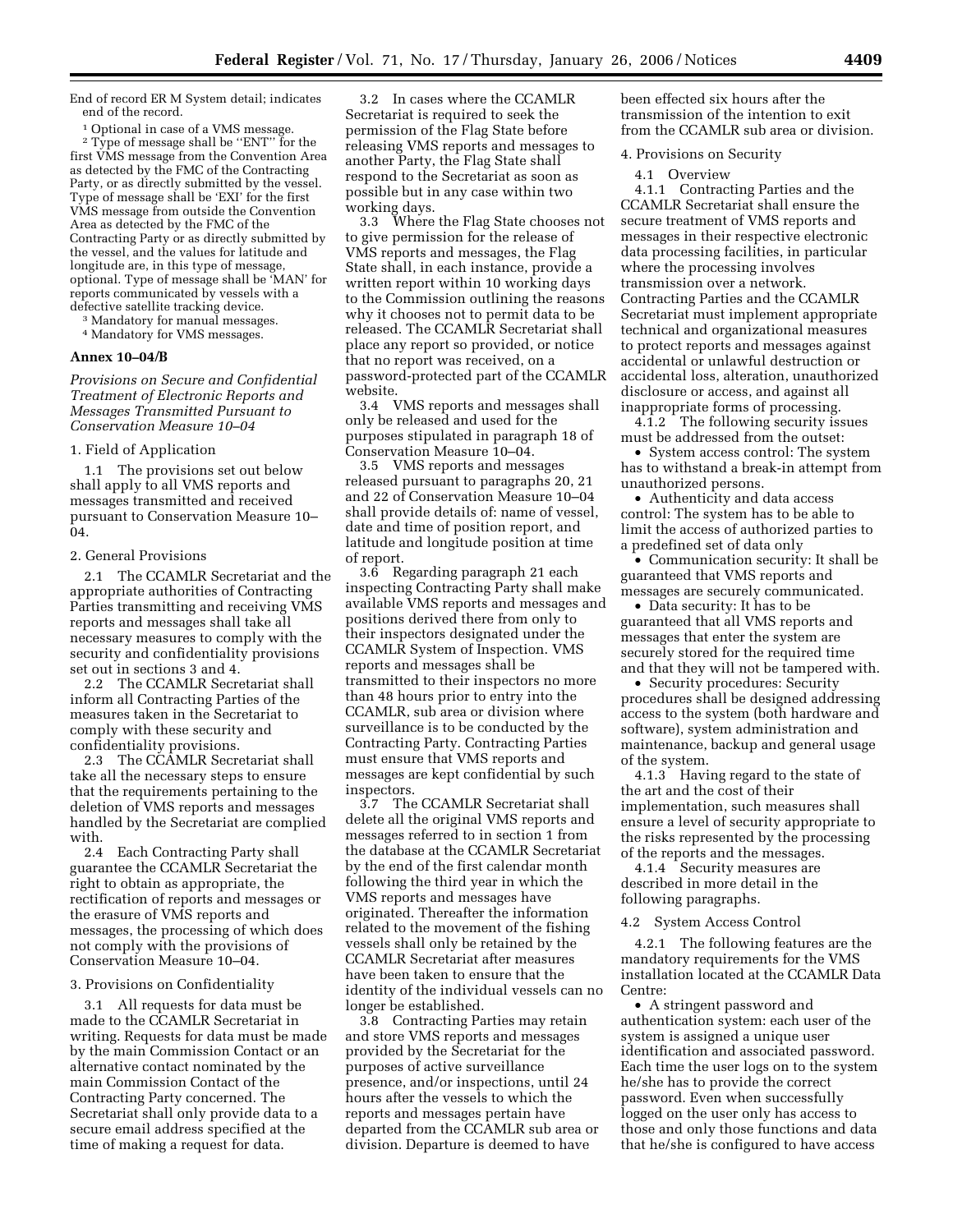to. Only a privileged user has access to all the data.

• Physical access to the computer system is controlled.

• Auditing: Selective recording of events for analysis and detection of security breaches.

• Time-based access control: access to the system can be specified in terms of times-of-day and days-of-week that each user is allowed to log on to the system.

• Terminal access control: Specifying for each workstation which users are allowed to access.

4.3 Authenticity and Data Access Security

4.3.1 Communication between Contracting Parties and the CCAMLR Secretariat for the purpose of Conservation Measure 10–04 shall use secure Internet protocols SSL, DES or verified certificates obtained from the CCAMLR Secretariat.

#### 4.4 Data Security

4.4.1 Access limitation to the data shall be secured via a flexible user identification and password mechanism. Each user shall be given access only to the data necessary for their task.

4.5 Security Procedures

4.5.1 Each Contracting Party and the CCAMLR Secretariat shall nominate a security system administrator. The security system administrator shall review the log files generated by the software for which they are responsible, properly maintain the system security for which they are responsible, restrict access to the system for which they are responsible as deemed needed and in the case of Contracting Parties, also act as a liaison with the Secretariat in order to solve security matters.

#### *Conservation Measure 10–05 (2005)*

Catch Documentation Scheme for *Dissostichus* spp.

Species Toothfish Season all Season all Gear all

The Commission,

Concerned that illegal, unreported and unregulated (IUU) fishing for *Dissostichus* spp. In the Convention Area threatens serious depletion of populations of *Dissostichus* spp.,

Aware that IUU fishing involves significant by-catch of some Antarctic species, including endangered albatross, Noting that IUU fishing is inconsistent with the objective of the Convention and undermines the effectiveness of CCAMLR conservation measures,

Underlining the responsibilities of Flag States to ensure that their vessels conduct their fishing activities in a responsible manner,

Mindful of the rights and obligations of Port States to promote the effectiveness of regional fishery conservation measures,

Aware that IUU fishing reflects the high value of, and resulting expansion in markets for and international trade in, *Dissostichus* spp.,

Recalling that Contracting Parties have agreed to introduce classification codes for *Dissostichus* spp. at a national level,

Recognising that the implementation of a Catch Documentation Scheme for *Dissostichus* spp. (CDS) will provide the Commission with essential information necessary to provide the precautionary management objectives of the Convention,

Committed to take steps, consistent with international law, to identify the origins of *Dissostichus* spp. entering the markets of Contracting Parties and to determine whether *Dissostichus* spp. harvested in the Convention Area that is imported into their territories was caught in a manner consistent with CCAMLR conservation measures,

Wishing to reinforce the conservation measures already adopted by the Commission with respect to *Dissostichus* spp.,

Inviting non-Contracting Parties whose vessels fish for *Dissostichus* spp. to participate in the CDS, hereby adopts the following conservation measure in accordance with Article IX of the Convention:

1. The following definitions are intended only for the purposes of the completion of CDS documents and shall be applied as stated regardless of whether such actions as landings, transhipments, imports, exports or reexports constitute the same under any CDS participant's customs law or other domestic legislation:

(i) Port State: The State that has control over a particular port area or free trade zone for the purposes of landing, transhipment, importing, exporting and re-exporting and whose authority serves as the authority for landing or transhipment certification.

(ii) Landing: The initial transfer of catch in its harvested or processed form from a vessel to dockside or to another vessel in a port or free trade zone where the catch is certified by an authority of the Port State as landed.

(iii) Export: Any movement of a catch in its harvested or processed form from territory under the control of the State or free trade zone of landing, or, where that State or free trade zone forms part

of a customs union, any other member State of that customs union.

(iv) Import: The physical entering or bringing of a catch into any part of the geographical territory under the control of a State, except where the catch is landed or transhipped within the definitions of 'landing' or 'transhipment' in this conservation measure.

(v) Re-export: Any movement of a catch in its harvested or processed form from territory under the control of a State, free trade zone, or member State of a customs union of import unless that State, free trade zone, or any member State of that customs union of import is the first place of import, in which case the movement is an export within the definition of 'export' in this conservation measure.

(vi) Transhipment: The transfer of a catch in its harvested or processed form from a vessel to another vessel or means of transport, and, where such transfer takes place within the territory under the control of a Port State, for the purpose of effecting its removal from that State. For the avoidance of doubt, temporarily placing a catch on land or an artificial structure to facilitate such transfer shall not prevent the transfer from being a transshipment where the catch is not 'landed' within the definition of 'landing' in this conservation measure.

2. Each Contracting Party shall take steps to identify the origin of *Dissostichus* spp. imported into or exported from its territories and to determine whether *Dissostichus* spp. harvested in the Convention Area that is imported into or exported from its territories was caught in a manner consistent with CCAMLR conservation measures.

3. Each Contracting Party shall require that each master or authorized representative flag vessels authorized to engage in harvesting of *Dissostichus*  eleginoides and/or *Dissostichus*  mawsoni complete a *Dissostichus* catch document (DCD) for the catch landed or transshipped on each occasion that it lands or transships *Dissostichus* spp.

4. Each Contracting Party shall require that each landing of *Dissostichus* spp. at its ports and each transshipment of *Dissostichus* spp. to its vessels be accompanied by a completed DCD. The landing of *Dissostichus* spp. without a catch document is prohibited.

5. Each Contracting Party shall, in accordance with their laws and regulations, require that their flag vessels which intend to harvest *Dissostichus* spp., including on the high seas outside the Convention Area, are provided with specific authorisation to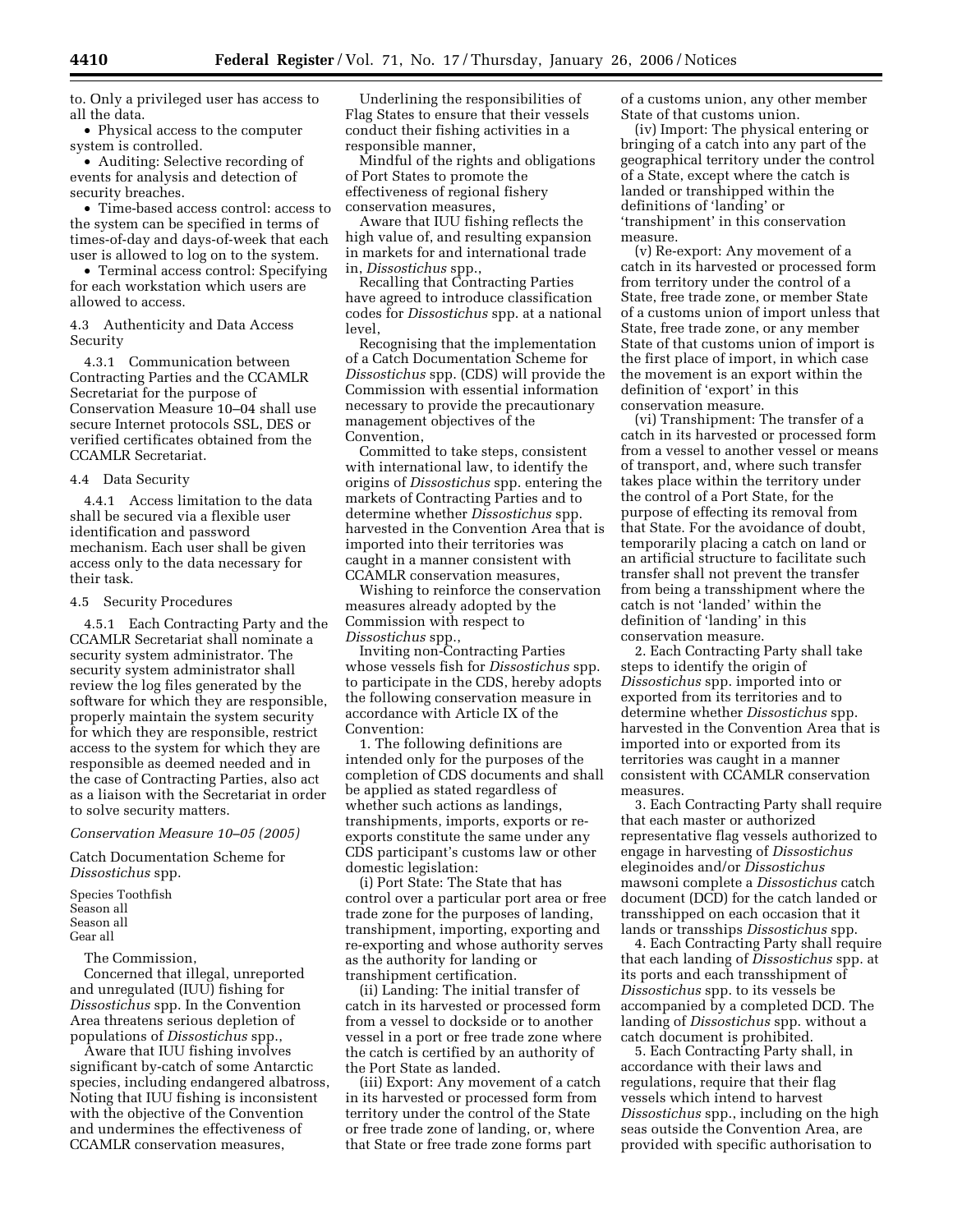do so. Each Contracting Party shall provide DCD forms to each of its flag vessels authorised to harvest *Dissostichus* spp. and only to those vessels.

6. A non-Contracting Party seeking to cooperate with CCAMLR by participating in this scheme may issue DCD forms, in accordance with the procedures specified in paragraphs 7 and 8, to any of its flag vessels that intend to harvest *Dissostichus* spp.

7. The DCD shall include the following information:

(i) The name, address, telephone and fax numbers of the issuing authority;

(ii) The name, home port, national registry number and call sign of the vessel and, if issued, its IMO/Lloyd's registration number;

(iii) The reference number of the license or permit, whichever is applicable, that is issued to the vessel;

(iv) The weight of each *Dissostichus*  species landed or transhipped by product type, and (a) by CCAMLR statistical subarea or division if caught in the Convention Area; and/or (b) by FAO statistical area, subarea or division if caught outside the Convention Area;

(v) The dates within which the catch was taken;

(vi) The date and the port at which the catch was landed or the date and the vessel, its flag and national registry number, to which the catch was transshipped;

(vii) The name, address, telephone and fax numbers of the recipient(s) of the catch and the amount of each species and product type received.

8. Procedures for completing DCDs in respect of vessels are set forth in paragraphs A1 toA10 of Annex 10–05/ A to this measure. The standard catch document is attached to the annex.

9. Each Contracting Party shall require that each shipment of *Dissostichus* spp. Imported into or exported from its territory be accompanied by the exportvalidated DCD(s) and, where appropriate, validated re-export document(s) that account for all the *Dissostichus* spp. contained in the shipment. The import, export or reexport of *Dissostichus* spp. without a catch document is prohibited.

10. An export-validated DCD issued in respect of a vessel is one that:

(i) Includes all relevant information and signatures provided in accordance with paragraphs A1 to A11 of Annex 10–05/A to this measure;

(ii) Includes a signed and stamped certification by a responsible official of the exporting State of the accuracy of the information contained in the document.

11. Each Contracting Party shall ensure that its customs authorities or other appropriate officials request and examine the documentation of each shipment of *Dissostichus* spp. imported into or exported from its territory to verify that it includes the exportvalidated DCD(s) and, where appropriate, validated re-export document(s) that account for all the *Dissostichus* spp. contained in the shipment. These officials may also examine the content of any shipment to verify the information contained in the catch document or documents.

12. If, as a result of an examination referred to in paragraph 11 above, a question arises regarding the information contained in a DCD or a reexport document, the exporting State whose national authority validated the document(s) and, as appropriate, the Flag State whose vessel completed the document are called on to cooperate with the importing State with a view to resolving such question.

13. Each Contracting Party shall promptly provide by the most rapid electronic means, copies to the CCAMLR Secretariat of all exportvalidated DCDs and, where relevant, validated re-export documents that it issued from and received into its territory and shall submit annually to the Secretariat a summary list of documents issued from or received into its territory in respect of transhipments, landings, exports, re-exports and imports. The list shall include: Document identification numbers; date of landing, export, reexport, import; weights landed, exported, re-exported or imported.

14. Each Contracting Party, and any non-Contracting Party that issues DCDs in respect of its flag vessels in accordance with paragraph 6, shall inform the CCAMLR Secretariat of the national authority or authorities (including names, addresses, phone and fax numbers and email addresses) responsible for issuing and validating DCDs.

15. Notwithstanding the above, any Contracting Party, or any non-Contracting Party participating in the CDS, may require additional verification of catch documents by Flag States by using, inter alia, VMS, in respect of catches 1 taken on the high seas outside the Convention Area, when landed at, imported into or exported from its territory.

16. If, following an examination under paragraph 11, questions under paragraph 12 or requests for additional verification of documents under paragraph 15, it is determined, after consultation with the States concerned,

that a catch document is invalid, the import, export or re-export of *Dissostichus* spp. being the subject of the document is prohibited.

17. If a Contracting Party participating in the CDS has cause to sell or dispose of seized or confiscated *Dissostichus*  spp., it may issue a Specially Validated *Dissostichus* Catch Document (SVDCD) specifying the reasons for that validation. The SVDCD shall include a statement describing the circumstances under which confiscated fish are moving in trade. To the extent practicable, Parties shall ensure that no financial benefit arising from the sale of seized or confiscated catch accrue to the perpetrators of IUU fishing. If a Contracting Party issues a SVDCD, it shall immediately report all such validations to the Secretariat for conveying to all Parties and, as appropriate, recording in trade statistics.

18. A Contracting Party may transfer all or part of the proceeds from the sale of seized or confiscated *Dissostichus*  spp. into the CDS Fund created by the Commission or into a national fund which promotes achievement of the objectives of the Convention. A Contracting Party may, consistent with its domestic legislation, decline to provide a market for toothfish offered for sale with a SVDCD by another State. Provisions concerning the uses of the CDS Fund are found in Annex 10–05/B.

1Excluding by-catches of *Dissostichus* spp. by trawlers fishing on the high seas outside the Convention Area. A by-catch shall be defined as no more than 5% of total catch of all species and no more than 50 tonnes for an entire fishing trip by a vessel.

## **Annex 10–05/A**

A1. Each Flag State shall ensure that each *Dissostichus* catch document form that it issues includes a specific identification number consisting of:

(i) A four-digit number, consisting of the two-digit International Standards Organization (ISO) country code plus the last two digits of the year for which the form is issued;

(ii) A three-digit sequence number (beginning with 001) to denote the order in which catch document forms are issued. It shall also enter on each *Dissostichus* catch document form the number as appropriate of the license or permit issued to the vessel.

A2. The master of a vessel which has been issued a *Dissostichus* catch document form or forms shall adhere to the following procedures prior to each landing or transhipment of *Dissostichus*  spp.:

(i) The master shall ensure that the information specified in paragraph 7 of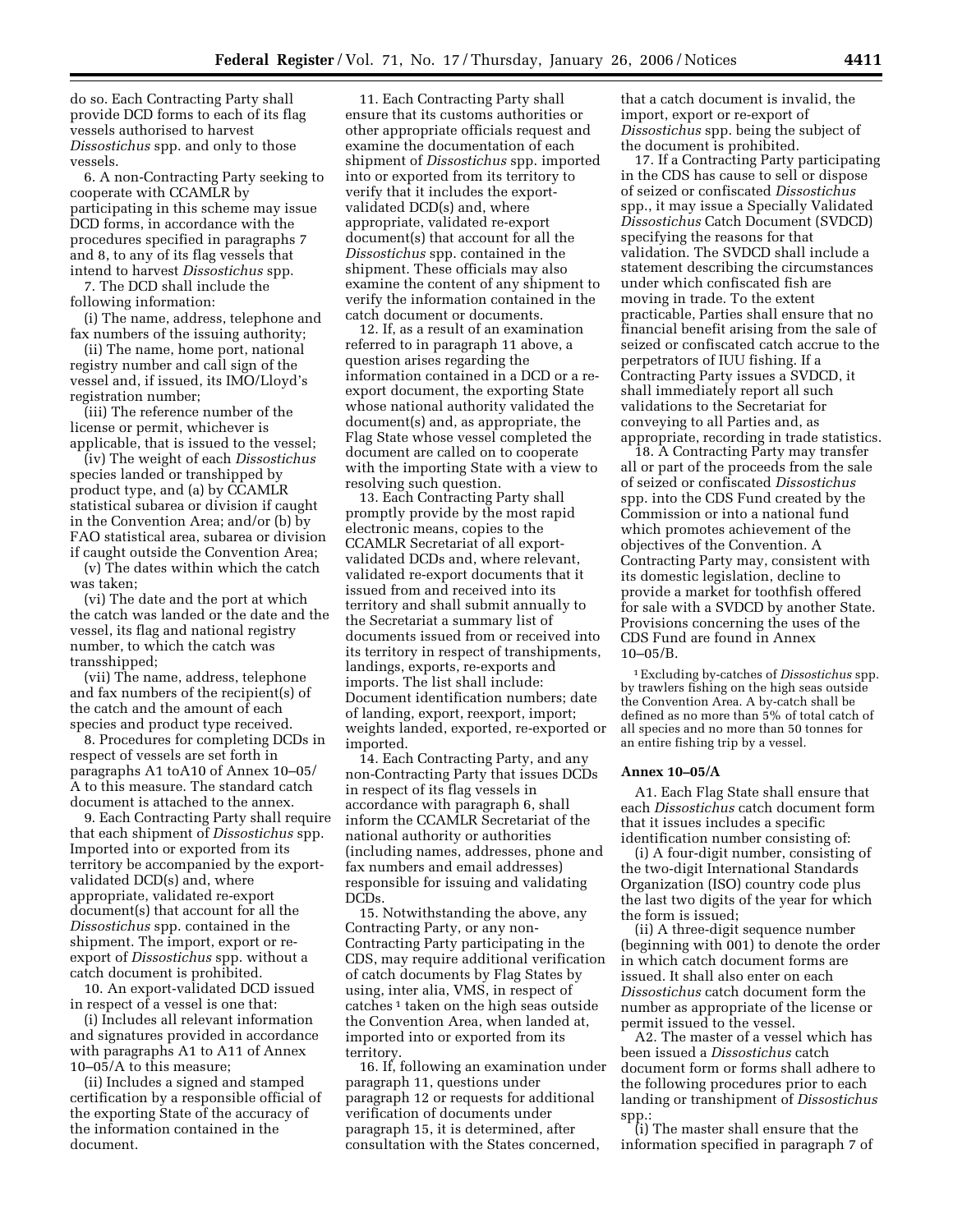this conservation measure is accurately recorded on the *Dissostichus* catch document form;

(ii) If a landing or transhipment includes catch of both *Dissostichus* spp., the master shall record on the *Dissostichus* catch document form the total amount of the catch landed or transhipped by weight of each species;

(iii) If a landing or transhipment includes catch of *Dissostichus* spp. taken from different statistical subareas and/or divisions, the master shall record on the *Dissostichus* catch document form the amount of the catch by weight of each species taken from each statistical subarea and/or division and indicating whether the catch was caught in an EEZ or on the high seas, as appropriate;

(iv) The master shall convey to the Flag State of the vessel by the most rapid electronic means available, the *Dissostichus* catch document number, the dates within which the catch was taken, the species, processing type or types, the estimated weight to be landed and the area or areas of the catch, the date of landing or transhipment and the port and country of landing or vessel of transhipment and shall request from the Flag State, a Flag State confirmation number.

A3. If, for catches<sup>1</sup> taken in the Convention Area or on the high seas outside the Convention Area, the Flag State verifies, by the use of a VMS (as described in paragraph 1 of Conservation Measure 10–04), the area fished and that the catch to be landed or transhipped as reported by its vessel is accurately recorded and taken in a manner consistent with its authorisation to fish, it shall convey a unique Flag State confirmation number to the vessel's master by the most rapid electronic means available. The *Dissostichus* catch document will receive a confirmation number from the Flag State, only when it is convinced that the information submitted by the vessel fully satisfies the provisions of this conservation measure.

A4. The master shall enter the Flag State confirmation number on the *Dissostichus* catch document form.

A5. The master of a vessel that has been issued a *Dissostichus* catch document form or forms shall adhere to the following procedures immediately after each landing or transhipment of *Dissostichus* spp.:

(i) In the case of a transhipment, the master shall confirm the transhipment obtaining the signature on the *Dissostichus* catch document of the master of the vessel to which the catch is being transferred;

(ii) In the case of a landing, the master or authorised representative shall confirm the landing by obtaining a signed and stamped certification on the *Dissostichus* catch document by a responsible official of the Port State of landing or free trade zone who is acting under the direction of either the customs or fisheries authority of the Port State and is competent with regard to the validation of *Dissostichus* catch documents;

(iii) In the case of a landing, the master or authorised representative shall also obtain the signature on the *Dissostichus* catch document of the individual that receives the catch at the port of landing or free trade zone;

(iv) In the event that the catch is divided upon landing, the master or authorised representative shall present a copy of the *Dissostichus* catch document to each individual that receives a part of the catch at the port of landing or free trade zone, record on that copy of the catch document the amount and origin of the catch received by that individual and obtain the signature of that individual.

A6. In respect of each landing or transhipment, the master or authorised representative shall immediately sign and convey by the most rapid electronic means available a copy, or, if the catch landed was divided, copies, of the signed *Dissostichus* catch document to the Flag State of the vessel and shall provide a copy of the relevant document to each recipient of the catch.

A7. The Flag State of the vessel shall immediately convey by the most rapid electronic means available a copy or, if the catch was divided, copies, of the signed *Dissostichus* catch document to the CCAMLR Secretariat to be made available by the next working day to all Contracting Parties.

A8. The master or authorised representative shall retain the original copies of the signed *Dissostichus* catch document(s) and return them to the Flag State no later than one month after the end of the fishing season.

A9. The master of a vessel to which catch has been transhipped (receiving vessel) shall adhere to the following procedures immediately after each landing of such catch in order to complete each *Dissostichus* catch document received from transhipping vessels:

(i) The master of the receiving vessel shall confirm the landing by obtaining a signed and stamped certification on the *Dissostichus* catch document by a responsible official of the Port State of landing or free trade zone who is acting under the direction of either the customs or fisheries authority of the

Port State and is competent with regard to the validation of *Dissostichus* catch documents;

(ii) The master of the receiving vessel shall also obtain the signature on the *Dissostichus* catch document of the individual that receives the catch at the port of landing or free trade;

(iii) In the event that the catch is divided upon landing, the master of the receiving vessel shall present a copy of the *Dissostichus* catch document to each individual that receives a part of the catch at the port of landing or free trade zone, record on that copy of the catch document the amount and origin of the catch received by that individual and obtain the signature of that individual.

A10. In respect of each landing of transhipped catch, the master or authorised representative of the receiving vessel shall immediately sign and convey by the most rapid electronic means available a copy of all the *Dissostichus* catch documents, or if the catch was divided, copies, of all the *Dissostichus* catch documents, to the Flag State(s) that issued the *Dissostichus*  catch document, and shall provide a copy of the relevant document to each recipient of the catch. The Flag State of the receiving vessel shall immediately convey by the most rapid electronic means available a copy of the document to the CCAMLR Secretariat to be made available by the next working day to all Contracting Parties.

A11. For each shipment of *Dissostichus* spp. to be exported from the country of landing, the exporter shall adhere to the following procedures to obtain the necessary export validation of the *Dissostichus* catch document(s) that account for all the *Dissostichus* spp. contained in the shipment:

(i) The exporter shall enter on each *Dissostichus* catch document the amount of each *Dissostichus* spp. reported on the document that is contained in the shipment;

(ii) The exporter shall enter on each *Dissostichus* catch document the name and address of the importer of the shipment and the point of import;

(iii) The exporter shall enter on each *Dissostichus* catch document the exporter's name and address, and shall sign the document;

(iv) The exporter shall obtain a signed and stamped validation of the *Dissostichus* catch document (including the attachments if provided) by a responsible official of the exporting State.

(v) The exporter shall indicate the transport details as appropriate: If by sea container(s) number(s) if appropriate, or vessel name, and Bill of lading number, date and place of issue; if by air Flight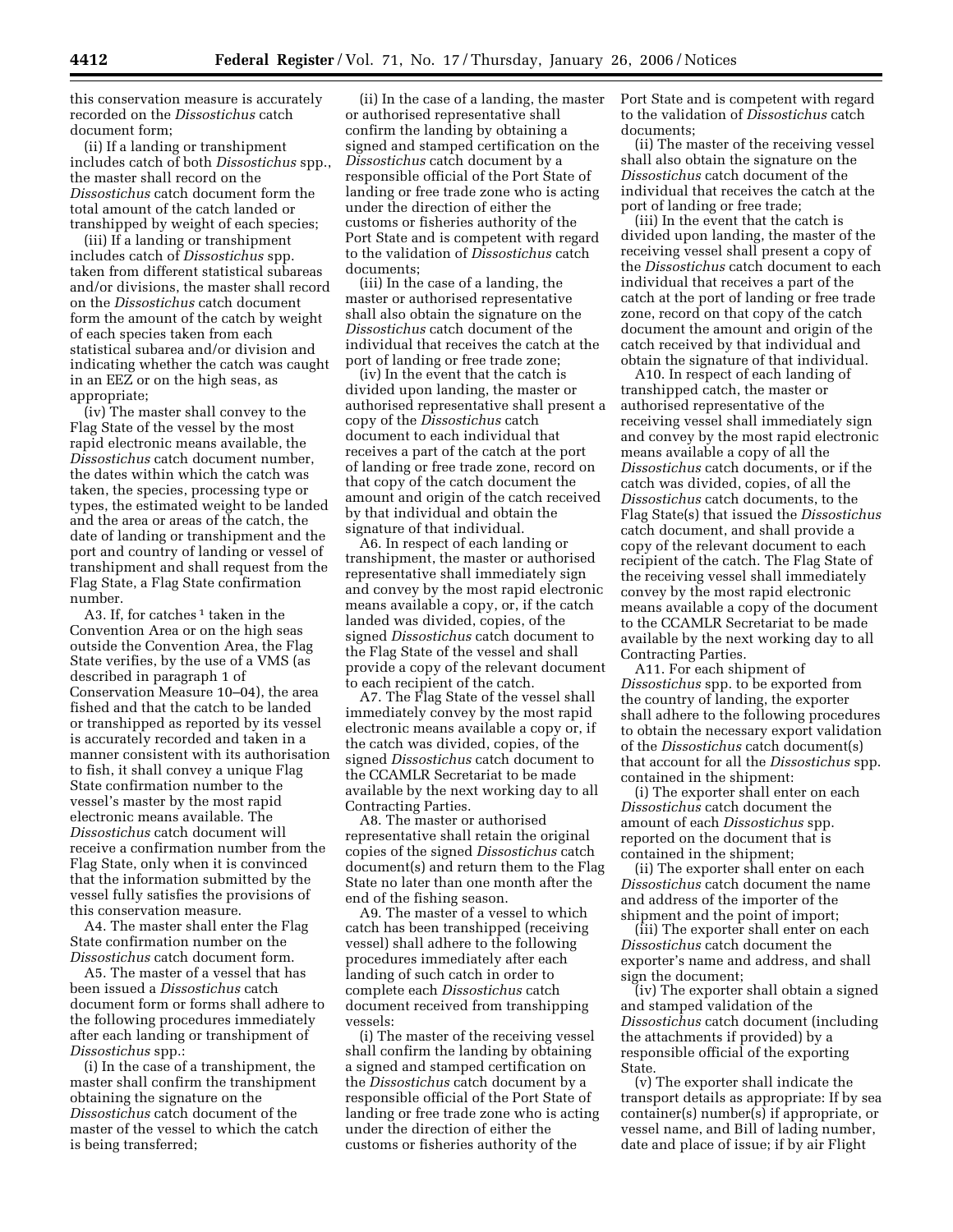number, airway bill number, place and date of issue; If by other means (ground transportation) truck registration number and nationality, railway transport number, date and place of issue.

A12. In the case of re-export, the reexporter shall adhere to the following procedures to obtain the necessary reexport validation of the *Dissostichus*  catch document(s) that account for all the *Dissostichus* spp. contained in the shipment:

(i) The re-exporter shall supply details of the net weight of product of all species to be re-exported, together with the *Dissostichus* catch document number to which each species and product relates;

(ii) The re-exporter shall supply the name and address of the importer of the shipment, the point of import and the name and address of the exporter;

(iii) The re-exporter shall obtain a signed and stamped validation of the above details by the responsible official of the exporting State on the accuracy of information contained in the document(s);

(iv) The re-exporter shall indicate the transport details as appropriate: if by sea container(s) number(s) if appropriate, or vessel name, and bill of lading number, date and place of issue;

If by air flight number, airway bill number, place and date of issue;

If by other means (ground transportation) truck registration number and nationality, railway transport number, date and place of issue.

(v) The responsible official of the reexporting State shall immediately transmit by the most rapid electronic means a copy of the re-export document to the Secretariat to be made available next working day to all Contracting Parties. The standard form for re-export is attached to this annex.

1 Excluding by-catches of *Dissostichus* spp. by trawlers fishing on the high seas outside the Convention Area. A by-catch shall be defined as no more than 5% of total catch of all species and no more than 50 tonnes for an entire fishing trip by a vessel.

*Dissostichus* Catch Document V 1.5

- Document Number Flag State Confirmation Number
- Production Section
- 1. Issuing Authority of Document
- Name Address Tel:
- Fax:
- 2. Fishing Vessel Name Home Port & Registration Number Call Sign IMO/ Lloyd's Number (if issued)
- 3. Licence Number (if issued) Fishing dates for catch under this document
- 4. From:
- 5. To:
- 6. Description of Fish (Landed/Transhipped)

7. Description of Fish Sold Species Type Estimated Weight to be Landed (kg) Area Caught \* Verified Weight Landed (kg) Net Weight Sold (kg) Recipient name, address, telephone, fax and signature. Recipient Name: Signature: Address:

Tel:

Fax:

- Species: TOP *Dissostichus* eleginoides, TOA *Dissostichus* mawsoni
- Type: WHO Whole; HAG Headed and gutted; HAT Headed and tailed; FLT Fillet; HGT Headed, gutted, tailed; OTH Other (specify)
- 8. Landing/Transhipment Information: I certify that the above information is complete, true and correct. If any *Dissostichus* spp. was taken in the Convention Area, I certify that it was taken in a manner which is consistent with CCAMLR conservation measures:
- Master of Fishing Vessel or Authorised

Representative (print in block letters) Signature and Date Landing/Transhipment Port and Country/Area

- Date of Landing/Transhipment
- 9. Certificate of Transhipments: I certify that the above information is complete, true and correct to the best of my knowledge. Master of Receiving Vessel Signature Vessel Name Call Sign IMO/Lloyds Number (if issued)
- Transhipment within a Port Area: countersignature by Port Authority if appropriate.
- Name Authority Signature Seal (Stamp) 10. Certificate of Landing: I certify that the above information is complete, true and
- correct to the best of my knowledge. Name Authority Signature Address Tel., Port
- of Landing Date of Landing Seal (Stamp) 11. Export Section—Transport Details
- If by sea/air: Container number (if more than one—attach list).
- If no container: Vessel name; or
- Flight number; and
- Bill of lading/airway bill number; and
- Date and place of issue
- If ground transport: Truck registration number and nationality; or
- Railway transport number: and
- Date and place of issue
- 12. Exporter Declaration: I certify that the above information is complete, true and correct to the best of my knowledge.
- Species Product
- Type
- Net Weight Name Address Signature
- Export Licence (if issued)
- 13. Export Government Authority
- Validation: I certify that the above information is complete, true and correct to
- the best of my knowledge. Name/Title Signature Date Country of export seal (Stamp)
- 14. Import Section
- Name of Importer Address
- Point of Unlading: Address State/Province Country City
- \*Report FAO Statistical Area/Subarea/ Division where catch was taken and indicate whether the catch was taken on the high seas or within an EEZ.
- *Dissostichus* Re-Export Document V1.2
- Re-Export Section Re-exporting Country:
- 1. Description of Fish
- Species Type of Product Net Weight
- Exported (kg)
- *Dissostichus* Catch Document
- Number Attached
- Species: TOP *Dissostichus* eleginoides, TOA *Dissostichus* mawsoni
- Type: WHO Whole; HAG Headed and gutted; HAT Headed and tailed; FLT
- Fillet; HGT Headed, gutted, tailed; OTH Other (specify)
- Re-Export—Transport Details
- If by sea/air: Container number (if more than one—attach list)
- If no container: Vessel name; or
- Flight number; and
- Bill of lading/airway bill number; and
- Date and place of issue
- If ground transport: Truck registration number and nationality; or
- Railway transport number: and
- Date and place of issue
- 2. Re-Exporter Certification: I certify that the above information is complete, true and correct to the best of my knowledge and that the above product comes from product certified by the attached *Dissostichus* Catch Document(s).
- Name Address Signature Date Export Licence (if issued)
- 3. Re-Export Government Authority Validation: I certify that the above information is complete, true, and correct to the best of my knowledge.
- Name/Title Signature Date Seal (Stamp)
- 4. Import Section
- Name of Importer Address
- Point of Unlading: City State/Province Country

#### **Annex 10–05/B**

#### *The Use of the CDS Fund*

B1. The purpose of the CDS Fund (''the Fund'') is to enhance the capacity of the Commission in improving the effectiveness of the CDS and by this, and other means, to prevent, deter and eliminate IUU fishing in the Convention Area,

B2. The Fund will be operated according to the following provisions:

(i) Fund shall be used for special projects, or special needs of the Secretariat if the Commission so decides, aimed at assisting the development and improving the effectiveness of the CDS. The Fund may also be used for special projects and other activities contributing to the prevention, deterrence and elimination of IUU fishing in the Convention Area, and for other such purposes as the Commission may decide.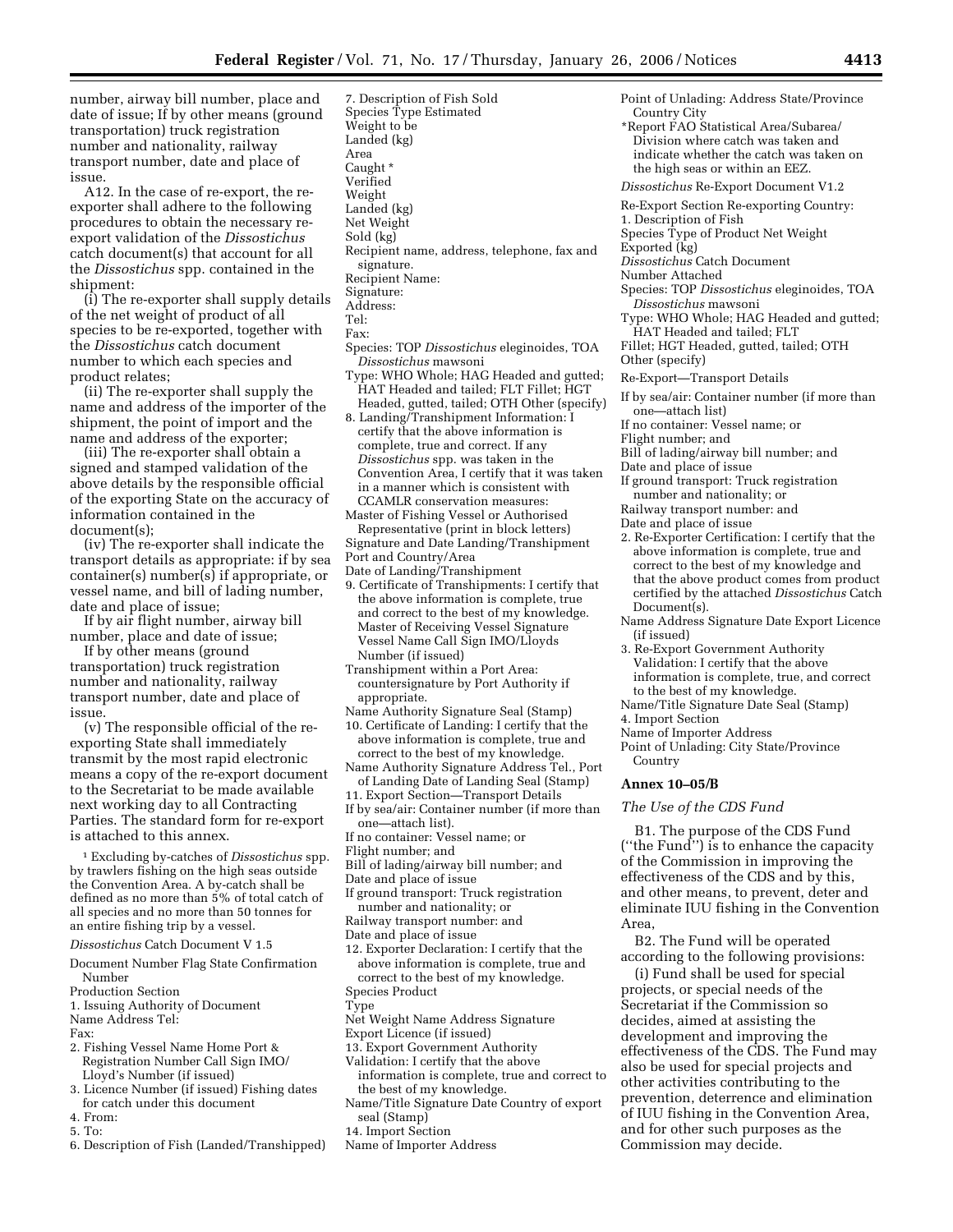(ii) The Fund shall be used primarily for projects conducted by the Secretariat, although the participation of Members in these projects is not precluded. While individual Member projects may be considered, this shall not replace the normal responsibilities of Members of the Commission. The Fund shall not be used for routine Secretariat activities.

(iii) Proposals for special projects may be made by Members, by the Commission or the Scientific Committee and their subsidiary bodies, or by the Secretariat. Proposals shall be made to the Commission in writing and be accompanied by an explanation of the proposal and an itemized statement of estimated expenditure.

(iv) The Commission will, at each annual meeting, designate six Members to serve on a Review Panel to review proposals made intersessionally and to make recommendations to the Commission on whether to fund special projects or special needs. The Review Panel will operate by e-mail intersessionally and meet during the first week of the Commission's annual meeting.

(v) The Commission shall review all proposals and decide on appropriate projects and funding as a standing agenda item at its annual meeting.

(vi) The Fund may be used to assist Acceding States and non-Contracting Parties that wish to cooperate with CCAMLR and participate in the CDS, so long as this use is consistent with provisions (i) and (ii) above. Acceding States and non-Contracting Parties may submit proposals if the proposals are sponsored by, or in cooperation with, a Member.

(vii) The Financial Regulations of the Commission shall apply to the Fund, except in so far as these provisions provide or the Commission decides otherwise.

(viii) The Secretariat shall report to the annual meeting of the Commission on the activities of the Fund, including its income and expenditure. Annexed to the report shall be reports on the progress of each project being funded by the Fund, including details of the expenditure on each project. The report will be circulated to Members in advance of the annual meeting.

(ix) Where an individual Member project is being funded according to provision (ii), that Member shall provide an annual report on the progress of the project, including details of the expenditure on the project. The report shall be submitted to the Secretariat in sufficient time to be circulated to Members in advance of the annual meeting. When the project is

completed, that Member shall provide a final statement of account certified by an auditor acceptable to the Commission.

(x) The Commission shall review all ongoing projects at its annual meeting as a standing agenda item and reserves the right, after notice, to cancel a project at any time should it decide that it is necessary. Such a decision shall be exceptional, and shall take into account progress made to date and likely progress in the future, and shall in any case be preceded by an invitation from the Commission to the project coordinator to present a case for continuation of funding.

(xi) The Commission may modify these provisions at any time.

*Conservation Measure 10–06 (2005)* 

Scheme to Promote Compliance by Contracting Party Vessels With CCAMLR Conservation Measures

Species all Area all Season all Gear all

The Commission, Convinced that illegal, unreported

and unregulated (IUU) fishing compromises the objective of the Convention, Aware that a number of vessels

registered to Parties and non-Parties are engaged in activities which diminish the effectiveness of CCAMLR conservation measures, Recalling that Contracting Parties are required to cooperate in taking appropriate action to deter any activities which are not consistent with the objective of the Convention, Resolved to reinforce its integrated administrative and political measures aimed at eliminating IUU fishing in the Convention Area, hereby adopts the following conservation measure in accordance with Article IX.2(i) of the Convention:

1. At each annual meeting, the Commission will identify those Contracting Parties whose vessels have engaged in fishing activities in the Convention Area in a manner which has diminished the effectiveness of CCAMLR conservation measures in force, and shall establish a list of such vessels (CP–IUU Vessel List), in accordance with the procedures and criteria set out hereafter.

2. This identification shall be documented, inter alia, on reports relating to the application of Conservation Measure 10–03, trade information obtained on the basis of the implementation of Conservation Measure 10–05 and relevant trade statistics such as Food and Agriculture

Organization of the United Nations (FAO) and other national or international verifiable statistics, as well as any other information obtained from Port States and/or gathered from the fishing grounds which is suitably documented.

3. Where a Contracting Party obtains information that vessels flying the flag of another Contracting Party have engaged in activities set out in paragraph 5, it shall submit a report containing this information, within 30 days of having become aware of it, to the Executive Secretary and the Contracting Party concerned. Contracting Parties shall indicate that the information is provided for the purposes of considering whether to include the vessel concerned in the CP– IUU Vessel List under Conservation Measure 10–06. The Executive Secretary shall within one business day circulate the report to the other Contracting Parties and to non-Contracting Parties cooperating with the Commission by participating in the Catch Documentation Scheme for *Dissostichus*  spp. (CDS), and invite them to communicate any information available to them in respect of the vessels referred to above, including their ownership, operators and their trade activities.

4. For the purposes of this conservation measure, the Contracting Parties are considered as having carried out fishing activities that have diminished the effectiveness of the conservation measures adopted by the Commission if:

(i) The Parties do not ensure compliance by their vessels with the conservation measures adopted by the Commission and in force, in respect of the fisheries in which they participate that are placed under the competence of CCAMLR;

(ii) Their vessels are repeatedly included in the CP–IUU Vessel List.

5. In order for a Contracting Party's vessel to be included in the CP–IUU Vessel List there must be evidence, gathered in accordance with paragraphs 2 and 3, that the vessel has:

(i) Engaged in fishing activities in the CCAMLR Convention Area without a licence issued in accordance with Conservation Measure 10–02, or in violation of the conditions under which such licence would have been issued in relation to authorised areas, species and time periods; or

(ii) Not recorded or not declared its catches made in the CCAMLR Convention Area in accordance with the reporting system applicable to the fisheries it engaged in, or made false declarations; or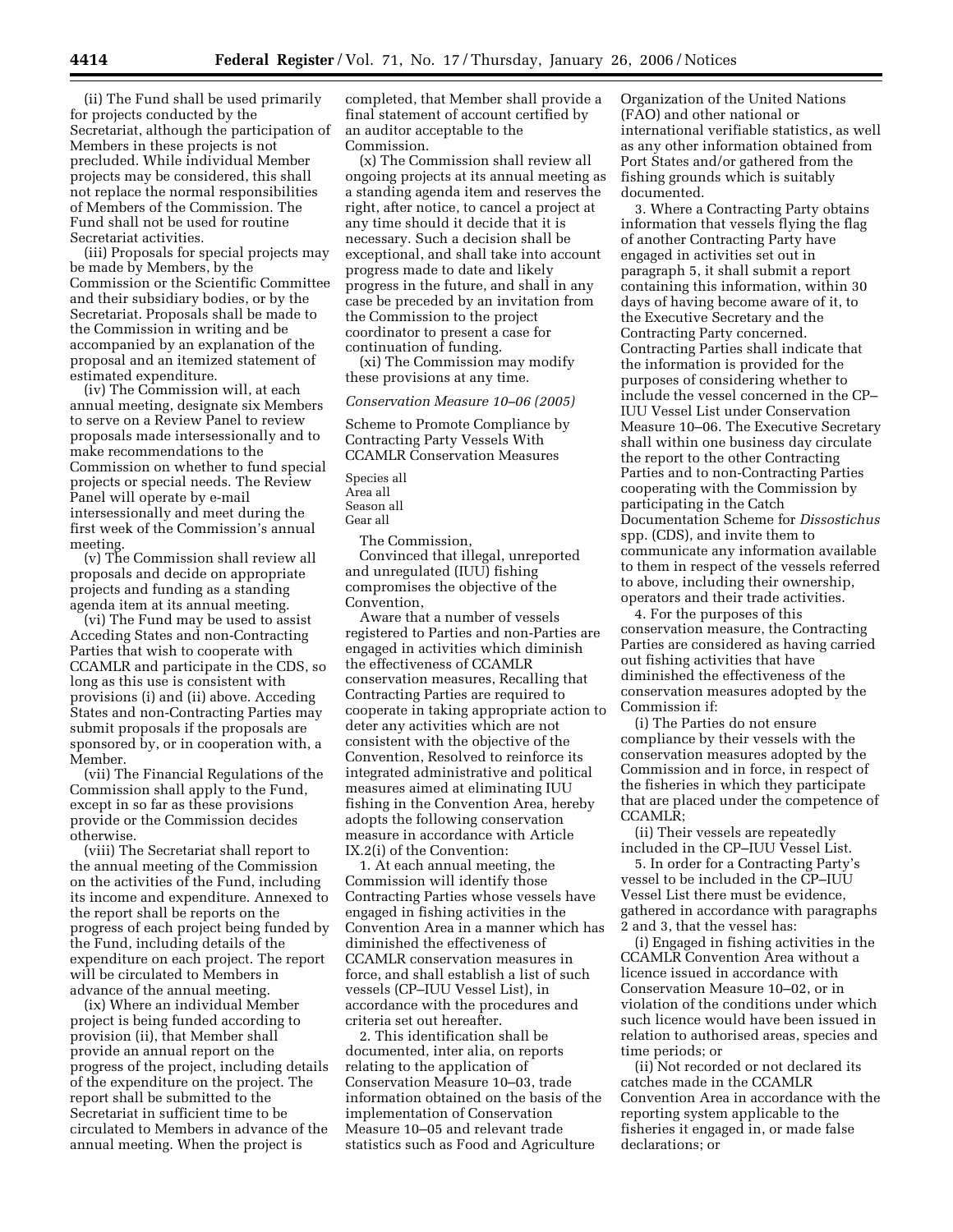(iii) Fished during closed fishing periods or in closed areas in contravention of CCAMLR conservation measures; or

(iv) Used prohibited gear in contravention of applicable CCAMLR conservation measures; or

(v) Transhipped or participated in joint fishing operations with, supported or re-supplied other vessels identified by CCAMLR as carrying out IUU fishing activities (i.e. vessels on the CP–IUU Vessel List or the NCP–IUU Vessel List established under Conservation Measure 10–07); or

(vi) Failed to provide, when required under Conservation Measure 10–05, a valid catch document for *Dissostichus*  spp.; or

(vii) Engaged in fishing activities in a manner that undermines the attainment of the objectives of the Convention in waters adjacent to islands within the area to which the Convention applies over which the existence of State sovereignty is recognised by all Contracting Parties, in the terms of the statement made by the Chairman on 19 May 1980; or

(viii) Engaged in fishing activities contrary to any other CCAMLR conservation measures in a manner that undermines the attainment of the objectives of the Convention according to Article XXII of the Convention.

## Draft CP–IUU Vessel List

6. The Executive Secretary shall, before 1 July of each year, draw up a draft list of Contracting Party vessels (the Draft CP–IUU Vessel List), listing all Contracting Party vessels that, on the basis of the information gathered in accordance with paragraphs 2 and 3, and any other information that the Executive Secretary might have obtained in relation thereto, and the criteria defined in paragraph 4, might be presumed to have engaged in any of the activities referred to in paragraph 5 during the period beginning 30 days before the start of the previous CCAMLR annual meeting. The Draft CP–IUU Vessel List shall be distributed immediately to the Contracting Parties concerned.

7. Contracting Parties whose vessels are included in the Draft CP–IUU Vessel List shall transmit their comments to the Executive Secretary before 1 September, including verifiable VMS data and other supporting information showing that the vessels listed have not engaged in the activities which led to their inclusion in the Draft CP–IUU Vessel List.

#### Provisional CP–IUU Vessel List

8. The Executive Secretary shall create a new list (''the Provisional CP–

IUU Vessel List'') which shall comprise the Draft CP–IUU Vessel List and all information received pursuant to paragraph 7. Before 1 October, the Executive Secretary shall transmit the Provisional CP–IUU Vessel List, the CP– IUU Vessel List agreed at the previous CCAMLR annual meeting, and any evidence or documented information received since that meeting regarding vessels on the Provisional CP–IUU Vessel List and CP–IUU Vessel List to all Contracting Parties and non-Contracting Parties cooperating with the Commission by participating in the CDS. The Executive Secretary shall at the same time:

(i) Request non-Contracting Parties cooperating with the Commission by participating in the CDS that, to the extent possible in accordance with their applicable laws and regulations, they do not register or de-register vessels that have been placed on the Provisional CP–IUU Vessel List until such time as the Commission has had the opportunity to consider the List and has made its determination;

(ii) Invite non-Contracting Parties cooperating with the Commission by participating in the CDS to submit any evidence or documented information regarding vessels on the Provisional CP– IUU Vessel List and CP–IUU Vessel List, at the latest 30 days before the start of the next CCAMLR annual meeting. Where the incident occurs within the month preceding the next CCAMLR annual meeting, evidence or documented information should be provided as soon as possible.

9. Contracting Parties shall take all necessary measures, to the extent possible in accordance with their applicable laws and regulations, in order that:

(i) They do not register or de-register vessels that have been placed on the Provisional CP–IUU List until such time as the Commission has had the opportunity to examine the List and has made its determination;

(ii) If they do de-register a vessel on the Provisional CP–IUU Vessel List they inform, where possible, the Executive Secretary of the proposed new Flag State of the vessel, whereupon the Executive Secretary shall inform that State that the vessel is on the Provisional CP–IUU Vessel List and urge that State not to register the vessel.

#### Proposed and Final CP–IUU Vessel List

10. Contracting Parties shall submit to the Executive Secretary any additional information which might be relevant for the establishment of the CP–IUU Vessel List within 30 days of having become aware of such information and at the

latest 30 days before the start of the CCAMLR annual meeting. A report containing this information shall be submitted in the format set out in paragraph 16, and Contracting Parties shall indicate that the information is provided for the purposes of considering whether to include the vessel concerned in the CP–IUU Vessel List under Conservation Measure 10–06. The Secretariat shall collate all information received and, where this has not been provided in relation to a vessel, attempt to obtain the information in paragraphs 16(i) to (viii).

11. The Executive Secretary shall circulate to Contracting Parties, at the latest 30 days before the start of the CCAMLR annual meeting, all evidence or documented information received under paragraphs 8 and 9, together with any other evidence or documented information received in terms of paragraphs 2 and 3.

12. At each CCAMLR annual meeting, the Standing Committee on Implementation and Compliance (SCIC) shall, by consensus:

(i) Adopt a Proposed CP–IUU Vessel List, following consideration of the Provisional CP–IUU Vessel List and information and evidence circulated under paragraph 10. The Proposed CP– IUU Vessel List shall be submitted to the Commission for approval;

(ii) Recommend to the Commission which, if any, vessels should be removed from the CP–IUU Vessel List adopted at the previous CCAMLR annual meeting, following consideration of that List and information and evidence circulated under paragraph 10.

13. SCIC shall include a vessel on the Proposed CP–IUU Vessel List only if one or more of the criteria in paragraph 5 have been satisfied.

14. SCIC shall recommend that the Commission should remove a vessel from the CP–IUU Vessel List if the Contracting Party proves that:

(i) The vessel did not take part in the activities described in paragraph 1 which led to the inclusion of the vessel in the CP–IUU Vessel List; or

(ii) It has taken effective action in response to the activities in question, including prosecution and imposition of sanctions of adequate severity; or

(iii) The vessel has changed ownership, including beneficial ownership if known to be distinct from the registered ownership, and that the new owner can establish the previous owner no longer has any legal, financial, or real interests in the vessel, or exercises control over it and that the new owner has not participated in IUU fishing; or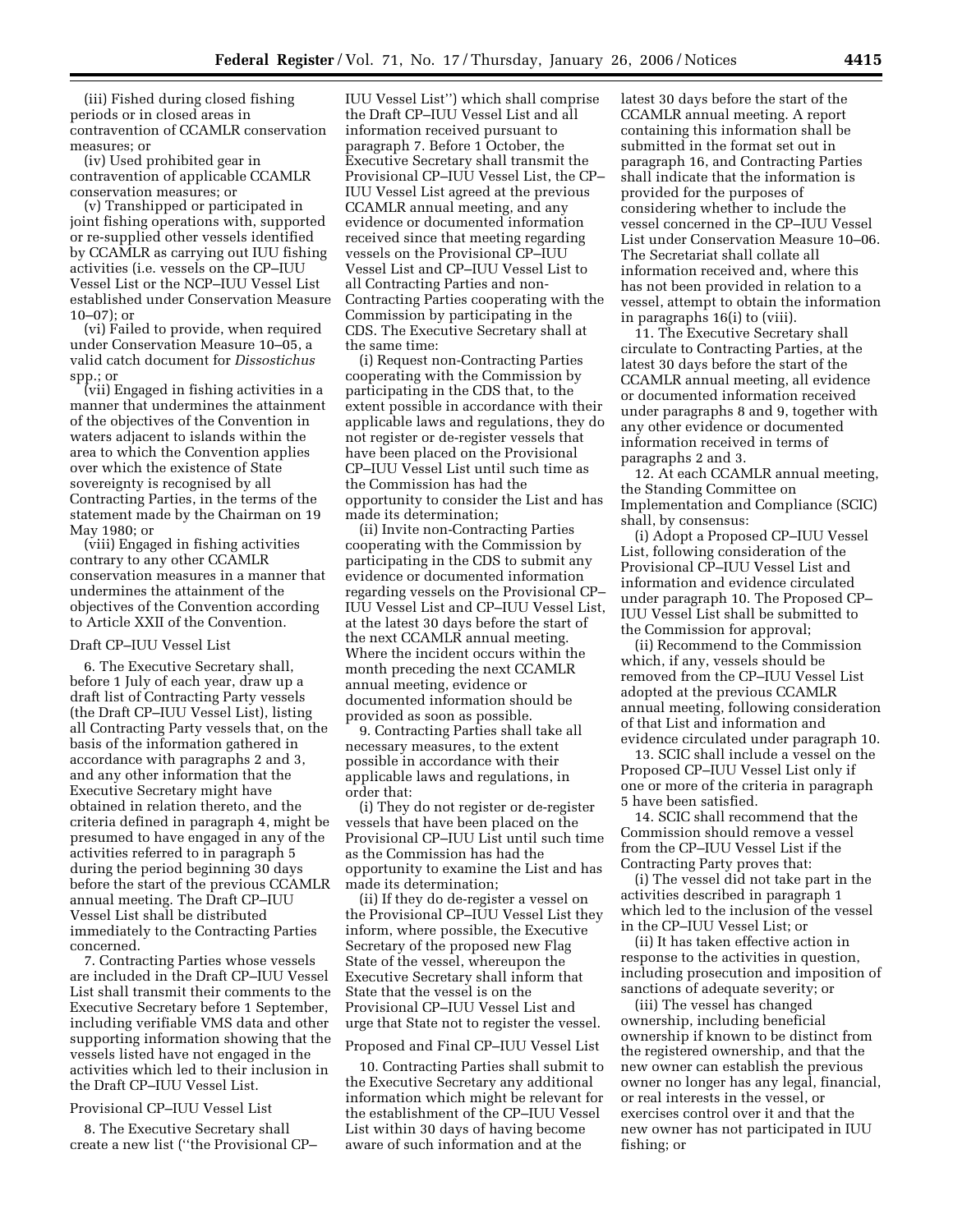(iv) It has taken measures considered sufficient to ensure the granting of the right to the vessel to fly its flag will not result in IUU fishing.

15. In order to facilitate the work of SCIC and the Commission, the Executive Secretary shall prepare a paper for each CCAMLR annual meeting, summarising and annexing all the information, evidence and comments submitted in respect of each vessel to be considered.

16. The Draft CP–IUU Vessel List, Provisional CP–IUU Vessel List, Proposed CP–IUU Vessel List and the CP–IUU Vessel List shall contain the following details:

(i) Name of vessel and previous names, if any;

(ii) Flag of vessel and previous flags, if any;

(iii) Owner of vessel and previous owners, including beneficial owners, if any;

(iv) Operator of vessel and previous operators, if any;

(v) Call sign of vessel and previous call signs, if any;

(vi) Lloyds/IMO number;

(vii) Photographs of the vessel, where available;

(viii) Date vessel was first included on the CP–IUU Vessel List;

(ix) Summary of activities which justify inclusion of the vessel on the List, together with references to all relevant documents informing of and evidencing those activities.

17. On approval of the CP–IUU Vessel List, the Commission shall request Contracting Parties whose vessels appear thereon to take all necessary measures to address these activities, including if necessary, the withdrawal of the registration or of the fishing licences of these vessels, the nullification of the relevant catch documents and denial of further access to the CDS, and to inform the Commission of the measures taken in this respect.

18. Contracting Parties shall take all necessary measures, to the extent possible in accordance with their applicable laws and regulations, in order that:

(i) The issuance of a licence to vessels on the CP–IUU Vessel List to fish in the Convention Area is prohibited;

(ii) The issuance of a licence to vessels on the CP–IUU Vessel List to fish in waters under their fisheries jurisdiction is prohibited;

(iii) Fishing vessels, support vessels, mother-ships and cargo vessels flying their flag do not participate in any transhipment or joint fishing operations, support or resupply vessels on the CP– IUU Vessel List;

(iv) Vessels on the CP–IUU Vessel List that enter ports voluntarily are not authorized to land or tranship therein and are inspected in accordance with Conservation Measure 10–03 on so entering;

(v) The chartering of vessels on the CP–IUU Vessel List is prohibited;

(vi) Granting of their flag to vessels on the CP–IUU Vessel List is refused;

(vii) Imports, exports and re-exports of *Dissostichus* spp. from vessels on the CP–IUU Vessel List are prohibited;

(viii) 'Export or Re-export Government Authority Validation' is not certified when the shipment (of *Dissostichus* spp.) is declared to have been caught by any vessel on the CP– IUU Vessel List;

(ix) Importers, transporters and other sectors concerned are encouraged to refrain from dealing with and from transhipping of fish caught by vessels on the CP–IUU Vessel List;

(x) Any appropriate information which is suitably documented is collected and submitted to the Executive Secretary, to be forwarded to Contracting Parties, and non-Contracting Parties, entities or fishing entities cooperating with the Commission by participating in the CDS, with the aim of detecting, controlling and preventing the importation or exportation of, and other trade-related activities relating to, catches from vessels on the CP–IUU Vessel List intended to circumvent this conservation measure.

19. The Executive Secretary shall place the CP–IUU Vessel List approved by the Commission on the public section of the CCAMLR website. Furthermore, the Executive Secretary shall communicate the CP–IUU Vessel List to the FAO and appropriate regional fisheries organisations to enhance cooperation between CCAMLR and these organisations for the purposes of preventing, deterring and eliminating IUU fishing.

20. The Executive Secretary shall circulate to non-Contracting Parties cooperating with the Commission by participating in the CDS the CP–IUU Vessel List, together with the request that, to the extent possible in accordance with their applicable laws and regulations, they do not register vessels that have been placed on the List unless they are removed from the List by the Commission.

21. If Contracting Parties obtain new or changed information for vessels on the CP–IUU Vessel List in relation to the details in paragraphs 16(i) to (vii), they shall notify the Executive Secretary who shall place a notification on the secure section of the CCAMLR website and

advise all Contracting Parties of the notification. If there are no comments on the information within seven (7) days, the Executive Secretary will revise the CP–IUU Vessel List.

22. Without prejudice to their rights to take proper action consistent with international law, Contracting Parties should not take any trade measures or other sanctions which are inconsistent with their international obligations against vessels using as the basis for the action the fact that the vessel or vessels have been included in the Draft CP–IUU Vessel List drawn up by the Executive Secretary, pursuant to paragraph 6.

23. The Chair of the Commission shall request the Contracting Parties identified pursuant to paragraph 1 to take all necessary measures to avoid diminishing the effectiveness of CCAMLR conservation measures resulting from their vessels' activities, and to advise the Commission of actions taken in that regard.

24. The Commission shall review, at subsequent CCAMLR annual meetings, as appropriate, action taken by those Contracting Parties to which requests have been made pursuant to paragraph 23, and identify those which have not rectified their activities.

25. The Commission shall decide appropriate measures to be taken in respect to *Dissostichus* spp. so as to address these issues with those identified Contracting Parties. In this respect, Contracting Parties may cooperate to adopt appropriate multilaterally agreed trade-related measures, consistent with their obligations as members of the World Trade Organization, that may be necessary to prevent, deter and eliminate the IUU activities identified by the Commission. Multilateral traderelated measures may be used to support cooperative efforts to ensure that trade in *Dissostichus* spp. and its products does not in any way encourage IUU fishing or otherwise diminish the effectiveness of CCAMLR's conservation measures which are consistent with the United Nations Convention on the Law of the Sea 1982.

## *Conservation Measure 10–07 (2005)*

Scheme to Promote Compliance by Non-Contracting Party Vessels With CCAMLR Conservation Measures

Species all Area all Season all Gear all

The Commission, convinced that illegal, unreported and unregulated (IUU) fishing compromises the objective of the Convention,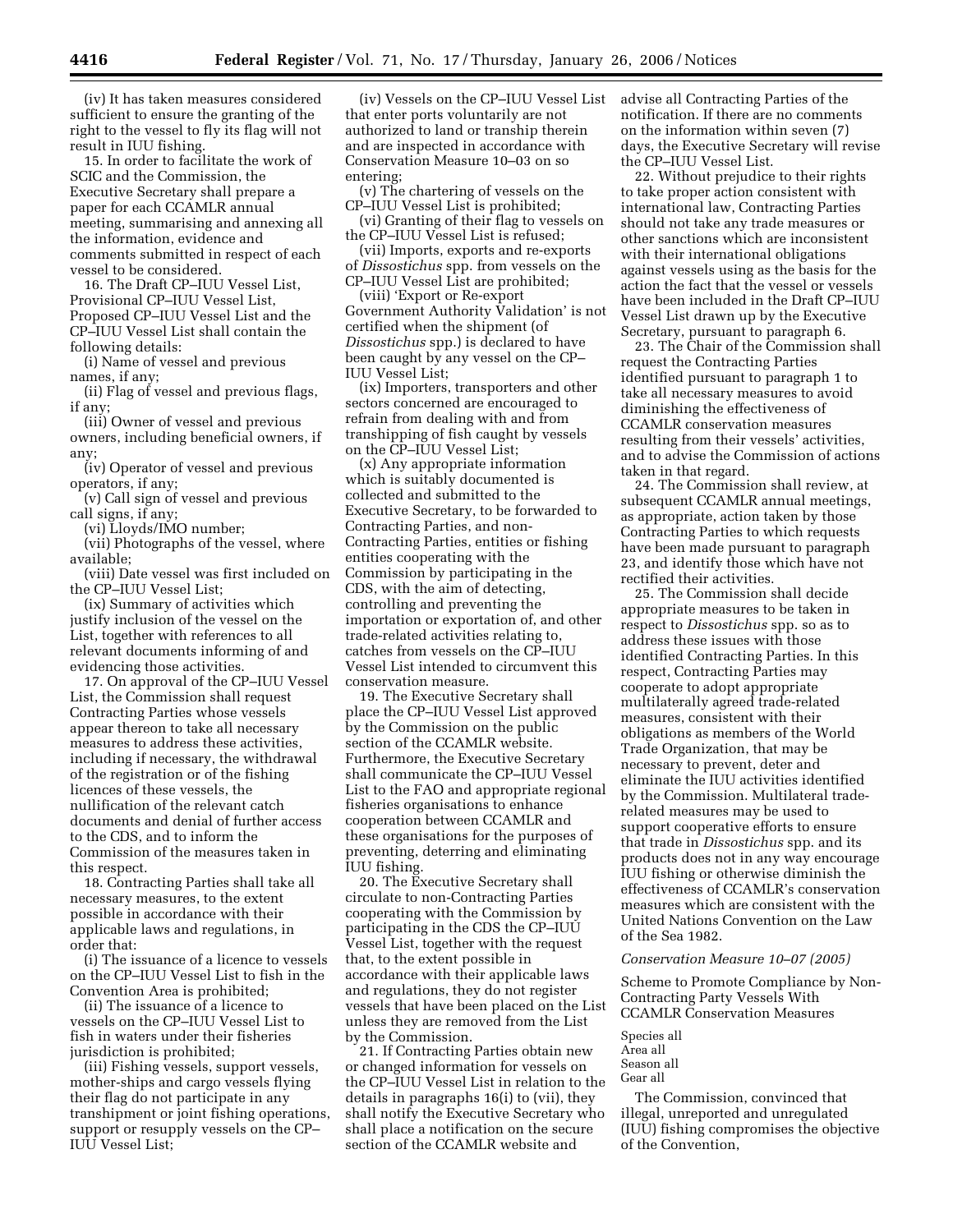Aware that a significant number of vessels registered to non-Contracting Parties are engaged in activities which diminish the effectiveness of CCAMLR conservation measures, Recalling that Contracting Parties are required to cooperate in taking appropriate action to deter any activities which are not consistent with the objective of the Convention, Resolved to reinforce its integrated administrative and political measures aimed at eliminating IUU fishing in the Convention Area, hereby adopts the following conservation measure in accordance with Article IX.2(i) of the Convention:

1. The Contracting Parties request non-Contracting Parties to cooperate fully with the Commission with a view to ensuring that the effectiveness of CCAMLR conservation measures is not undermined.

2. At each annual meeting the Commission shall identify those non-Contracting Parties whose vessels are engaged in IUU fishing activities in the Convention Area that threaten to undermine the effectiveness of CCAMLR conservation measures, and shall establish a list of such vessels (NCP–IUU Vessel List), in accordance with the procedures and criteria set out hereafter.

3. This identification shall be documented, inter alia, on reports relating to the application of Conservation Measure 10–03, trade information obtained on the basis of the implementation of Conservation Measure 10–05 and relevant trade statistics such as Food and Agriculture Organization of the United Nations (FAO) and other national or international verifiable statistics, as well as any other information obtained from Port States and/or gathered from the fishing grounds which is suitably documented.

4. A non-Contracting Party vessel which has been sighted engaging in fishing activities in the Convention Area or which has been denied port access, landing or transhipment in accordance with Conservation Measure 10–03 is presumed to be undermining the effectiveness of CCAMLR conservation measures. In the case of any transshipment activities involving a sighted non-Contracting Party vessel inside or outside the Convention Area, the presumption of undermining the effectiveness of CCAMLR conservation measures applies to any other non-Contracting Party vessel which has engaged in such activities with that vessel.

5. When a non-Contracting Party vessel referred to in paragraph 4 enters a port of any Contracting Party, it shall

be inspected by authorised Contracting Party officials in accordance with Conservation Measure 10–03 and shall not be allowed to land or tranship any fish species subject to CCAMLR conservation measures it might be holding on board unless the vessel establishes that the fish were caught in compliance with all relevant CCAMLR conservation measures and requirements under this Convention.

6. A Contracting Party which sights a non-Contracting Party vessel engaging in fishing activities in the Convention Area or denies a non-Contracting Party port access, landing or transhipment under paragraph 5 shall attempt to inform the vessel that it is presumed to be undermining the effectiveness of CCAMLR conservation measures, and that this information will be distributed to the Executive Secretary, all Contracting Parties and the Flag State of the vessel.

7. Information regarding such sightings or denial of port access, landings or transhipments, and the result of all inspections conducted in the ports of Contracting Parties, and any subsequent action shall be transmitted within one business day to the Commission in accordance with Article XXII of the Convention. The Executive Secretary shall transmit this information to all Contracting Parties, within one business day of receiving it, and to the Flag State of the vessel concerned as soon as possible and to appropriate regional fisheries organisations. At this time, the Executive Secretary shall, in consultation with the Chair of the Commission, request the Flag State concerned that, where appropriate, measures be taken in accordance with its applicable laws and regulations to ensure that the vessel desists from any activities that undermine the effectiveness of CCAMLR conservation measures, and that the Flag State report back to CCAMLR on the results of such enquiries and/or on the measures it has taken in respect of the vessel. The other Contracting Parties and non-Contracting Parties cooperating with the Commission by participating in the Catch Documentation Scheme for *Dissostichus* spp. (CDS) shall be invited to communicate any information available to them in respect of the vessels referred to above, including their ownership, operators and their trade activities.

8. Where a Contracting Party obtains information that a non-Contracting Party vessel has engaged in activities set out in paragraph 9, it shall submit a report containing this information, within 30 days of having become aware of it, to the Executive Secretary (including

where such information has already been transmitted under paragraph 7). Contracting Parties shall indicate that the information is provided for the purposes of considering whether to include the vessel concerned in the NCP–IUU Vessel List under Conservation Measure 10–07. In addition, the Contracting Party may also submit the report directly to the non-Contracting Party concerned. The Executive Secretary shall promptly forward the information to the non-Contracting Party concerned, indicating that it has been provided for the purposes of considering whether to include the vessel concerned in the NCP–IUU Vessel List under Conservation Measure 10–07. The Executive Secretary shall request that the Flag State take action to prevent the vessel undertaking any activities that undermine the effectiveness of CCAMLR conservation measures and that the Flag State report back to CCAMLR on the measures it has taken in respect of the vessel concerned. The Executive Secretary shall circulate the information and any report from the Flag State to all other Contracting Parties as soon as possible.

9. In order for a non-Contracting Party's vessel to be included in the NCP–IUU Vessel List, there must be evidence, gathered in accordance with paragraphs 3 and 8, that the vessel has:

(i) Been sighted engaging in fishing activities in the CCAMLR Convention Area; or

(ii) Been denied port access, landing or transhipment in accordance with Conservation Measure 10–03; or

(iii) Transhipped or participated in joint fishing operations with, supported or resupplied other vessels identified by CCAMLR as carrying out IUU fishing activities (i.e. vessels on the NCP–IUU Vessel List or the CP–IUU Vessel List established under Conservation Measure 10–06); or

(iv) Failed to provide, when required under Conservation Measure 10–05, a valid catch document for *Dissostichus*  spp.; or

(v) Engaged in fishing activities in a manner that undermines the attainment of the objectives of the Convention in waters adjacent to islands within the area to which the Convention applies over which the existence of State sovereignty is recognised by all Contracting Parties, in the terms of the statement made by the Chairman on 19 May 1980; or

(vi) Engaged in fishing activities contrary to any other CCAMLR conservation measures in a manner that undermines the attainment of the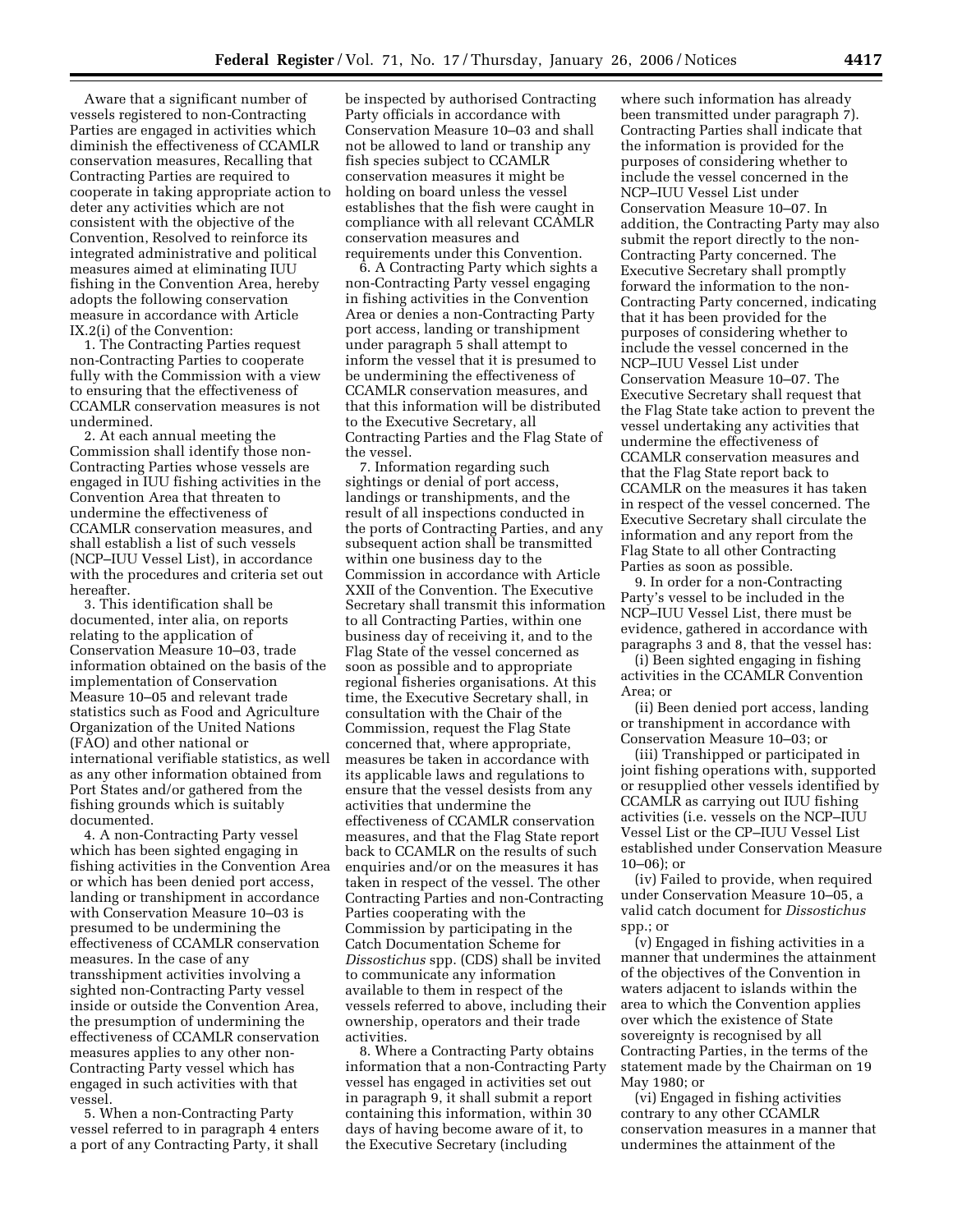objectives of the Convention according to Article XXII of the Convention.

## Draft NCP–IUU Vessel List

10. The Executive Secretary shall, before 1 July of each year, draw up a draft list (''the Draft NCP–IUU Vessel List''), listing all non-Contracting Party vessels that, on the basis of the information gathered in accordance with paragraphs 3 and 8 and any other information that the Executive Secretary might have obtained in relation thereto, might be presumed to have engaged in any of the activities referred to in paragraph 9 during the period beginning 30 days before the start of the previous CCAMLR annual meeting. The Draft NCP–IUU Vessel List shall be distributed immediately to the non-Contracting Parties concerned and to all Contracting Parties.

11. The Executive Secretary shall invite non-Contracting Parties whose vessels are included in the Draft NCP– IUU Vessel List to transmit their comments to the Executive Secretary before 1 September, including verifiable VMS data and other supporting information showing that the vessels listed have not engaged in the activities which led to their inclusion in the Draft NCP–IUU Vessel List.

## **Provisional NCP–IUU Vessel List**

12. The Executive Secretary shall create a new list ('the Provisional NCP– IUU Vessel List') which shall comprise the Draft NCP–IUU Vessel List and all information received pursuant to paragraph 11. Before 1 October, the Executive Secretary shall transmit the Provisional NCP–IUU Vessel List, the NCP–IUU Vessel List agreed at the previous CCAMLR annual meeting, and any evidence or documented information received since that meeting regarding vessels on the Provisional NCP–IUU Vessel List or the NCP–IUU Vessel List to all Contracting Parties and non-Contracting Parties cooperating with the Commission by participating in the CDS. The Executive Secretary shall at the same time:

(i) Request non-Contracting Parties cooperating with the Commission by participating in the CDS that, to the extent possible in accordance with their applicable laws and regulations, they do not register or de-register vessels that have been placed on the List until such time as the Commission has had the opportunity to consider the List and has made its determination;

(ii) Invite non-Contracting Parties cooperating with the Commission by participating in the CDS to submit any evidence or documented information regarding vessels on the Provisional

NCP–IUU Vessel List and NCP–IUU Vessel List, at the latest 30 days before the start of the next CCAMLR annual meeting. Where the incident occurs within the month preceding the next CCAMLR annual meeting, evidence or documented information should be provided as soon as possible.

(iii) Transmit the Provisional NCP– IUU Vessel List and any evidence or documented information received regarding vessels on that List to all non-Contracting Parties whose vessels are included in the List and who are not non-Contracting Parties cooperating with the Commission by participating in the CDS.

13. Contracting Parties shall take all necessary measures, to the extent possible in accordance with their applicable laws and regulations, in order that:

(i) They do not register vessels that have been placed on the Provisional NCP–IUU Vessel List until such time as the Commission has had the opportunity to examine the List and has made its determination;

(ii) If they do de-register a vessel on the Provisional NCP–IUU Vessel List they inform, where possible, the Executive Secretary of the proposed new Flag State of the vessel, whereupon the Executive Secretary shall inform that State that the vessel is on the Provisional NCP–IUU Vessel List and urge that State not to register the vessel.

Proposed and Final NCP–IUU Vessel List

14. Contracting Parties shall submit to the Executive Secretary any additional information which might be relevant for the establishment of the NCP–IUU Vessel List within 30 days of having become aware of such information and at the latest 30 days before the start of the CCAMLR annual meeting. A report containing this information shall be submitted in the format set out in paragraph 20, and Contracting Parties shall indicate that the information is provided for the purposes of considering whether to include the vessel concerned in the NCP–IUU Vessel List under Conservation Measure 10–07. The Executive Secretary shall collate all information received and, where this has not been provided in relation to a vessel, attempt to obtain the information in paragraphs 20(i) to (vii).

15. The Executive Secretary shall circulate to Contracting Parties, at the latest 30 days before the start of the CCAMLR annual meeting, all evidence or documented information received under paragraphs 12 and 13, together with any other evidence or documented information received in terms of paragraphs 3 and 8.

16. At each CCAMLR annual meeting, the Standing Committee on Implementation and Compliance (SCIC) shall, by consensus:

(i) Adopt a Proposed NCP–IUU Vessel List, following consideration of The Provisional NCP–IUU Vessel List and information and evidence circulated under Paragraph14. The Proposed NCP– IUU Vessel List shall be submitted to the Commission for approval;

(ii) Recommend to the Commission which, if any, vessels should be removed from the NCP–IUU Vessel List adopted at the previous CCAMLR annual meeting, following consideration of that List and information and evidence circulated under paragraph 14.

17. SCIC shall include a vessel on the Proposed NCP–IUU Vessel List only if one or more of the criteria in paragraph 9 have been satisfied.

18. SCIC shall recommend that the Commission should remove a vessel from the NCP–IUU Vessel List if the non-Contracting Party proves that:

(i) The vessel did not take part in the activities described in paragraph 9 which led to the inclusion of the vessel in the NCP–IUU Vessel List; or

(ii) It has taken effective action in response to the activities in question, including prosecution and imposition of sanctions of adequate severity; or

(iii) The vessel has changed ownership including beneficial ownership if known to be distinct from the registered ownership and that the new owner can establish the previous owner no longer has any legal, financial, or real interests in the vessel, or exercises control over it and that the new owner has not participated in IUU fishing; or

(iv) It has taken measures considered sufficient to ensure the granting of the right to the vessel to fly its flag will not result in IUU fishing.

19. In order to facilitate the work of SCIC and the Commission, the Executive Secretary shall prepare a paper for each CCAMLR annual meeting, summarising and annexing all the information, evidence and comments submitted in respect of each vessel to be considered.

20. The Draft NCP–IUU Vessel List, Provisional NCP–IUU Vessel List, Proposed NCPIUU Vessel List and the NCP–IUU Vessel List shall contain the following details:

(i) Name of vessel and previous names, if any;

(ii) Flag of vessel and previous flags, if any;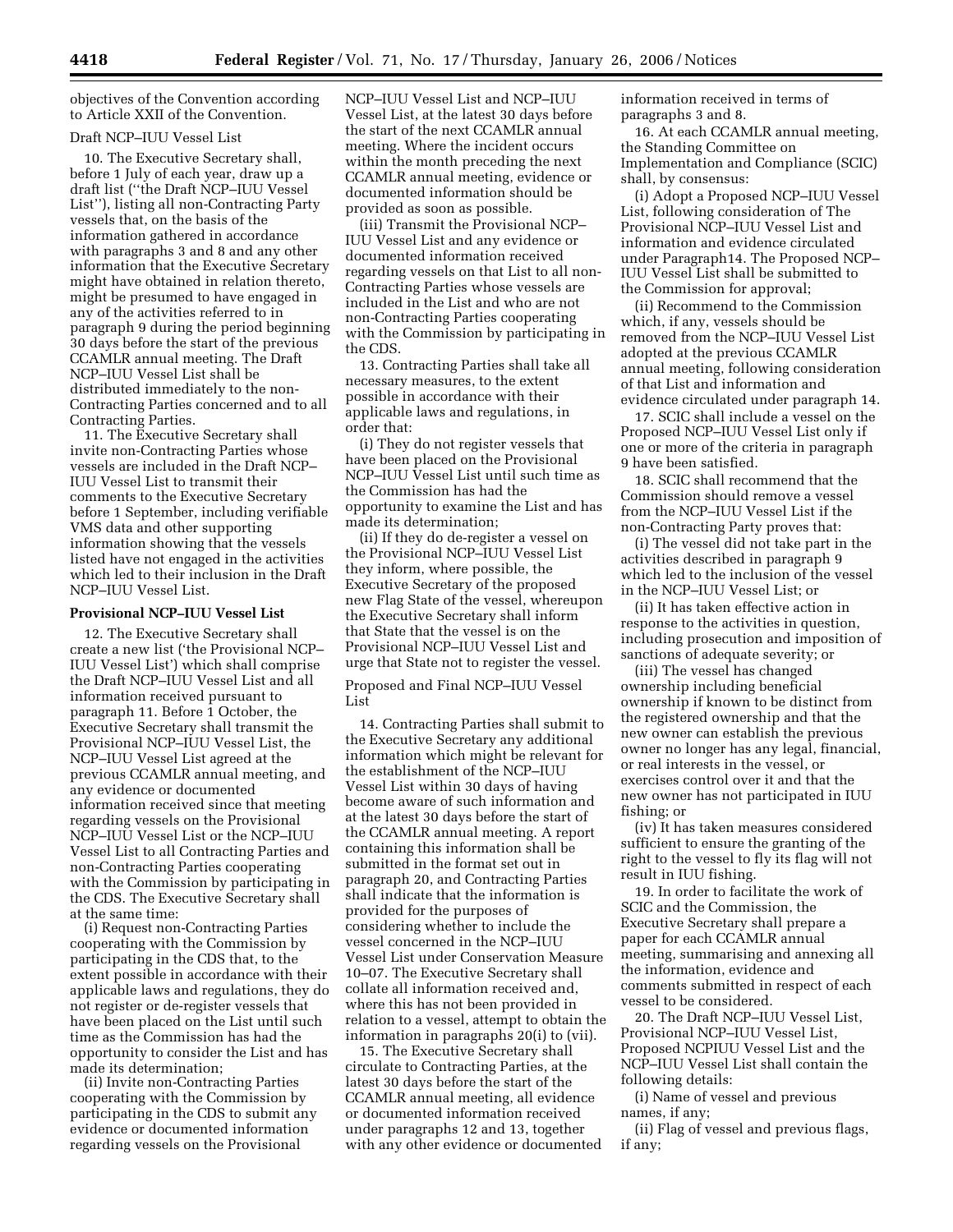(iii) Owner of vessel and previous owners including beneficial owners, if any;

(iv) Operator of vessel and previous operators, if any;

(v) Call sign of vessel and previous call signs, if any;

(vi) Lloyds/IMO number;

(vii) Photographs of the vessel, where available;

(viii) Date vessel was first included on the NCP–IUU Vessel List;

(ix) Summary of activities which justify inclusion of the vessel in the List, together with references to all relevant documents informing of and evidencing those activities.

21. On approval of the NCP–IUU Vessel List, the Commission shall request non-Contracting Parties whose vessels appear thereon to take all necessary measures to address these activities, including if necessary, the withdrawal of the registration or of the fishing licences of these vessels, the nullification of the relevant catch documents and denial of further access to the CDS, and to inform the Commission of the measures taken in this respect.

22. Contracting Parties shall take all necessary measures, to the extent possible in accordance with their applicable laws and regulations, in order that:

(i) The issuance of a licence to vessels on the NCP–IUU Vessel List to fish in waters under their fisheries jurisdiction is prohibited;

(ii) Fishing vessels, support vessels, mother-ships and cargo vessels flying their flag do not participate in any transhipment or joint fishing operations, support or resupply vessels on the NCP– IUU Vessel List;

(iii) Vessels on the NCP–IUU Vessel List that enter ports voluntarily are not authorized to land or tranship therein and are inspected in accordance with Conservation Measure 10–03 on so entering;

(iv) The chartering of vessels on the NCP–IUU Vessel List is prohibited;

(v) Granting of their flag to vessels on the NCP–IUU Vessel List is refused;

(vi) Imports, exports and re-exports of *Dissostichus* spp. from vessels on the NCP–IUU Vessel List are prohibited;

(vii) 'Export or Re-export Government Authority Validation' is not certified when the shipment (of *Dissostichus*  spp.) is declared to have been caught by any vessel on the NCP–IUU Vessel List;

(viii) Importers, transporters and other sectors concerned are encouraged to refrain from dealing with and from transhipping of fish caught by vessels on the NCP–IUU Vessel List;

(ix) Any appropriate information which is suitably documented is

collected and submitted to the Executive Secretary, to be forwarded to Contracting Parties and non-Contracting Parties, entities or fishing entities cooperating with the Commission by participating in the CDS, with the aim of detecting, controlling and preventing the importation or exportation of, and other trade-related activities relating to, catches from vessels on the NCP–IUU Vessel List intended to circumvent this conservation measure.

23. The Executive Secretary shall place the NCP–IUU Vessel List approved by the Commission on the public section of the CCAMLR website. Furthermore, the Executive Secretary shall communicate the NCP–IUU Vessel List to the FAO and appropriate regional fisheries organisations to enhance cooperation between CCAMLR and these organisations for the purposes of preventing, deterring and eliminating IUU fishing.

24. The Executive Secretary shall circulate to non-Contracting Parties cooperating with the Commission by participating in the CDS the NCP–IUU Vessel List, together with the request that, to the extent possible in accordance with their applicable laws and regulations, they do not register vessels that have been placed on the List unless they are removed from the List by the Commission.

25. If Contracting Parties obtain new or changed information for vessels on the NCP–IUU Vessel List in relation to the details in paragraphs 20(i) to (vii), they shall notify the Executive Secretary who shall place a notification on the secure section of the CCAMLR website and advise all Contracting Parties and the non-Contracting Party concerned of the notification. If there are no comments on the information within seven (7) days, the Executive Secretary will revise the NCP–IUU Vessel List.

26. Without prejudice to their rights to take proper action consistent with international law, Contracting Parties should not take any trade measures or other sanctions which are inconsistent with their international obligations against vessels using as the basis for the action the fact that the vessel or vessels have been included in the Draft NCP– IUU Vessel List drawn up by the Executive Secretary, pursuant to paragraph 10.

27. The Chair of the Commission shall request the non-Contracting Parties identified pursuant to paragraph 1 to take all necessary measures to avoid diminishing the effectiveness of CCAMLR conservation measures resulting from their vessels' activities, including if necessary withdrawal of a vessel's registration or fishing licence,

nullification of the relevant CDS documents and denial of further access to the CDS, and to advise the Commission of actions taken in that regard.

28. Contracting Parties shall jointly and/or individually request non-Contracting Parties identified pursuant to paragraph 2 to cooperate fully with the Commission in order to avoid diminishing the effectiveness of conservation measures adopted by the Commission.

29. The Commission shall review, at subsequent CCAMLR annual meetings, as appropriate, action taken by those non-Contracting Parties to which requests have been made pursuant to paragraph 26, and identify those which have not rectified their activities.

30. The Commission shall decide appropriate measures to be taken in respect to *Dissostichus* spp. so as to address these issues with those identified non-Contracting Parties. In this respect, Contracting Parties may cooperate to adopt appropriate multilaterally agreed trade-related measures, consistent with their obligations as members of the World Trade Organization, that may be necessary to prevent, deter and eliminate the IUU activities identified by the Commission. Multilateral traderelated measures may be used to support cooperative efforts to ensure that trade in *Dissostichus* spp. and its products does not in any way encourage IUU fishing or otherwise diminish the effectiveness of CCAMLR's conservation measures which are consistent with the United Nations Convention on the Law of the Sea 1982.

*Conservation Measure 21–02 (2005)* 1 2

Exploratory Fisheries

Species all Area all Season all Gear all

The Commission,

Recognising that in the past, some Antarctic fisheries had been initiated and subsequently expanded in the Convention Area before sufficient information was available upon which to base management advice,

Agreeing that exploratory fishing should not be allowed to expand faster than the acquisition of information necessary to ensure that the fishery can and will be conducted in accordance with the principles set forth in Article II, hereby adopts the following conservation measure in accordance with Article IX of the Convention: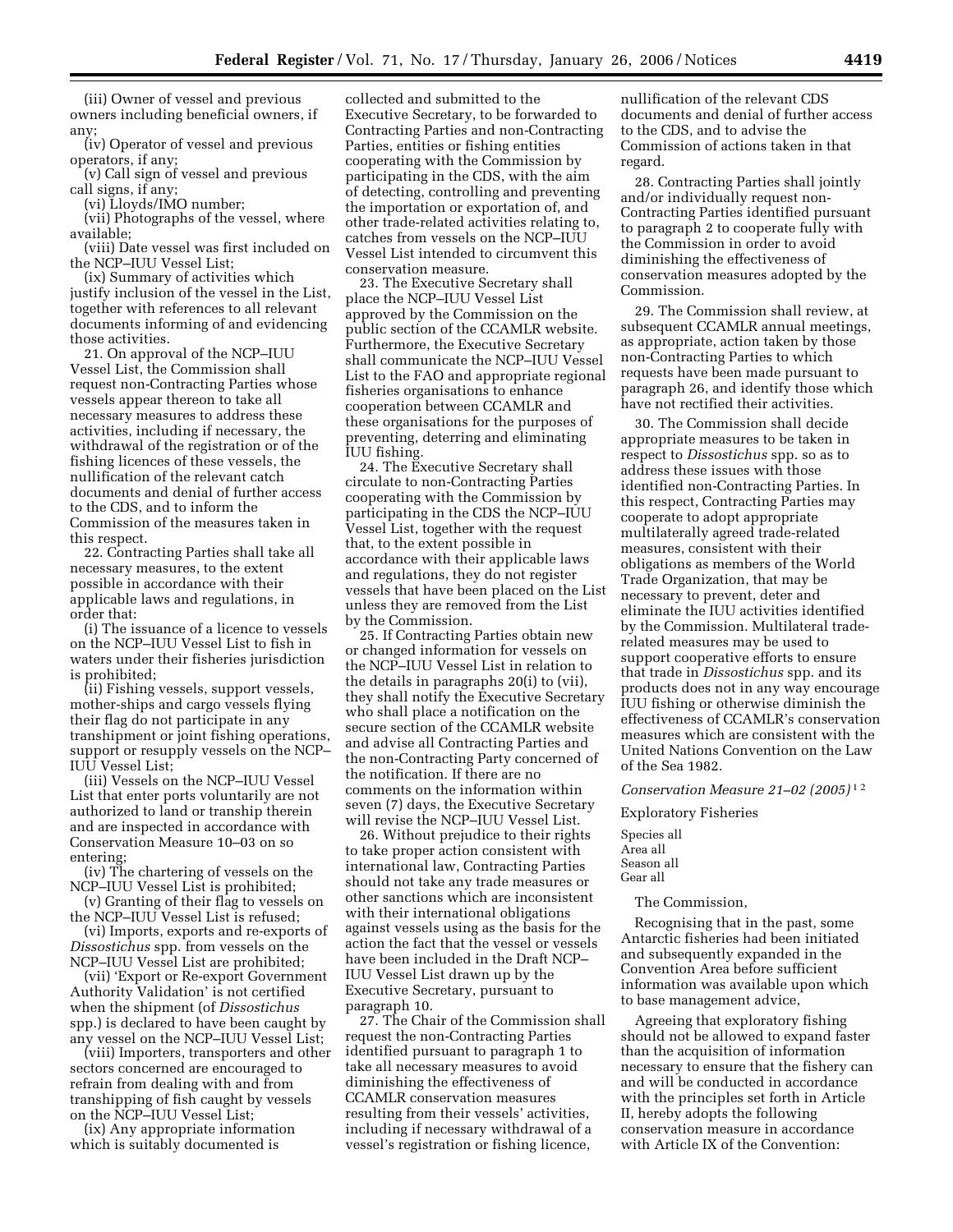1. For the purposes of this conservation measure, exploratory fisheries are defined as follows:

(i) An exploratory fishery shall be defined as a fishery that was previously classified as a ''new fishery'', as defined by Conservation Measure 21–01;

(ii) An exploratory fishery shall continue to be classified as such until sufficient information is available:

(a) To evaluate the distribution, abundance, and demography of the target species, leading to an estimate of the fishery's potential yield;

(b) To review the fishery's potential impacts on dependent and related species;

(c) To allow the Scientific Committee to formulate and provide advice to the Commission on appropriate harvest catch levels, as well as effort levels and fishing gear, where appropriate.

2. To ensure that adequate information is made available to the Scientific Committee for evaluation, during the period when a fishery is classified as exploratory, the Scientific Committee shall develop (and update annually as appropriate) a Data Collection Plan, which should include research proposals, as appropriate. This shall identify the data needed and describe any operational research actions necessary to obtain the relevant data from the exploratory fishery to enable an assessment of the stock to be made.

3. The Data Collection Plan shall include, where appropriate:

(i) A description of the catch, effort, and related biological, ecological, and environmental data required to undertake the evaluations described in paragraph 1(ii), and the date by which such data are to be reported annually to CCAMLR;

(ii) A plan for directing fishing effort during the exploratory phase to permit the acquisition of relevant data to evaluate the fishery potential and the ecological relationships among harvested, dependent and related populations and the likelihood of adverse impacts;

(iii) Where appropriate, a plan for the acquisition of any other research data by fishing vessels, including activities that may require the cooperative activities of scientific observers and the vessel, as may be required for the Scientific Committee to evaluate the fishery potential and the ecological relationships among harvested, dependent and related populations and the likelihood of adverse impacts;

(iv) An evaluation of the time-scales involved in determining the responses of harvested, dependent and related populations to fishing activities.

4. The Commission shall annually determine a precautionary catch limit at a level not substantially above that necessary to obtain the information specified in the Data Collection Plan and required to undertake the evaluations described in paragraph 1(ii).

5. Any Member proposing to participate in an exploratory fishery shall:

(i) Notify its intention to the Commission not less than three months in advance of the next regular meeting of the Commission. This notification shall include the information prescribed in paragraph 4 of Conservation Measure 10–02 in respect of vessels proposing to participate in the fishery, with the exception that the notification shall not be required to specify the information referred to in subparagraph 4(ii) of Conservation Measure 10–02. Members shall, to the extent practicable, also provide in their notification the additional information detailed in paragraph 5 of Conservation Measure 10–02 in respect to each fishing vessel notified. Members are not hereby exempted from their obligations under Conservation Measure 10–02 to submit any necessary updates to vessel and licence details within the deadline established therein as of issuance of the licence to the vessel concerned;

(ii) Prepare and submit to CCAMLR by a specified date a Fishery Operations Plan for the fishing season, for review by the Scientific Committee and the Commission. The Fishery Operations Plan shall include as much of the following information as the Member is able to provide, so as to assist the Scientific Committee in its preparation of the Data Collection Plan:

(a) The nature of the exploratory fishery, including target species, methods of fishing, proposed region and maximum catch levels proposed for the forthcoming season;

(b) Biological information on the target species from comprehensive research/survey cruises, such as distribution, abundance, demographic data, and information on stock identity;

(c) Details of dependent and related species and the likelihood of their being affected by the proposed fishery;

(d) Information from other fisheries in the region or similar fisheries elsewhere that may assist in the evaluation of potential yield;

(iii) Provide a commitment, in its proposal, to implement any Data Collection Plan developed by the Scientific Committee for the fishery.

6. On the basis of the information submitted in accordance with paragraph 5, and taking into account the advice and evaluation provided by the

Scientific Committee and the Standing Committee on Implementation and Compliance (SCIC), the Commission shall annually consider adoption of relevant conservation measures for each exploratory fishery.

7. The Commission shall not consider a notification by a Member unless the information required by paragraph 5 has been submitted by the due date.

8. Notwithstanding paragraph 7, Members shall be entitled under Conservation Measure 10–02 to authorise participation in an exploratory fishery a vessel other than that identified by the Commission in accordance with paragraph 5 if the notified vessel is prevented from participation due to legitimate operational or force majeure reasons. In such circumstances the Member concerned shall immediately inform the Secretariat thereof providing:

(i) Full details of the intended replacement vessel(s) as prescribed in subparagraph 5(i);

(ii) A comprehensive account of the reasons justifying the replacement and any relevant supporting evidence or references.

The Secretariat shall immediately circulate this information to all Members.

9. Members whose vessels participate in exploratory fisheries in accordance with paragraphs 5 and/or 8 shall:

(i) Ensure that their vessels are equipped and configured so that they can comply with all relevant conservation measures;

(ii) Ensure that each vessel carries a CCAMLR-designated scientific observer to collect data in accordance with the Data Collection Plan, and to assist in collecting biological and other relevant data;

(iii) Annually (by the specified date) submit to CCAMLR the data specified by the Data Collection Plan;

(iv) Be prohibited from continuing participation in the relevant exploratory fishing if the data specified in the Data Collection Plan have not been submitted to CCAMLR for the most recent season in which fishing occurred, until the relevant data have been submitted to CCAMLR and the Scientific Committee has been allowed an opportunity to review the data.

10. A vessel on either of the IUU Vessel Lists established under Conservation Measures 10–06 and 10– 07 shall not be permitted to participate in exploratory fisheries.

11. Notifications for exploratory fisheries pursuant to the provisions above shall be subject to an administrative cost-recovery scheme and shall therefore be accompanied by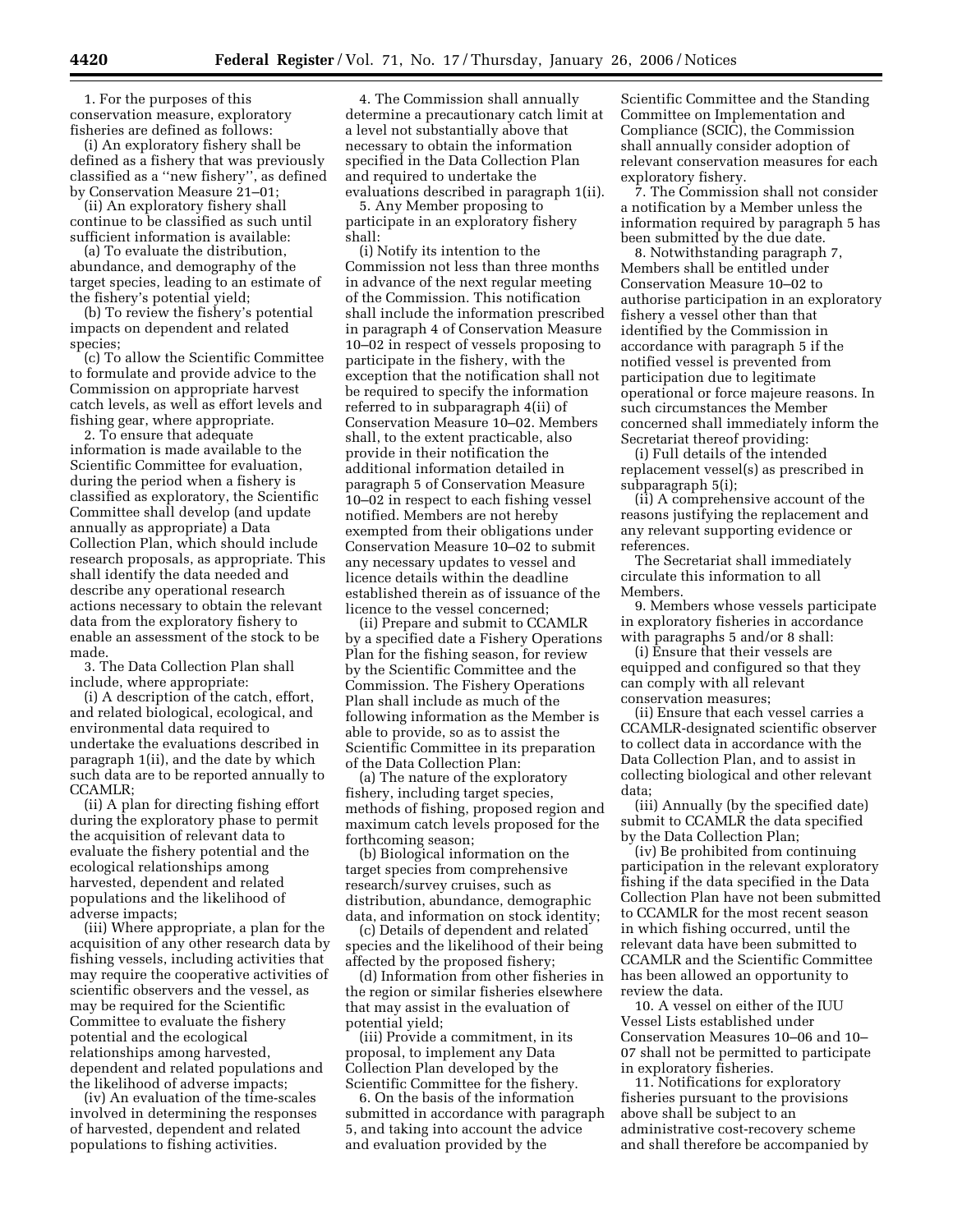a payment per vessel, the amount and refundable component of which shall be decided by the Commission, as well as the conditions and modalities according to which such payment shall be made.

<sup>1</sup> Except for waters adjacent to the Kerguelen and Crozet Islands.

<sup>2</sup> Except for waters adjacent to the Prince

Edward Islands.

## *Conservation Measure 23–01 (2005)*

Five-day Catch and Effort Reporting System

- Species all Area various
- Season all Gear various

This conservation measure is adopted in accordance with Conservation Measure 31–01 where appropriate:

1. For the purposes of this Catch and Effort Reporting System the calendar month shall be divided into six reporting periods, viz: day 1 to day 5, day 6 to day 10, day 11 to day 15, day 16 to day 20, day 21 to day 25 and day 26 to the last day of the month. These reporting periods are hereinafter referred to as periods A, B, C, D, E and F.

2. At the end of each reporting period, each Contracting Party shall obtain from each of its vessels its total catch of all species, including by-catch species, and total days and hours fished for that period and shall, by facsimile or email, transmit the aggregated catch and days and hours fished for its vessels. The catch and effort data shall reach the Executive Secretary not later than two (2) working days after the end of the reporting period. In the case of longline fisheries, the number of hooks shall also be reported. In the case of pot fisheries, the number of pots shall also be reported.

3. A report must be submitted by every Contracting Party taking part in the fishery for each reporting period for the duration of the fishery even if no catches are taken. A Contracting Party may authorise each of its vessels to report directly to the Secretariat.

4. Such reports shall specify the month and reporting period (A, B, C, D, E or F) to which each report refers.

5. Immediately after the deadline has passed for receipt of the reports for each period, the Executive Secretary shall notify all Contracting Parties engaged in fishing activities in the area, of the total catch taken during the reporting period, the total aggregate catch for the season to date together with an estimate of the date upon which the total allowable catch is likely to be reached for that season. In the case of exploratory fisheries, the Executive Secretary shall

also notify the total aggregate catch for the season to date in each small-scale research unit (SSRU) together with an estimate of the date upon which the total allowable catch is likely to be reached in each SSRU for that season. Estimates shall be based on a projection forward of the trend in daily catch rates, obtained using linear regression techniques from a number of the most recent catch reports.

6. At the end of every six reporting periods, the Executive Secretary shall inform all Contracting Parties of the total catch taken during the six most recent reporting periods, the total aggregate catch for the season to date together with an estimate of the date upon which the total allowable catch is likely to be reached for that season.

7. If the estimated date of completion of the total allowable catch is within five days of the date on which the Secretariat received the report of the catches, the Executive Secretary shall inform all Contracting Parties that the fishery will close on that estimated day or on the day on which the report was received, whichever is the later. In the case of exploratory fisheries, if the estimated date of completion of the catch in any SSRU is within five days of the day on which the Secretariat received the report of catches, the Executive Secretary shall additionally inform all Contracting Parties, and their relevant fishing vessels if so authorised, that fishing in that SSRU will be prohibited from that calculated day, or on the day on which the report was received, whichever is the later.

8. Should a Contracting Party, or where a vessel is authorised to report directly to the Secretariat, the vessel, fail to transmit a report to the Executive Secretary in the appropriate form by the deadline specified in paragraph 2, the Executive Secretary shall issue a reminder to the Contracting Party. If at the end of a further two five-day periods, or, in the case of exploratory fisheries, a further one five-day period, those data have still not been provided, the Executive Secretary shall notify all Contracting Parties of the closure of the fishery to the vessel which has failed to supply the data as required and the Contracting Party concerned shall require the vessel to cease fishing. If the Executive Secretary is notified by the Contracting Party that the failure of the vessel to report is due to technical difficulties, the vessel may resume fishing once the report or explanation concerning the failure has been submitted.

#### *Conservation Measure 23–06 (2005)*

Data Reporting System for Krill Fisheries

Species krill Area all Season all Gear all

1. This conservation measure is invoked by the conservation measures to which it is attached.

2. Catches shall be reported in accordance with the monthly catch and effort reporting system set out in Conservation Measure 23–03 according to the statistical areas, subareas, divisions or any other area or unit specified with catch limits in Conservation Measures 51–01, 51–02 and 51–03.

3. At the end of each fishing season each Contracting Party shall obtain from each of its vessels the haul-by-haul data required to complete the CCAMLR finescale catch and effort data form (trawl fisheries Form C1). It shall transmit those data in the specified format to the Executive Secretary not later than 1 April of the following year.

*Conservation Measure 24–01 (2005)* 1 2

The Application of Conservation Measures to Scientific Research

Species all Area all Season all Gear all

This conservation measure governs the application of conservation measures to scientific research and is adopted in accordance with Article IX of the Convention.

1. General application:

(a) Catches taken by any vessel for research purposes will be considered as part of any catch limits in force for each species taken unless the catch limit in an area 3 is set at zero.

(b) In the event of research being undertaken in an area 3 with a zero catch limit, then the catches adopted under paragraphs 2 or 3 below shall be considered to be the catch limit for the season in that area. When such an area sits within a group of areas to which an overall catch limit applies, that overall catch limit shall not be exceeded including any catch taken for research purposes.

2. Application to Members taking less than 50 tonnes of finfish in a season including no more than the amounts specified for finfish taxa in Annex 24– 01/B and less than 0.1% of a given catch limit for non-finfish taxa indicated in Annex 24–01/B:

(a) Any Member planning to use a vessel or vessels for research purposes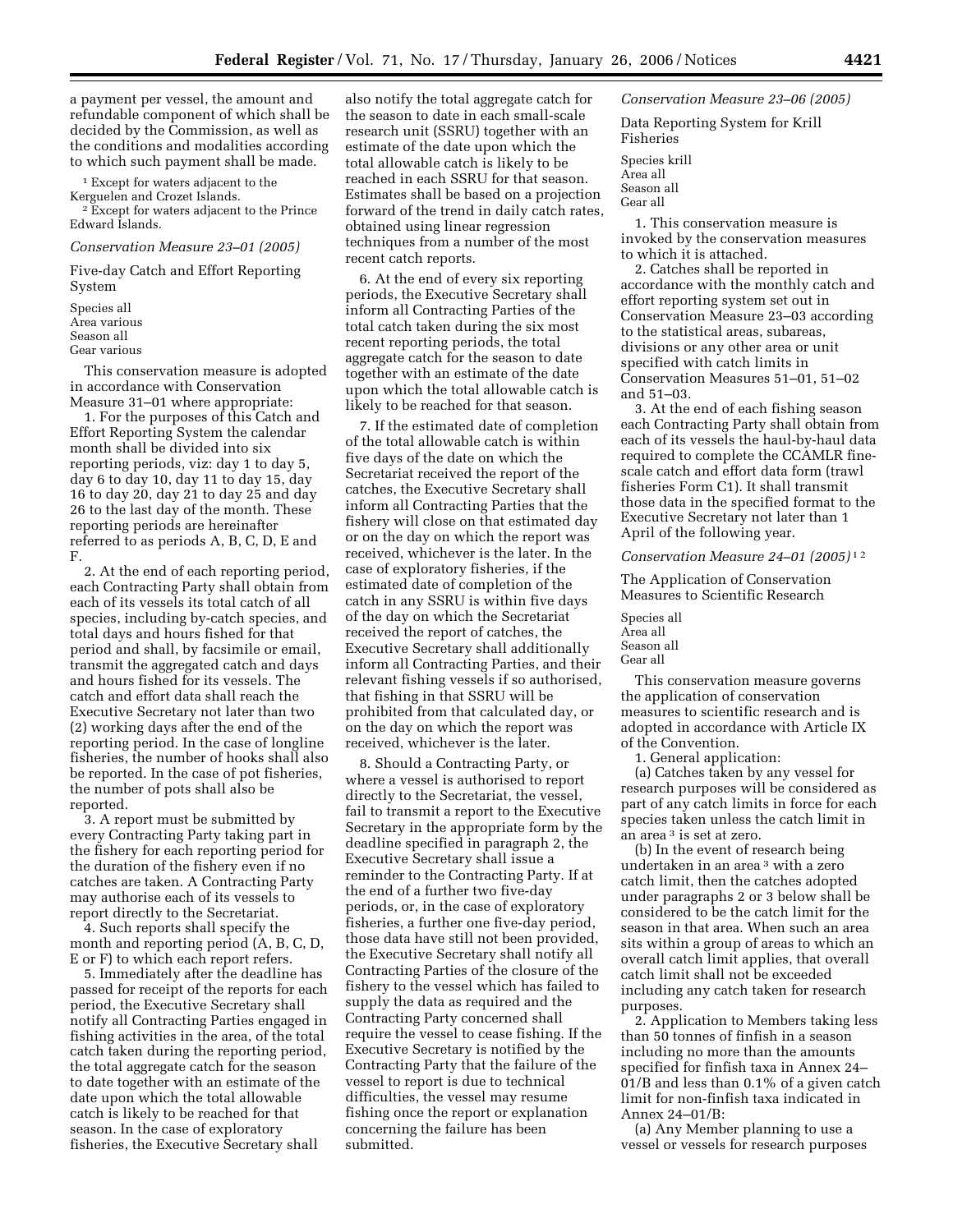when the estimated seasonal catch is as above shall notify the Secretariat of the Commission which in turn will notify all Members immediately, according to the format provided in Annex 24–01/A.

(b) Vessels to which the provisions of paragraph 2(a) above apply, shall be exempt from conservation measures relating to mesh size regulations, prohibition of types of gear, closed areas, fishing seasons and size limits, and reporting system requirements other than those specified in paragraph 4 below.

3. Application to Members taking more than 50 tonnes of finfish or more than the amounts specified for finfish taxa in Annex 24–01/B or more than 0.1% of a given catch limit for nonfinfish taxa indicated in Annex 24–01/ B:

(a) Any Member planning to use any type of vessel or vessels to conduct fishing for research purposes when the estimated seasonal catch is as above, shall notify the Commission and provide the opportunity for other Members to review and comment on its research plan. The plan shall be provided to the Secretariat for distribution to Members at least six months in advance of the planned starting date for the research. In the event of any request for a review of such plan being lodged within two months of its circulation, the Executive Secretary shall notify all Members and submit the plan to the Scientific Committee for review. Based on the submitted research plan and any advice provided by the appropriate working group, the Scientific Committee will provide advice to the Commission where the review process will be concluded. Until the review process is complete the planned fishing for research purposes shall not proceed.

(b) Research plans shall be reported in accordance with the standardised guidelines and formats adopted by the Scientific Committee, given in Annex  $24 - 01/A$ .

4. Reporting requirements for these research activities are:

(a) The CCAMLR within-season fiveday reporting system shall apply.

(b) All research catches shall be reported to CCAMLR as part of the annual STATLANT returns.

(c) A summary of the results of any research subject to the above provisions shall be provided to the Secretariat within 180 days of the completion of the research fishing. A full report shall be provided within 12 months.

(d) Catch, effort and biological data resulting from research fishing should be reported to the Secretariat according

to the haul-by-haul reporting format for research vessels (C4).

1 Except for waters adjacent to the

Kerguelen and Crozet Islands<br><sup>2</sup> Except for waters adjacent to the Prince<br>Edward Islands

<sup>3</sup> Any management area including subarea, division, management area or SSRU, whichever is designated as a zero catch limit.

## *Conservation Measure 24–02 (2005)*

Longline Weighting for Seabird Conservation

| Species seabirds |
|------------------|
| Area selected    |
| Season all       |
| Gear longline    |

In respect of fisheries in Statistical Subareas 48.6, 88.1 and 88.2 and Statistical Divisions 58.4.1, 58.4.2, 58.4.3a, 58.4.3b and 58.5.2, paragraph 4 of Conservation Measure 25–02 shall not apply only where a vessel can demonstrate its ability to fully comply with one of the following protocols.

Protocol A (for vessels monitoring longline sink rate with Time-Depth Recorders (TDRs) and using longlines to which weights are manually attached):

A1. Prior to entry into force of the licence for this fishery and once per fishing season prior to entering the Convention Area, the vessel shall, under observation by a scientific observer:

(i) Set a minimum of two longlines with a minimum of four TDRs on the middle one-third of each longline, where:

(a) For vessels using the auto longline system, each longline shall be at least 6 000 m in length;

(b) For vessels using the Spanish longline system, each longline shall be at least 16 000 m in length;

(c) For vessels using the Spanish longline system, with longlines less than 16 000 m in length, each longline shall be of the maximum length to be used by the vessel in the Convention Area;

(d) For vessels using a longline system other than an autoline or Spanish longline system, each longline shall be of the maximum length to be used by the vessel in the Convention Area.

(ii) Randomise TDR placement on the longline, noting that all tests should be applied midway between weights;

(iii) Calculate an individual sink rate for each TDR when returned to the vessel, where:

(a) The sink rate shall be measured as an average of the time taken for the longline to sink from the surface (0 m) to 15 m;

(b) This sink rate shall be at a minimum rate of 0.3 m/s;

(iv) If the minimum sink rate is not achieved at all eight sample points (four

tests on two longlines), continue the testing until such time as a total of eight tests with a minimum sink rate of 0.3 m/ s are recorded;

(v) All equipment and fishing gear used in the tests is to be to the same specifications as that to be used in the Convention Area.

A2. During fishing, for a vessel to be allowed to maintain the exemption to night-time setting requirements (paragraph 4 of Conservation Measure 25–02), regular longline sink monitoring shall be undertaken by the CCAMLR scientific observer. The vessel shall cooperate with the CCAMLR observer who shall:

(i) Attempt to conduct a TDR test on one longline set every twenty-four hour period;

(ii) Every seven days place at least four TDRs on a single longline to determine any sink rate variation along the longline;

(iii) Randomise TDR placement on the longline, noting that all tests should be applied halfway between weights;

(iv) Calculate an individual longline sink rate for each TDR when returned to the vessel;

(v) Measure the longline sink rate as an average of the time taken for the longline to sink from the surface (0 m) to 15 m.

A3. The vessel shall:

(i) Ensure that all longlines are weighted to achieve a minimum longline sink rate of 0.3 m/s at all times whilst operating under this exemption;

(ii) Report daily to its national agency on the achievement of this target whilst operating under this exemption;

(iii) Ensure that data collected from longline sink rate tests prior to entering the Convention Area and longline sink rate monitoring during fishing are recorded in the CCAMLR-approved format<sup>1</sup> and submitted to the relevant national agency and CCAMLR Data Manager within two months of the vessel departing a fishery to which this measure applies.

Protocol B (for vessels monitoring longline sink rate with bottle tests and using longlines to which weights are manually attached):

B1. Prior to entry into force of the licence for this fishery and once per fishing season prior to entering the Convention Area, the vessel shall, under observation by a scientific observer:

(i) Set a minimum of two longlines with a minimum of four bottle tests (see paragraphs B5 to B9) on the middle onethird of each longline, where:

(a) For vessels using the auto longline system, each longline shall be at least 6 000 m in length;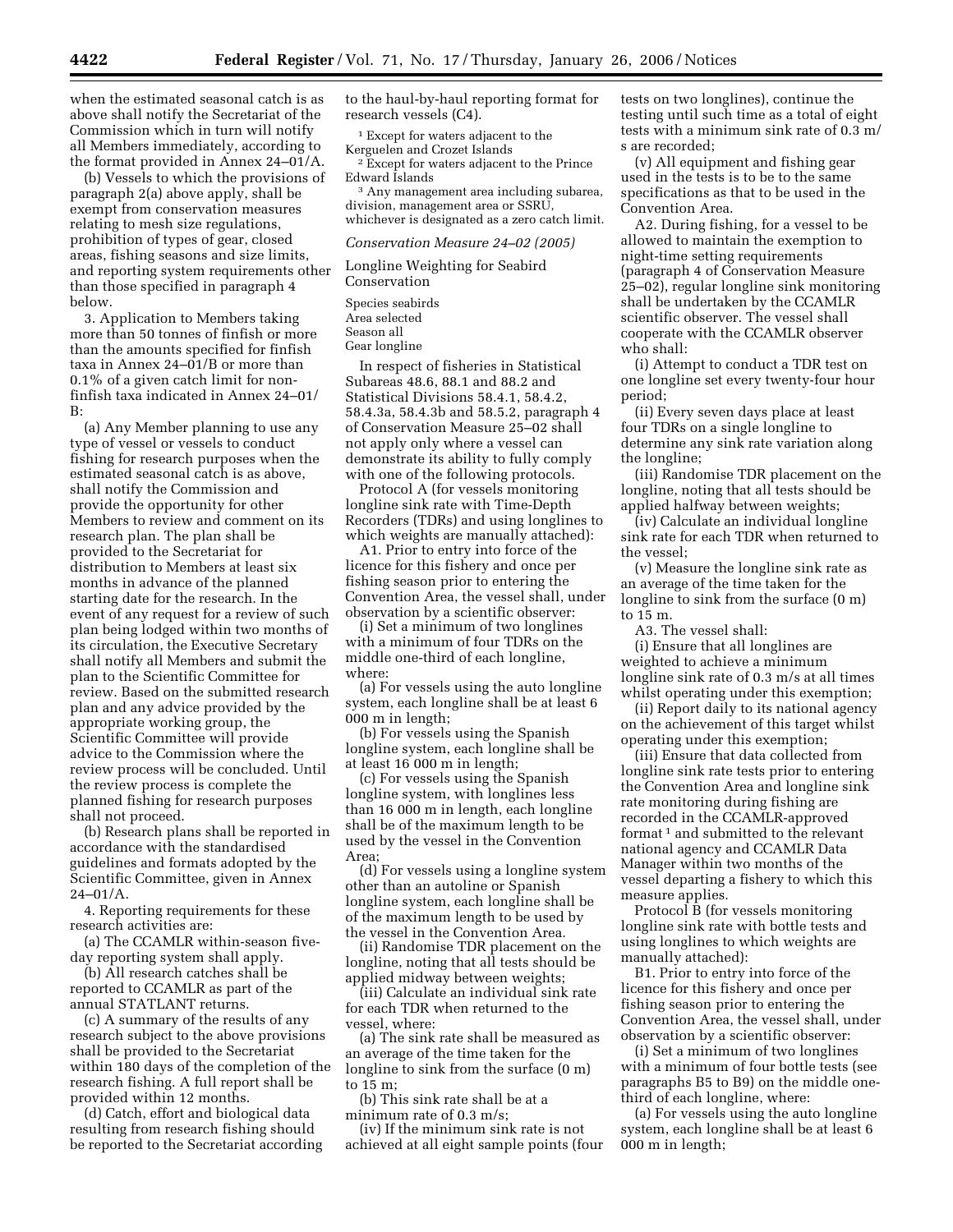(b) For vessels using the Spanish longline system, each longline shall be at least 16 000 m in length;

(c) For vessels using the Spanish longline system, with longlines less than 16 000 m in length, each longline shall be of the maximum length to be used by the vessel in the Convention Area;

(d) For vessels using a longline system other than an autoline or Spanish longline system, each longline shall be of the maximum length to be used by the vessel in the Convention Area.

(ii) Randomise bottle test placement on the longline, noting that all tests should be applied midway between weights;

(iii) Calculate an individual sink rate for each bottle test at the time of the test, where:

(a) The sink rate shall be measured as the time taken for the longline to sink from the surface (0 m) to 10 m;

(b) This sink rate shall be at a minimum rate of 0.3 m/s;

(iv) If the minimum sink rate is not achieved at all eight sample points (four tests on two longlines), continue the testing until such time as a total of eight tests with a minimum sink rate of 0.3 m/ s are recorded;

(v) All equipment and fishing gear used in the tests is to be to the same specifications as that to be used in the Convention Area.

B2. During fishing, for a vessel to be allowed to maintain the exemption to night-time setting requirements (paragraph 4 of Conservation Measure 25–02), regular longline sink rate monitoring shall be undertaken by the CCAMLR scientific observer. The vessel shall cooperate with the CCAMLR observer who shall:

(i) Attempt to conduct a bottle test on one longline set every twenty-four hour period;

(ii) Every seven days conduct at least four bottle tests on a single longline to determine any sink rate variation along the longline;

(iii) Randomise bottle test placement on the longline, noting that all tests should be applied halfway between weights;

(iv) Calculate an individual longline sink rate for each bottle test at the time of the test;

(v) Measure the longline sink rate as the time taken for the longline to sink from the surface (0 m) to 10 m.

B3. The vessel shall:

(i) Ensure that all longlines are weighted to achieve a minimum longline sink rate of 0.3 m/s at all times whilst operating under this exemption;

(ii) Report daily to its national agency on the achievement of this target whilst operating under this exemption;

(iii) Ensure that data collected from longline sink rate tests prior to entering the Convention Area and longline sink rate monitoring during fishing are recorded in the CCAMLR-approved format<sup>1</sup> and submitted to the relevant national agency and CCAMLR Data Manager within two months of the vessel departing a fishery to which this measure applies.

B4. A bottle test is to be conducted as described below.

#### Bottle Set Up

B5. 10 m of 2 mm multifilament nylon snood twine, or equivalent, is securely attached to the neck of a 500–1 000 ml plastic bottle 2 with a longline clip attached to the other end. The length measurement is taken from the attachment point (terminal end of the clip) to the neck of the bottle, and should be checked by the observer every few days.

B6. Reflective tape should be wrapped around the bottle to allow it to be observed in low light conditions and at night.

## Test

B7. The bottle is emptied of water, the stopper is left open and the twine is wrapped around the body of the bottle for setting. The bottle with the encircled twine is attached to the longline 3, midway between weights (the attachment point).

B8. The observer records the time at which the attachment point enters the water as t1 in seconds. The time at which the bottle is observed to be pulled completely under is recorded as  $t_2$  in seconds<sup>4</sup>. The result of the test is calculated as follows: Longline sink rate  $= 10/(t_2-t_1).$ 

B9. The result should be equal to or greater than 0.3 m/s. These data are to be recorded in the space provided in the electronic observer logbook. Protocol C (for vessels monitoring longline sink rate with either (TDR) or bottle tests, and using internally weighted longlines with integrated weight of at least 50 g/ m and designed to sink instantly with a linear profile at greater than 0.2 m/s with no external weights attached):

C1. Prior to entry into force of the licence for this fishery and once per fishing season prior to entering the Convention Area, the vessel shall, under observation by a scientific observer:

(i) Set a minimum of two longlines with either a minimum of four TDRs, or a minimum of four bottle tests (see paragraphs B5 to B9) on the middle onethird of each longline, where:

(a) For vessels using the auto longline system, each longline shall be at least 6 000 m in length;

(b) For vessels using the Spanish longline system, each longline shall be at least 16 000 m in length;

(c) For vessels using the Spanish longline system, with longlines less than 16 000 m in length, each longline shall be of the maximum length to be used by the vessel in the Convention Area;

(d) For vessels using a longline system other than an autoline or Spanish longline system, each longline shall be of the maximum length to be used by the vessel in the Convention Area.

(ii) Randomise TDR or bottle test placement on the longline;

(iii) Calculate an individual sink rate for each TDR when returned to the vessel, or for each bottle test at the time of the test, where:

(a) The sink rate shall be measured as an average of the time taken for the longline to sink from the surface (0 m) to 15 m for TDRs and the time taken for the longline to sink from the surface (0 m) to 10 m for bottle tests;

(b) This sink rate shall be at a minimum rate of 0.2 m/s;

(iv) If the minimum sink rate is not achieved at all eight sample points (four tests on two longlines), continue the testing until such time as a total of eight tests with a minimum sink rate of 0.2 m/ s are recorded;

(v) All equipment and fishing gear used in the tests is to be to the same specifications as that to be used in the Convention Area.

C2. During fishing, for a vessel to be allowed to maintain the exemption to night-time setting requirements (paragraph 4 of Conservation Measure 25–02), regular longline sink rate monitoring shall be undertaken by the CCAMLR scientific observer. The vessel shall cooperate with the CCAMLR observer who shall:

(i) Attempt to conduct a TDR or bottle test on one longline set every twentyfour hour period;

(ii) Every seven days conduct at least four TDR or bottle tests on a single longline to determine any sink rate variation along the longline;

(iii) Randomise TDR or bottle test placement on the longline;

(iv) Calculate an individual longline sink rate for each TDR when returned to the vessel or each bottle test at the time of the test;

(v) Measure the longline sink rate for bottle tests as the time taken for the longline to sink from the surface (0 m) to 10 m, or for TDRs the average of the time taken for the longline to sink from the surface (0 m) to 15 m.

C3. The vessel shall:

(i) Ensure that all longlines are set so as to achieve a minimum longline sink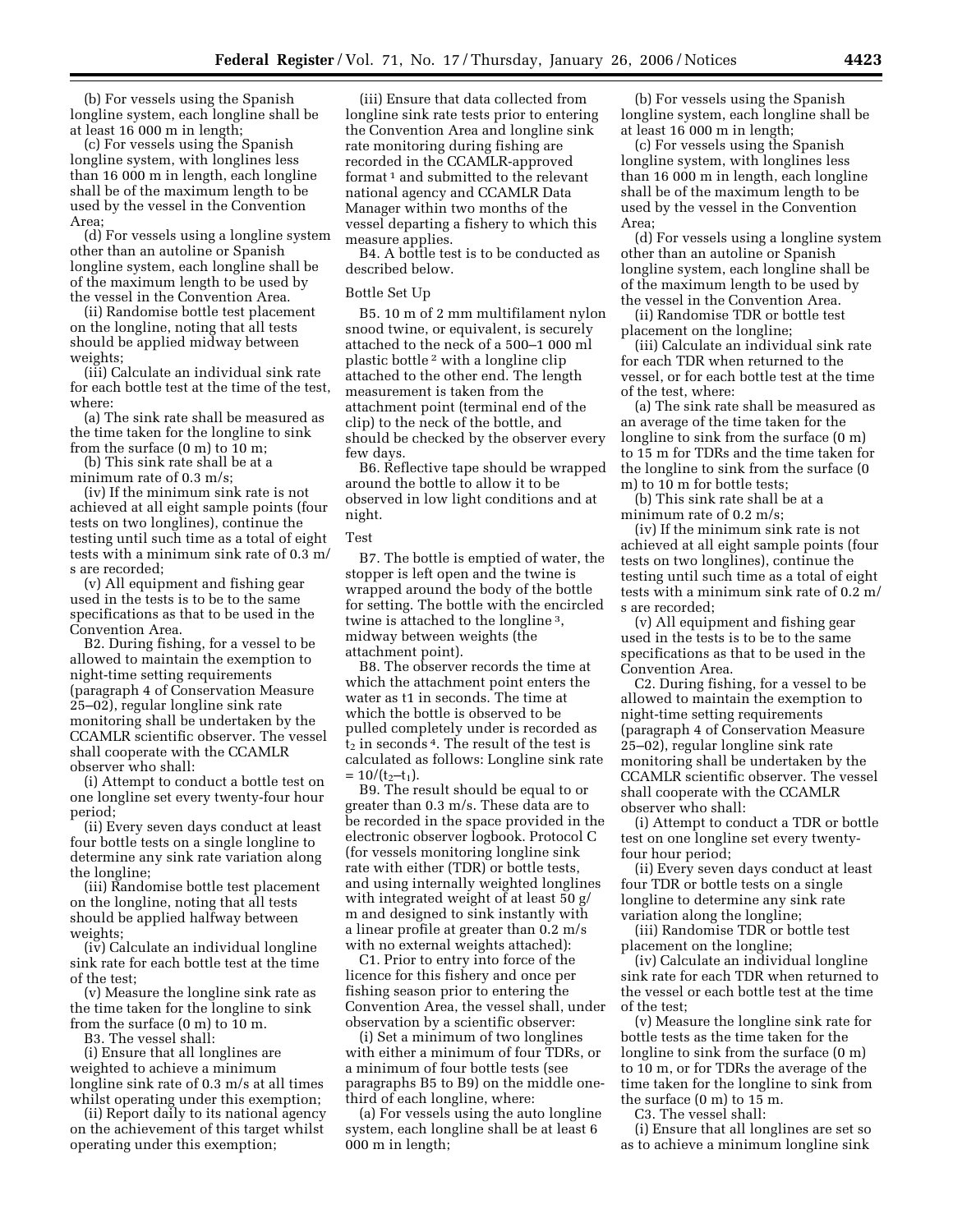rate of 0.2 m/s at all times whilst operating under this exemption;

(ii) Report daily to its national agency on the achievement of this target whilst operating under this exemption;

(iii) Ensure that data collected from longline sink rate tests prior to entering the Convention Area and longline sink rate monitoring during fishing are recorded in the CCAMLR-approved format<sup>1</sup> and submitted to the relevant national agency and CCAMLR Data Manager within two months of the vessel departing a fishery to which this measure applies.

<sup>1</sup> Included in the scientific observer<br>electronic logbook.

<sup>2</sup> A plastic water bottle that has a 'stopper' is needed. The stopper of the bottle is left open so that the bottle will fill with water after being pulled under water. This allows the plastic bottle to be re-used rather than<br>being crushed by water pressure.

 $^{\rm 3}$  On autolines attach to the backbone; on the Spanish longline system attach to the hookline. 4Binoculars will make this process easier

to view, especially in foul weather.

#### *Conservation Measure 25–02 (2005)* 1 2

Minimisation of the Incidental Mortality of Seabirds in the Course of Longline Fishing or Longline Fishing Research in the Convention Area

Species seabirds Area all Season all Gear longline

#### The Commission,

Noting the need to reduce the incidental mortality of seabirds during longline fishing by minimising their attraction to fishing vessels and by preventing them from attempting to seize baited hooks, particularly during the period when the lines are set, Recognising that in certain subareas and divisions of the Convention Area there is also a high risk that seabirds will be caught during line hauling, Adopts the following measures to reduce the possibility of incidental mortality of seabirds during longline fishing.

1. Fishing operations shall be conducted in such a way that hooklines<sup>3</sup> sink beyond the reach of seabirds as soon as possible after they are put in the water.

2. Vessels using autoline systems should add weights to the hookline or use integrated weight hooklines while deploying longlines. Integrated weight (IW) longlines of a minimum of 50 g/m or attachment to non-IW longlines of 5 kg weights at 50 to 60 m intervals are recommended.

3. Vessels using the Spanish method of longline fishing should release weights before line tension occurs;

weights of at least 8.5 kg mass shall be used, spaced at intervals of no more than 40 m, or weights of at least 6 kg mass shall be used, spaced at intervals of no more than 20 m.

4. Longlines shall be set at night only (i.e. during the hours of darkness between the times of nautical twilight).4 thnsp;5 During longline fishing at night, only the minimum ship's lights necessary for safety shall be used.

5. The dumping of offal is prohibited while longlines are being set. The dumping of offal during the haul shall be avoided. Any such discharge shall take place only on the opposite side of the vessel to that where longlines are hauled. For vessels or fisheries where there is not a requirement to retain offal on board the vessel, a system shall be implemented to remove fish hooks from offal and fish heads prior to discharge.

6. Vessels which are so configured that they lack on-board processing facilities or adequate capacity to retain offal on board, or the ability to discharge offal on the opposite side of the vessel to that where longlines are hauled, shall not be authorised to fish in the Convention Area.

7. A streamer line shall be deployed during longline setting to deter birds from approaching the hookline. Specifications of the streamer line and its method of deployment are given in the appendix to this measure.

8. A device designed to discourage birds from accessing baits during the haul of longlines shall be employed in those areas defined by CCAMLR as average-to-high or high (Level of Risk 4 or 5) in terms of risk of seabird by-catch. These areas are currently Statistical Subareas 48.3, 58.6 and 58.7 and Statistical Divisions 58.5.1 and 58.5.2.

9. Every effort should be made to ensure that birds captured alive during longlining are released alive and that wherever possible hooks are removed without jeopardising the life of the bird concerned.

10. Other variations in the design of mitigation measures may be tested on vessels carrying two observers, at least one appointed in accordance with the CCAMLR Scheme of International Scientific Observation, providing that all other elements of this conservation measure are complied with <sup>6</sup>. Full proposals for any such testing must be notified to the Working Group on Fish Stock Assessment (WG–FSA) in advance of the fishing season in which the trials are proposed to be conducted.

<sup>1</sup> Except for waters adjacent to the<br>Kerguelen and Crozet Islands <sup>2</sup> Except for waters adjacent to the Prince Edward Islands

3Hookline is defined as the groundline or mainline to which the baited hooks are<br>attached by snoods.

<sup>4</sup> The exact times of nautical twilight are set forth in the Nautical Almanac tables for the relevant latitude, local time and date. A copy of the algorithm for calculating these times is available from the CCAMLR Secretariat. All times, whether for ship operations or observer reporting, shall be

<sup>5</sup> Wherever possible, setting of lines should be completed at least three hours before sunrise (to reduce loss of bait to/catches of white-chinned petrels).<br><sup>6</sup>The mitigation measures under test

should be constructed and operated taking full account of the principles set out in WG– FSA–03/22 (the published version of which is available from the ccamlr Secretariat and website); testing should be carried out independently of actual commercial fishing and in a manner consistent with the spirit of Conservation Measure 21–02.

## *Appendix to Conservation Measure 25– 02*

1. The aerial extent of the streamer line, which is the part of the line supporting the streamers, is the effective seabird deterrent component of a streamer line. Vessels are encouraged to optimise the aerial extent and ensure that it protects the hookline as far astern of the vessel as possible, even in crosswinds.

2. The streamer line shall be attached to the vessel such that it is suspended from a point a minimum of 7 m above the water at the stern on the windward side of the point where the hookline enters the water.

3. The streamer line shall be a minimum of 150 m in length and include an object towed at the seaward end to create tension to maximise aerial coverage. The object towed should be maintained directly behind the attachment point to the vessel such that in crosswinds the aerial extent of the streamer line is over the hookline.

4. Branched streamers, each comprising two strands of a minimum of 3 mm diameter brightly coloured plastic tubing 7 or cord, shall be attached no more than 5 m apart commencing 5 m from the point of attachment of the streamer line to the vessel and thereafter along the aerial extent of the line. Streamer length shall range between minimums of 6.5 m from the stern to 1 m for the seaward end. When a streamer line is fully deployed, the branched streamers should reach the sea surface in the absence of wind and swell. Swivels or a similar device should be placed in the streamer line in such a way as to prevent streamers being twisted around the streamer line. Each branched streamer may also have a swivel or other device at its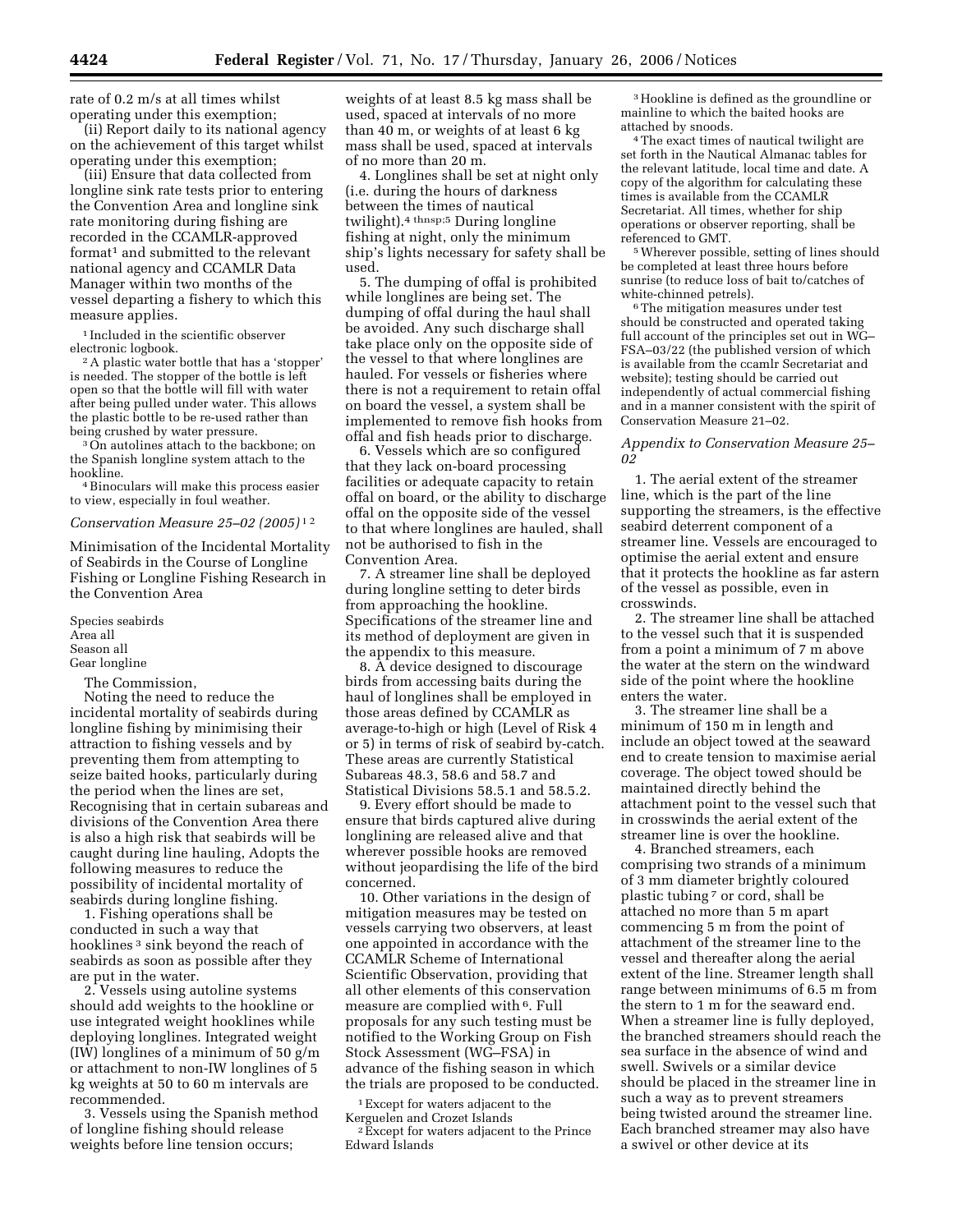attachment point to the streamer line to prevent fouling of individual streamers.

5. Vessels are encouraged to deploy a second streamer line such that streamer lines are towed from the point of attachment each side of the hookline. The leeward streamer line should be of similar specifications (in order to avoid entanglement the leeward streamer line may need to be shorter) and deployed from the leeward side of the hookline.

7Plastic tubing should be of a type that is manufactured to be protected from ultraviolet radiation.

#### Streamer Line

Aerial extent Towing point Streamers Hookline Towed object creating tension 5 m 5 m 5 m 7 m

## *Conservation Measure 32–09 (2005)*

Prohibition of Directed Fishing for Dissostichus spp. Except in Accordance With Specific Conservation Measures in the 2005/06 Season

Species toothfish Area 48.5 Season 2005/06 Gear all

The Commission hereby adopts the following conservation measure in accordance with Article IX of the Convention:

Directed fishing for *Dissostichus* spp. in Statistical Subarea 48.5 is prohibited from 1 December 2005 to 30 November 2006.

*Conservation Measure 33–02 (2005)* 

Limitation of By-Catch in Statistical Division 58.5.2 in the 2005/06 Season

Species by-catch Area 58.5.2 Season 2005/06 Gear all

1. There shall be no directed fishing for any species other than *Dissostichus*  eleginoides and Champsocephalus gunnari in Statistical Division 58.5.2 in the 2005/06 fishing season.

2. In directed fisheries in Statistical Division 58.5.2 in the 2005/06 season, the by-catch of Channichthys rhinoceratus shall not exceed 150 tonnes, the by-catch of Lepidonotothen squamifrons shall not exceed 80 tonnes, the by-catch of Macrourus spp. shall not exceed 360 tonnes and the by-catch of skates and rays shall not exceed 120 tonnes. For the purposes of this measure, 'Macrourus spp.' and 'skates and rays' should each be counted as a single species.

3. The by-catch of any fish species not mentioned in paragraph 2, and for which there is no other catch limit in force, shall not exceed 50 tonnes in Statistical Division 58.5.2.

4. If, in the course of a directed fishery, the by-catch in any one haul of Channichthys rhinoceratus, Lepidonotothen squamifrons, Macrourus spp., Somniosus spp. or skates and rays is equal to, or greater than 2 tonnes, then the fishing vessel shall not fish using that method of fishing at any point within 5 n miles 1 of the location where the by-catch exceeded 2 tonnes for a period of at least five days 2. The location where the by-catch exceeded 2 tonnes is defined as the path 3 followed by the fishing vessel.

5. If, in the course of a directed fishery, the by-catch in any one haul of any other by-catch species for which bycatch limitations apply under this conservation measure is equalto, or greater than 1 tonne, then the fishing vessel shall not fish using that method of fishing at any point within 5 n miles 1 of the location where the by-catch exceeded 1 tonne for a period of at least five days 2. The location where the bycatch exceeded 1 tonne is defined as the path 3 followed by the fishing vessel.

1This provision concerning the minimum distance separating fishing locations is adopted pending the adoption of a more appropriate definition of a fishing location by the Commission.<br><sup>2</sup>The specified period is adopted in

accordance with the reporting period specified in Conservation Measure 23–01, pending the adoption of a more appropriate

<sup>3</sup> For a trawl the path is defined from the point at which the fishing gear was first deployed from the fishing vessel to the point at which the fishing gear was retrieved by the fishing vessel. For a longline or a pot, the path is defined from the point at which the first anchor of a set was deployed to the point at which the last anchor of that set was deployed.

## *Conservation Measure 33–03 (2005)* 1 2

Limitation of By-Catch in New and Exploratory Fisheries in the 2005/06 Season

Species by-catch Area various Season 2005/06 Gear all

1. This conservation measure applies to new and exploratory fisheries in all areas containing small-scale research units (SSRUs) in the 2005/06 season except where specific by-catch conservation measures apply.

2. The catch limits for all by-catch species are set out in Annex 33–03/A. Within these catch limits, the total catch of by-catch species in any SSRU or

combination of SSRUs as defined in relevant conservation measures shall not exceed the following limits:

• Skates and rays 5% of the catch limit of *Dissostichus* spp. or 50 tonnes whichever is greater;

• Macrourus spp. 16% of the catch limit for *Dissostichus* spp. or 20 tonnes, whichever is greater;

• All other species combined 20 tonnes.

3. For the purposes of this measure 'Macrourus spp.' and 'skates and rays' should each be counted as a single species.

4. If the by-catch of any one species is equal to or greater than 1 tonne in any one haul or set, then the fishing vessel shall move to another location at least 5 n miles 3 distant. The fishing vessel shall not return to any point within 5 n miles of the location where the by-catch exceeded 1 tonne for a period of at least five days 4. The location where the bycatch exceeded 1 tonne is defined as the path 5 followed by the fishing vessel.

5. If the catch of Macrourus spp. taken by a single vessel in any two 10-day periods 6 in a single SSRU exceeds 16% of the catch of *Dissostichus* spp. by that vessel in that SSRU in those periods, the vessel shall cease fishing in that SSRU for the remainder of the season.

<sup>1</sup> Except for waters adjacent to the<br>Kerguelen and Crozet Islands.

 $2$  Except for waters adjacent to the Prince Edward Islands.

<sup>3</sup>This provision concerning the minimum distance separating fishing locations is adopted pending the adoption of a more appropriate definition of a fishing location by

the Commission. 4The specified period is adopted in accordance with the reporting period specified in Conservation Measure 23–01, pending the adoption of a more appropriate

period by the Commission.<br><sup>5</sup> For a trawl the path is defined from the point at which the fishing gear was first deployed from the fishing vessel to the point at which the fishing gear was retrieved by the fishing vessel. For a longline the path is defined from the point at which the first anchor of a set was deployed to the point at which the last anchor of that set was

deployed.<br> $6A$  10-day period is defined as day 1 to day 10, day 11 to day 20, or day 21 to the last day of the month.

#### **Annex 33–03/A**

Table 1: By-catch catch limits for new and exploratory fisheries in 2005/06. Subarea/Division Region *Dissostichus* spp. catch limit (tonnes per region) Skates and rays (tonnes per region) By-catch catch limit Macrourus spp. (tonnes per region) Other species (tonnes per SSRU)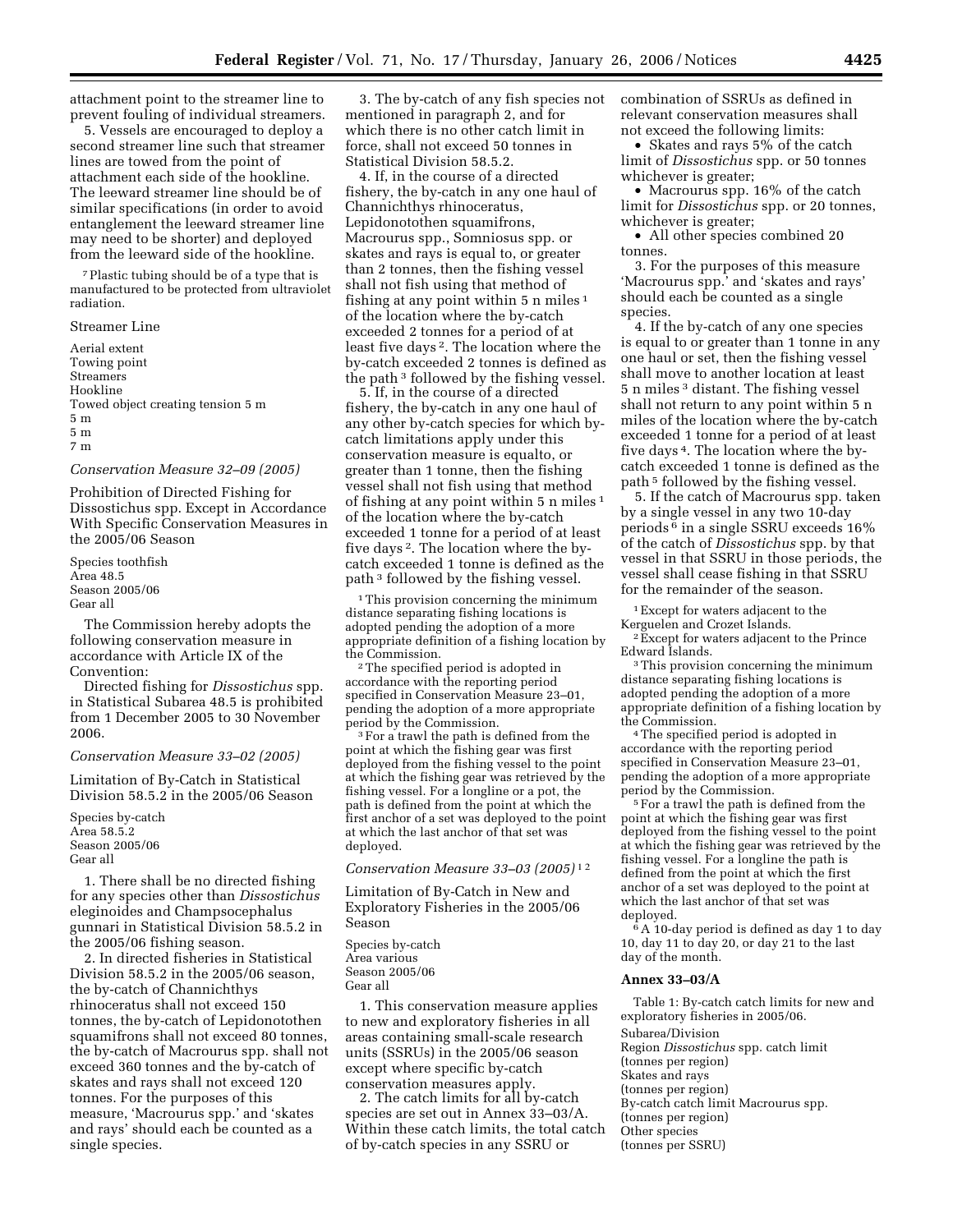48.6 north of 60°S 455 50 73 20 south of 60°S 455 50 73 20

58.4.1 whole division 600 50 96 20,

58.4.2 whole division 780 50 124 20,

58.4.3a whole division 250 50 26 20,

58.4.3b whole division 300 50 159 20, 88.1 whole subarea 2964 148 474 20,

88.2 south of 65°S 487 50 78 20.

Region: As defined in column 2 of this table.

Rules for catch limits for by-catch species: Skates and rays: 5% of the catch limit for *Dissostichus* spp. or 50 tonnes, which ever is greatest (SC–CAMLR–XXI, paragraph 5.76).

Macrourus spp.: 16% of the catch limit for *Dissostichus* spp., except in Divisions 58.4.3a and 58.4.3b (SC–CAMLR–XXII, paragraph 4.207).

Other species: 20 tonnes per SSRU.

#### *Conservation Measure 41–01 (2005)* 1 2

General Measures for Exploratory Fisheries for *Dissostichus* spp. in the Convention Area in the 2005/06 Season

Species toothfish Area various Season 2005/06 Gear longline, trawl

The Commission hereby adopts the following conservation measure:

1. This conservation measure applies to exploratory fisheries using the trawl or longline methods except for such fisheries where the Commission has given specific exemptions to the extent of those exemptions. In trawl fisheries, a haul comprises a single deployment of the trawl net. In longline fisheries, a haul comprises the setting of one or more lines in a single location.

2. Fishing should take place over as large a geographical and bathymetric range as possible to obtain the information necessary to determine fishery potential and to avoid overconcentration of catch and effort. To this end, fishing in any small-scale research unit (SSRU) shall cease when the reported catch reaches the specified catch limit 3 and that SSRU shall be closed to fishing for the remainder of the season.

3. In order to give effect to paragraph 2 above:

(i) The precise geographic position of a haul in trawl fisheries will be determined by the mid-point of the path between the start-point and end-point of the haul for the purposes of catch and effort reporting;

(ii) The precise geographic position of a haul/set in longline fisheries will be determined by the centre-point of the line or lines deployed for the purposes of catch and effort reporting;

(iii) The vessel will be deemed to be fishing in any SSRU from the beginning of the setting process until the completion of the hauling of all lines;

(iv) Catch and effort information for each species by SSRU shall be reported to the Executive Secretary every five days using the Five-Day Catch and Effort Reporting System set out in Conservation Measure 23–01;

(v) The Secretariat shall notify Contracting Parties participating in these fisheries when the total catch for *Dissostichus* eleginoides and *Dissostichus* mawsoni combined in any SSRU is likely to reach the specified catch limit, and of the closure of that SSRU when that limit is reached. Upon such notification from the Secretariat, all fishing gear shall be hauled immediately. No part of a trawl path may lie within a closed SSRU and no part of a longline may be set within a closed SSRU.

4. The by-catch in each exploratory fishery shall be regulated as in Conservation Measure 33–03.

5. The total number and weight of *Dissostichus* eleginoides and *Dissostichus* mawsoni discarded, including those with the 'jellymeat' condition, shall be reported.

6. Each vessel participating in the exploratory fisheries for *Dissostichus*  spp. during the 2005/06 season shall have one scientific observer appointed in accordance with the CCAMLR Scheme of International Scientific Observation, and where possible one additional scientific observer, on board throughout all fishing activities within the fishing season.

7. The Data Collection Plan (Annex 41–01/A), Research Plan (Annex 41–01/ B) and Tagging Program (Annex 41–01/ C) shall be implemented. Data collected pursuant to the Data Collection and Research Plans for the period up to 31 August 2006 shall be reported to CCAMLR by 30 September 2006 so that the data will be available to the meeting of the Working Group on Fish Stock Assessment (WG–FSA) in 2006. Such data taken after 31 August 2006 shall be reported to CCAMLR not later than three months after the closure of the fishery, but, where possible, submitted in time for the consideration of WG– FSA.

8. Members who choose not to participate in the fishery prior to the commencement of the fishery shall inform the Secretariat of changes in their plans no later than one month before the start of the fishery. If, for whatever reason, Members are unable to participate in the fishery, they shall inform the Secretariat no later than one week after finding that they cannot participate. The Secretariat will inform all Contracting Parties immediately after such notification is received.

1Except for waters adjacent to the

Kerguelen and Crozet Islands.<br><sup>2</sup> Except for waters adjacent to the Prince<br>Edward Islands.

<sup>3</sup> Unless otherwise specified, the catch limit for *Dissostichus* spp. shall be 100 tonnes in any SSRU except in respect of Subarea 88.2.

## **Annex 41–01/A**

*Data Collection Plan for Exploratory Fisheries* 

1. All vessels will comply with the Five-day Catch and Effort Reporting System (Conservation Measure 23–01) and Monthly Fine-scale Catch, Effort and Biological Data Reporting Systems (Conservation Measures 23–04 and 23– 05).

2. All data required by the CCAMLR Scientific Observers Manual for finfish fisheries will be collected. These include:

(i) Position, date and depth at the start and end of every haul;

(ii) Haul-by-haul catch and catch per effort by species;

(iii) Haul-by-haul length frequency of common species;

(iv) Sex and gonad state of common species;

(v) Diet and stomach fullness;

(vi) Scales and/or otoliths for age determination;

(vii) Number and mass by species of by-catch of fish and other organisms;

(viii) Observation on occurrence and incidental mortality of seabirds and mammals in relation to fishing operations.

3. Data specific to longline fisheries will be collected. These include:

(i) Position and sea depth at each end of every line in a haul;

(ii) Setting, soak, and hauling times;

(iii) Number and species of fish lost at surface;

(iv) Number of hooks set;

(v) Bait type;

(vi) Baiting success (%);

(vii) Hook type;

(viii) Sea and cloud conditions and phase of the moon at the time of setting the lines.

## **Annex 41–01/B**

## *Research Plan for Exploratory Fisheries*

1. Activities under this research plan shall not be exempted from any conservation measure in force.

2. This plan applies to all small-scale research units (SSRUs) as defined in Table 1 and Figure 1.

3. Except when fishing in Statistical Subareas 88.1 and 88.2 (see paragraph 5), any vessel undertaking prospecting or commercial fishing in any SSRU must undertake the following research activities: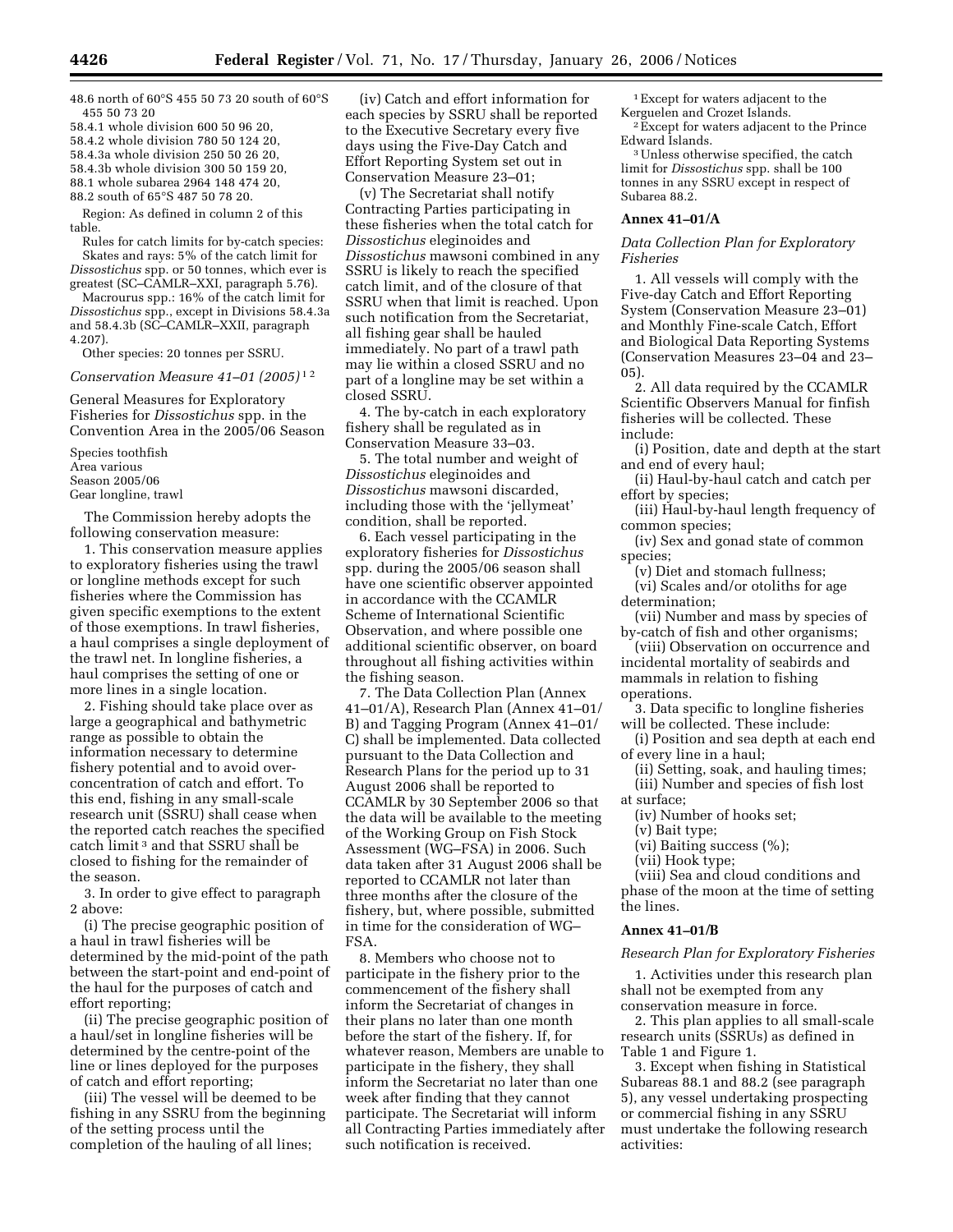(i) On first entry into an SSRU, the first 10 hauls, designated 'first series,' whether by trawl or longline, shall be designated 'research hauls' and must satisfy the criteria set out in paragraph 4.

(ii) The next 10 hauls, or 10 tonnes of catch for longlining, whichever trigger level is achieved first, or 10 tonnes of catch for trawling, are designated the 'second series'. Hauls in the second series can, at the discretion of the master, be fished as part of normal exploratory fishing. However, provided they satisfy the requirements of paragraph 4, these hauls can also be designated as research hauls.

(iii) On completion of the first and second series of hauls, if the master wishes to continue to fish within the SSRU, the vessel must undertake a 'third series' which will result in a total of 20 research hauls being made in all three series. The third series of hauls shall be completed during the same visit as the first and second series in an SSRU.

(iv) On completion of 20 research hauls the vessel may continue to fish within the SSRU.

4. To be designated as a research haul: (i) Each research haul must be separated by not less than 5 n miles from any other research haul, distance to be measured from the geographical mid-point of each research haul;

(ii) Each haul shall comprise: for longlines, at least 3 500 hooks and no more than 10 000 hooks; this may comprise a number of separate lines set in the same location; for trawls, at least 30 minutes effective fishing time as defined in the Draft Manual for Bottom Trawl Surveys in the Convention Area (SC–CAMLR–XI, Annex 5, Appendix H, Attachment E, paragraph 4);

(iii) Each haul of a longline shall have a soak time of not less than six hours, measured from the time of completion of the setting process to the beginning of the hauling process.

5. In the exploratory fisheries in Subareas 88.1 and 88.2, all data specified in the Data Collection Plan (Annex 41–01/A) of this conservation measure shall be collected for every haul; all fish of each *Dissostichus*  species in a haul (up to a maximum of 35 fish) are to be measured and randomly sampled for biological studies (paragraphs 2(iv) to (vi) of Annex 41–  $01/A$ ).

6. In all other exploratory fisheries, all data specified in the Data Collection Plan (Annex 41–01/A) of this conservation measure shall be collected for every research haul; inparticular, all fish in a research haul up to 100 fish are to be measured and at least 30 fish

sampled for biological studies (paragraphs 2(iv) to (vi) of Annex 41– 01/A). Where more than 100 fish are caught, a method for randomly subsampling the fish should be applied.

Figure 1: Small-scale research units for new and exploratory fisheries. The boundaries of these units are listed in Table 1. EEZ boundaries for Australia, France and South Africa are marked in order to address notifications for new and exploratory fisheries in waters adjacent to these zones. Dashed line—delineation between *Dissostichus* eleginoides and *Dissostichus*  mawsoni.

Table 1: Description of small-scale research units (SSRUs) (see also Figure 1).

Region SSRU Boundary Line

- 48.6 A From 50°S 20°W, due east to 30°E, due south to 60°S, due west to 20°W, due north to 50°S.
- B From 60°S 20°W, due east to 10°W, due south to coast, westward along coast to 20°W, due north to 60°S.
- C From  $60^{\circ}S$  10°W, due east to  $0^{\circ}$  longitude, due south to coast, westward along coast to 10°W, due north to 60°S.
- D From 60°S 0° longitude, due east to 10°E, due south to coast, westward along coast to 0° longitude, due north to 60°S.
- E From 60°S 10°E, due east to 20°E, due south to coast, westward along coast to 10°E, due north to 60°S.
- F From 60°S 20°E, due east to 30°E, due south to coast, westward along coast to 20°E, due north to 60°S.
- 58.4.1 A From 55°S 86°E, due east to 150°E, due south to 60°S, due west to 86°E, due north to 55°S.
- B From 60°S 86°E, due east to 90°E, due south to coast, westward along coast to 80°E, due north to 64°S, due east to 86°E, due north to 60°S.
- C From 60°S 90°E, due east to 100°E, due south to coast, westward along coast to 90°E, due north to 60°S.
- D From 60°S 100°E, due east to 110°E, due south to coast, westward along coast to 100°E, due north to 60°S.
- E From 60°S 110°E, due east to 120°E, due south to coast, westward along coast to 110°E, due north to 60°S.
- F From 60°S 120°E, due east to 130°E, due south to coast, westward along coast to 120°E, due north to 60°S.
- G From 60°S 130°E, due east to 140°E, due south to coast, westward along coast to 130°E, due north to 60°S.
- H From 60°S 140°E, due east to 150°E, due south to coast, westward along coast to 140°E, due north to 60°S.
- 58.4.2 A From 62°S 30°E, due east to 40°E, due south to coast, westward along coast to 30°E, due north to 62°S.
- B From 62°S 40°E, due east to 50°E, due south to coast, westward along coast to 40°E, due north to 62°S.
- C From 62°S 50°E, due east to 60°E, due south to coast, westward along coast to 50°E, due north to 62°S.
- D From 62°S 60°E, due east to 70°E, due south to coast, westward along coast to 60°E, due north to 62°S.
- E From 62°S 70°E, due east to 73°10'E, due south to 64°S, due east to 80°E, due

south to coast, westward Lonag coast to 70°E, due north to 62°S.

- 58.4.3a A Whole division, from 56°S 60°E, due east to 73°10′E, due south to 62°S, due west to 60°E, due north to 56°S.
- 58.4.3b A Whole division, from 56°S 73°10′E, due east to 80°E, due north to 55°S, due east to 86°E, south to 64°S, due west to 73°10′E, due north to 56°S.
- 58.4.4 A From 51°S 40°E, due east to 42°E, due south to 54°S, due west to 40°E, due north to 51°S.
- B From 51°S 42°E, due east to 46°E, due south to 54°S, due west to 42°E, due north to 51°S.
- C From 51°S 46°E, due east to 50°E, due south to 54°S, due west to 46°E, due north to 51°S.
- D Whole division excluding SSRUs A, B, C, and with outer boundary from 50°S 30°E, due east to 60°E, due south to 62°S, due west to 30°E, due north to 50°S. continued Table 1 (continued) Region SSRU Boundary Line
- 58.6 A From  $45^{\circ}$ S  $40^{\circ}$ E, due east to  $44^{\circ}$ E, due south to 48°S, due west to 40°E, due north to 45°S.
- B From 45°S 44°E, due east to 48°E, due south to 48°S, due west to 44°E, due north to 45°S.
- C From 45°S 48°E, due east to 51°E, due south to 48°S, due west to 48°E, due north to 45°S.
- D From 45°S 51°E, due east to 54°E, due south to 48°S, due west to 51°E, due north to 45°S.
- 58.7 A From  $45^{\circ}$ S 37°E, due east to  $40^{\circ}$ E, due south to 48°S, due west to 37°E, due north to 45°S.
- 88.1 A From 60°S 150°E, due east to 170°E, due south to 65°S, due west to 150°E, due north to 60°S.
- B From 60°S 170°E, due east to 179°E, due south to 66°40′S, due west to 170°E, due north to 60°S.
- C From 60°S 179°E, due east to 170°W, due south to 70°S, due west to 178°W, due north to 66°40′S, due west to 179°E, due north to 60°S.
- D From 65°S 150°E, due east to 160°E, due south to coast, westward along coast to 150°E, due north to 65°S.
- E From 65°S 160°E, due east to 170°E, due south to 68°30′S, due west to 160°E, due north to 65°S.
- F From 68°30′S 160°E, due east to 170°E, due south to coast, westward along coast to 160°E, due north to 68°30′S.
- G From  $66^{\circ}40^{\prime}S$  170°E, due east to 178°W, due south to 70°S, due west to 178°50′E, due south to 70°50′S, due west to 170°E, due north to 66°40′S.
- H From 70°50′S 170°E, due east to 178°50′E, due south to 73°S, due west to coast, northward along coast to 170°E, due north to 70°50′S.
- I From 70°S 178°50′E, due east to 170°W, due south to 73°S, due west to 178°50′E, due north to 70°S.
- J From 73°S at coast near 169°30′E, due east to 178°50′E, due south to 80°S, due west to coast, northward along coast to 73°S.
- K From 73°S 178°50′E, due east to 170°W, due south to 76°S, due west to 178°50′E, due north to 73°S.
- L From 76°S 178°50′E, due east to 170°W,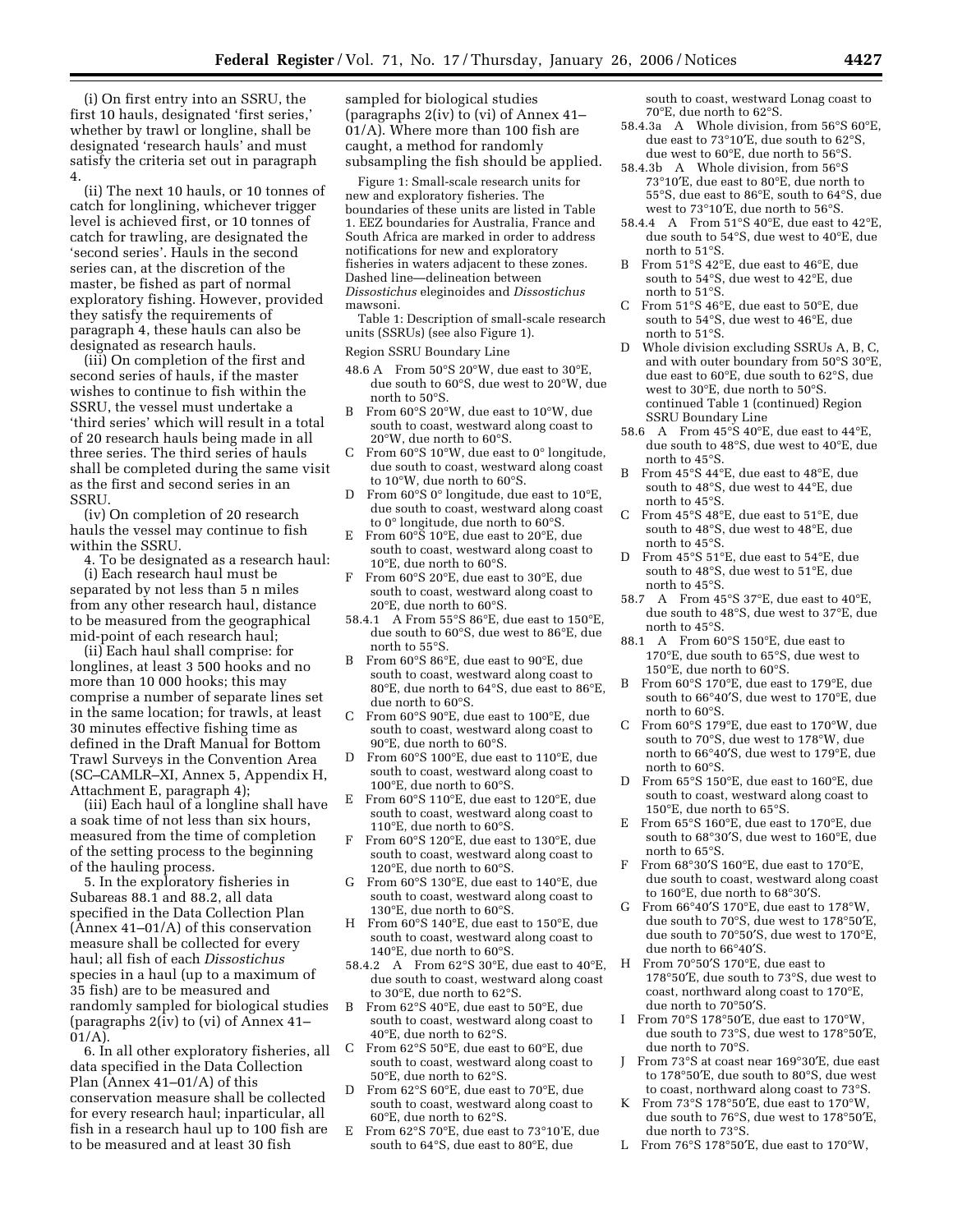due south to 80°S, due west to 178°50′E, due north to 76°S.

- 88.2 A From 60°S 170°W, due east to 160°W, due south to coast, westward along coast to 170°W, due north to 60°S. B From 60°S 160°W, due east to 150°W, due
- south to coast, westward along coast to 160°W, due north t 60°S. C From 60°S 150°W, due east to 140°W, due
- south to coast, westward along coast to 150°W, due north to 60°S. D From 0°S 140°W, due east to 130°W, due south to coast, westward along coast to
- 140°W, due north to E From 60°S 130°W, due east to 120°W, due south to coast, westward along coast to
- 130°W, due north to 60°S. F From 60°S 120°W, due east to 110°W, due south to coast, westward along coast to 120°W, due north to 60°S.
- G From 60°S 110°W, due east to 105°W, due south to coast, westward along coast to 110°W, due north to 60°S.
- 88.3 A From 60°S 105°W, due east to 95°W, due south to coast, westward along coast to 105°W, due north to 60°S.
- B From 60°S 95°W, due east to 85°W, due south to coast, westward along coast to 95°W, due north to 60°S.
- C From 60°S 85°W, due east to 75°W, due south to coast, westward along coast to 85°W, due north to 60°S.
- 60 From 60 $\mathrm{°S}$  75 $\mathrm{°W}$ , due east to 70 $\mathrm{°W}$ , due south to coast, westward along coast to 75°W, due north to 60°S.

#### **Annex 41–01/C**

## *Tagging Program for Dissostichus spp. in Exploratory Fisheries*

1. The CCAMLR scientific observer, in cooperation with the fishing vessel, shall be required to undertake the tagging program.

2. This program shall apply in each exploratory longline fishery, and any vessel that participates in more then one exploratory fishery shall apply the following in each exploratory fishery in which that vessels fishes:

(i) Each longline vessel shall tag and release *Dissostichus* spp. at a rate of one toothfish per tonne of green weight catch throughout the season according to the CCAMLR Tagging Protocol.1 Vessels shall only discontinue tagging after they have tagged 500 toothfish, or leave the fishery having tagged one toothfish per tonne of green weight caught.

(ii) The program shall target toothfish of all sizes in order to meet the tagging requirement of one toothfish per tonne of green weight catch.2 All released toothfish must be double-tagged and releases should cover as broad a geographical area as possible.

(iii) All tags shall be clearly imprinted with a unique serial number and a return address so that the origin of tags can be traced in the case of recapture of the tagged toothfish.<sup>1</sup>

Recaptured tagged fish (*i.e.* fish caught that have a previously inserted tag) shall not be re-released, even if at liberty for only a short period.

(v) All recaptured tagged fish should be biologically sampled (length, weight, sex, gonad stage), an electronic photograph taken if possible, the otoliths recovered and the tag removed.

3. All relevant tag data and any data recording tag recaptures shall be reported electronically in the CCAMLR format 1 to the CCAMLR Data Manager within three months of the vessel departing the exploratory fisheries.

4. All relevant tag data, any data recording tag recaptures, and specimens (tags and otoliths) from recaptures shall also be reported electronically in the CCAMLR format<sup>1</sup> to the relevant regional tag data repository as detailed in the CCAMLR Tagging Protocol (available at *www.ccamlr.org).* 

1 In accordance with the CCAMLR Tagging Protocol for exploratory fisheries which is available from the Secretariat and at *www.ccamlr.org.* 

2 In meeting this requirement, fish to be tagged should be in good condition.

#### *Conservation Measure 41–02 (2005)*

Limits on the Fishery for *Dissostichus*  Eleginoides in Statistical Subarea 48.3 in the 2005/06 Season

Species toothfish Area 48.3 Season 2005/06 Gear longline, pot

The Commission hereby adopts the following conservation measure in accordance with Conservation Measure 31–01:

1. The fishery for *Dissostichus*  eleginoides in Statistical Subarea 48.3 shall be conducted by vessels using longlines and pots only.

2. For the purpose of this fishery, the area open to the fishery is defined as that portion of Statistical Subarea 48.3 that lies within the area bounded by latitudes 52°30′S and 56°0′S and by longitudes 33°30′W and 48°0′W.

#### Access

3. A map illustrating the area defined by paragraph 2 is appended to this conservation measure (Annex 41–02/A). The portion of Subarea 48.3 outside that defined above shall be closed to directed fishing for *Dissostichus*  eleginoides in the 2005/06 season.

## Catch Limit

4. The total catch of *Dissostichus*  eleginoides in Statistical Subarea 48.3 in the 2005/06 season shall be limited to 3 556 tonnes. The catch limit shall be further subdivided between the

Management Areas shown in Annex 41– 02/A as follows:

Management Area A: 0 tonnes Management Area B: 1 067 tonnes Management Area C: 2 489 tonnes

## Season

5. For the purpose of the longline fishery for *Dissostichus* eleginoides in Statistical Subarea 48.3, the 2005/06 season is defined as the period from 1 May to 31 August 2006, or until the catch limit is reached, whichever is sooner. For the purpose of the pot fishery for *Dissostichus* eleginoides in Statistical Subarea 48.3, the 2005/06 season is defined as the period from 1 December 2005 to 30 November 2006, or until the catch limit is reached, whichever is sooner. The season for longline fishing operations may be extended to 14 September 2006 for any vessel which has demonstrated full compliance with Conservation Measure 25–02 in the 2004/05 season. This extension to the season shall also be subject to a catch limit of three (3) seabirds per vessel. If three seabirds are caught during the season extension, fishing shall cease immediately for that vessel.

#### By-Catch

6. The by-catch of crab in any pot fishery undertaken shall be counted against the catch limit in the crab fishery in Statistical Subarea 48.3.

7. The by-catch of finfish in the fishery for *Dissostichus* eleginoides in Statistical Subarea 48.3 in the 2005/06 season shall not exceed 177 tonnes for skates and rays and 177 tonnes for Macrourus spp. For the purpose of these by-catch limits, 'Macrourus spp.' and 'skates and rays' shall each be counted as a single species.

8. If the by-catch of any one species is equal to or greater than 1 tonne in any one haul or set, then the fishing vessel shall move to another location at least 5 n miles 1 distant. The fishing vessel shall not return to any point within 5 n miles of the location where the by-catch exceeded 1 tonne for a period of at least five days 2. The location where the bycatch exceeded 1 tonne is defined as the path 3 followed by the fishing vessel.

## Mitigation

9. The operation of this fishery shall be carried out in accordance with Conservation Measure 25–02 so as to minimise the incidental mortality of seabirds in the course of fishing.

#### **Observers**

10. Each vessel participating in this fishery shall have at least one scientific observer appointed in accordance with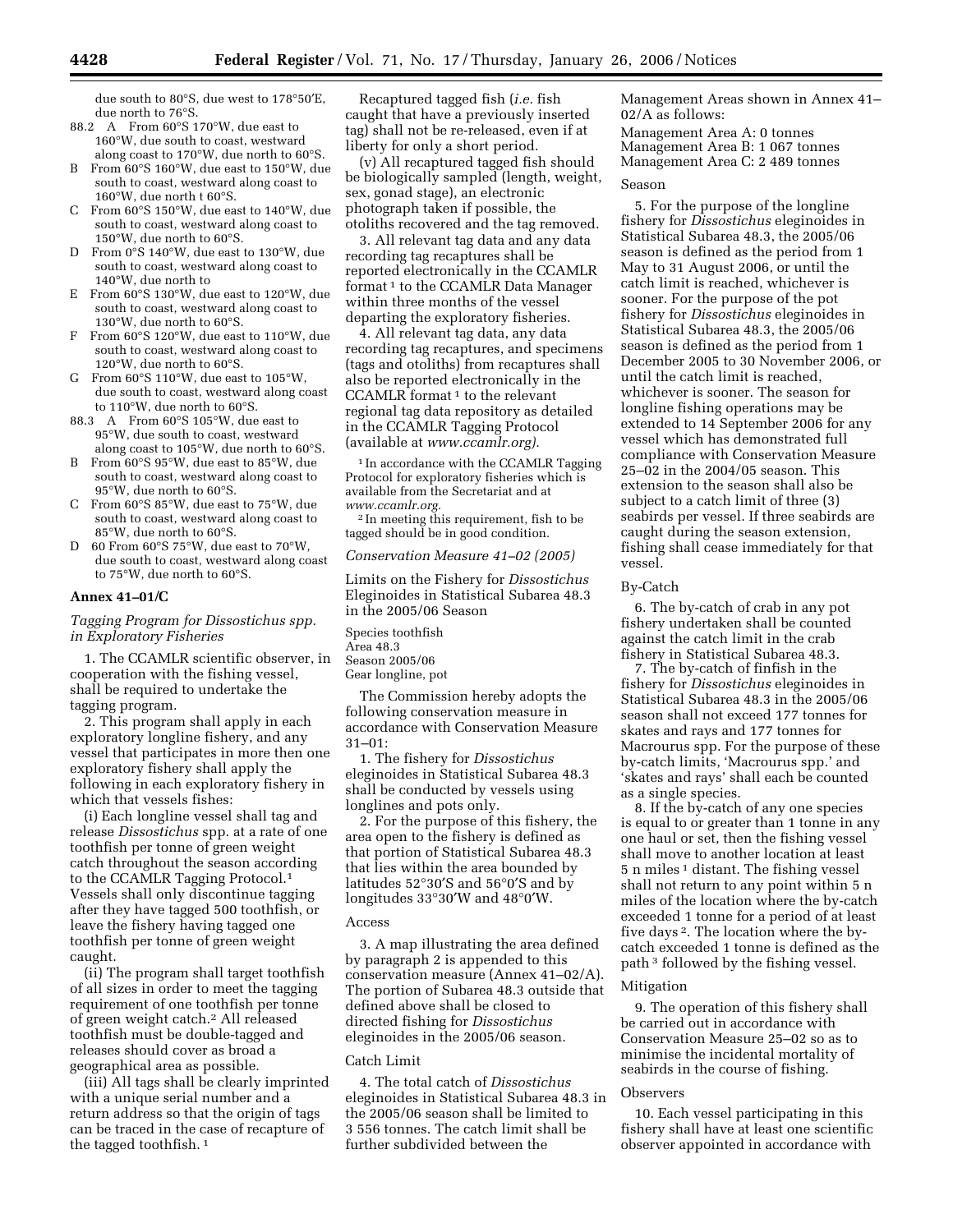the CCAMLR Scheme of International Scientific Observation, and where possible one additional scientific observer, on board throughout all fishing activities within the fishing period.

## Data: Catch/Effort

11. For the purpose of implementing this conservation measure in the 2005/ 06 season, the following shall apply:

(i) The Five-day Catch and Effort Reporting System set out in Conservation Measure 23–01;

(ii) The Monthly Fine-scale Catch and Effort Reporting System set out in Conservation Measure 23–04. Fine-scale data shall be submitted on a haul-byhaul basis.

12. For the purpose of Conservation Measures 23–01 and 23–04, the target species is *Dissostichus* eleginoides and by-catch species are defined as any species other than *Dissostichus*  eleginoides.

13. The total number and weight of *Dissostichus* eleginoides discarded, including those with the 'jellymeat' condition, shall be reported. These fish will count towards the total allowable catch.

#### Data: Biological

14. Fine-scale biological data, as required under Conservation Measure 23–05, shall be collected and recorded. Such data shall be reported in accordance with the CCAMLR Scheme of International Scientific Observation.

#### Research Fishing

15. Research fishing under the provisions of Conservation Measure 24– 01 shall be limited to 10 tonnes of catch and to one vessel in Management Area A shown in the map in Annex 41–02/ A during the 2005/06 season. Catches of *Dissostichus* eleginoides taken under the provisions of Conservation Measure 24–01 in the area of the fishery defined in this conservation measure shall be considered as part of the catch limit.

1This provision concerning the minimum distance separating fishing locations is adopted pending the adoption of a more appropriate definition of a fishing location by the Commission.<br><sup>2</sup>The specified period is adopted in

accordance with the reporting period specified in Conservation Measure 23–01, pending the adoption of a more appropriate

<sup>3</sup> For a longline or a pot, the path is defined from the point at which the first anchor of a set was deployed to the point at which the last anchor of that set was deployed.

## **Annex 41–02/A**

Subarea 48.3—The area of the fishery and the three management areas for

catch allocation in the 2005/06 season according to paragraph 4. Latitudes and longitudes are given in degrees and minutes. 1 000 and 2 000 m contours are shown.

40 W 43 30′ W Subarea 48.3 52 30′ S 33 30′ W 56 S Management Area B Management Area A Management Area C 48 00′ W

*Conservation Measure 41–03 (2005)* 

Limits on the Fishery for *Dissostichus*  Eleginoides in Statistical Subarea 48.4 in the 2005/06, 2006/07 and 2007/08 Fishing Seasons

Species toothfish Area 48.4 Season 2005/06–2007/08 Gear Longline

#### Access

1. Directed fishing shall be by longlines only. The use of all other methods of directed fishing for *Dissostichus* eleginoides in Statistical Subarea 48.4 shall be prohibited.

2. For the purpose of this fishery, the area open to fishing is defined as that portion of Statistical Subarea 48.4 that lies within the area bounded by latitudes 55°30′S and 57°20′S and by longitudes 25°30′W and 29°30′W.

3. A map illustrating the area defined by paragraph 2 is appended to this conservation measure (Annex 41–03/A). The portion of Statistical Subarea 48.4 outside that defined above shall be closed to directed fishing for *Dissostichus* eleginoides in the 2005/06, 2006/07 and 2007/08 seasons.

4. The total catch of *Dissostichus*  eleginoides in Statistical Subarea 48.4 shall be limited to 100 tonnes per season.

#### Catch Limit

5. Taking of *Dissostichus* mawsoni, other than for scientific research purposes, is prohibited.

6. For the purposes of the fishery for *Dissostichus* eleginoides in Statistical Subarea 48.4, the fishing season shall be 1 April to 30 September, or until the catch limit for *Dissostichus* eleginoides in Statistical Subarea 48.4 is reached, whichever is sooner.

#### Season

#### Mitigation

7. The operation of this fishery shall be carried out in accordance with

Conservation Measure 25–02 so as to minimise the incidental mortality of seabirds in the course of fishing.

## Observers

8. Each vessel participating in the fishery for *Dissostichus* eleginoides in Statistical Subarea 48.4 shall have at least one scientific observer appointed in accordance with the CCAMLR Scheme of International Scientific Observation, on board throughout all fishing activities within the fishing period.

## Data: Catch/Effort

9. For the purpose of implementing this conservation measure, the following shall apply:

(i) The Five-day Catch and Effort Reporting System set out in Conservation Measure 23–01;

(ii) The Monthly Fine-scale Catch and Effort Data Reporting System set out in Conservation Measure 23–04. Data shall be reported on a haul-by-haul basis. For the purposes of Conservation Measure 23–04, the target species is *Dissostichus*  eleginoides, and by-catch species' are defined as any species other than *Dissostichus* eleginoides.

## Data: Biological

10. Fine-scale biological data, as required under Conservation Measure 23–05 shall be collected and recorded. Such data shall be reported in accordance with the Scheme of International Scientific Observation.

#### Tagging Program

11. Each vessel taking part in the fishery for *Dissostichus* eleginoides in Statistical Subarea 48.4 shall undertake a tagging program in accordance with the CCAMLR Tagging Protocol. The following additional provisions shall apply:

(i) Fish should be tagged at an average rate of five fish per tonne of green weight catch throughout the season;

(ii) Fish should be tagged that have been caught across as broad a range of depths within the designated area as practicable;

(iii) Fish of a range of total lengths should be tagged, concentrating in particular on animals in the vulnerable size range (650–1 000 mm).

## **Annex 41–03/A**

Subarea 48.4—the area of the fishery in the 2005/06, 2006/07 and 2007/08 seasons according to paragraph 2. Latitudes and longitudes are given in degrees. 1 000 and 2 000 m contours are shown.

59 56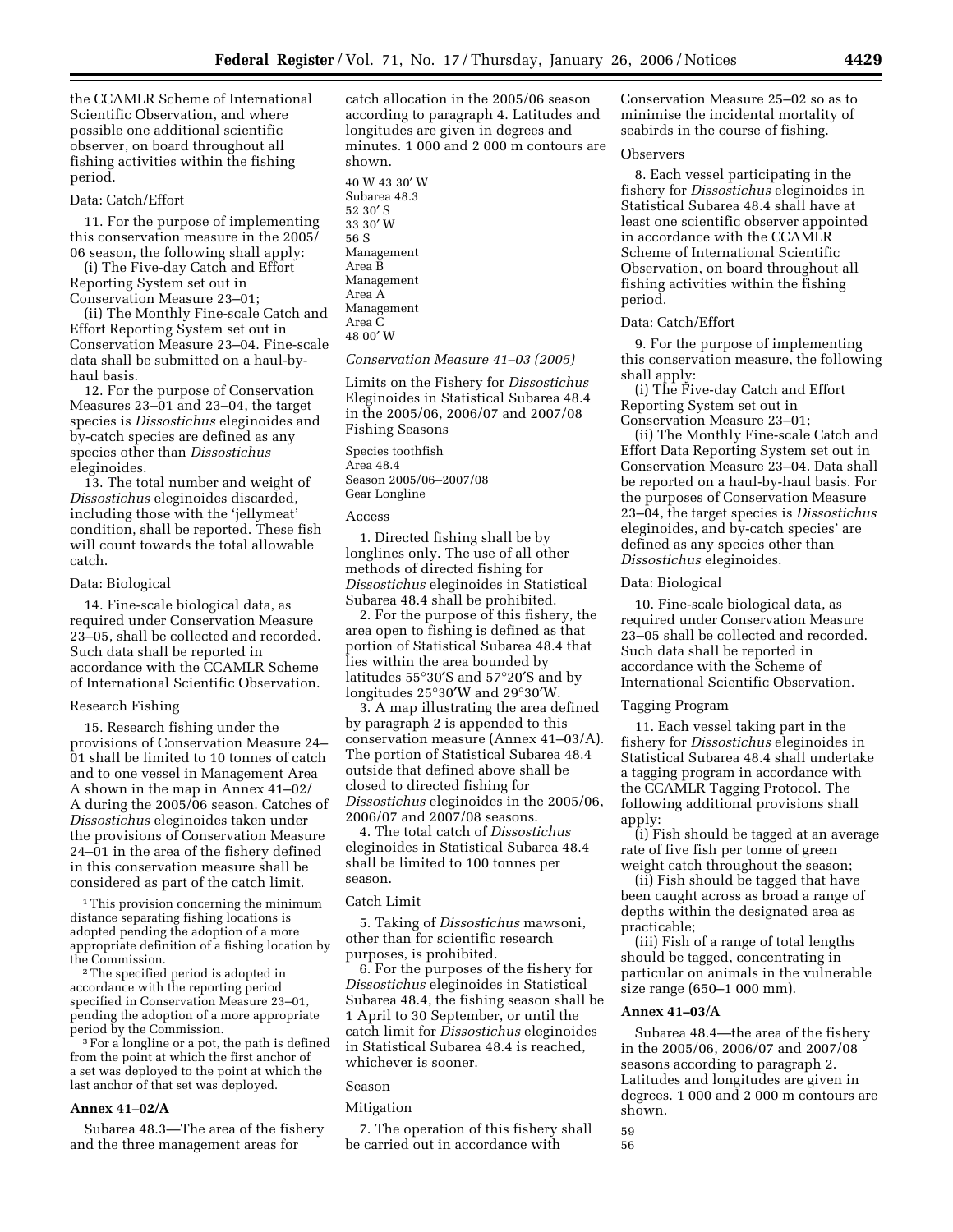## *Conservation Measure 41–04 (2005)*

Limits on the Exploratory Fishery for *Dissostichus* spp. in Statistical Subarea 48.6 in the 2005/06 Season

Species toothfish Area 48.6 Season 2005/06 Gear longline

The Commission hereby adopts the following conservation measure in accordance with Conservation Measure 21–02:

#### Access

1. Fishing for *Dissostichus* spp. in Statistical Subarea 48.6 shall be limited to the exploratory longline fishery by Japan and New Zealand. The fishery shall be conducted by Japanese and New Zealand flagged vessels using longlines only. No more than one vessel per country shall fish at any one time.

2. The total catch of *Dissostichus* spp. in Statistical Subarea 48.6 in the 2005/ 06 season shall not exceed a precautionary catch limit of 455 tonnes north of 60°S and 455 tonnes south of 60°S.

## Catch Limit

3. For the purpose of the exploratory longline fishery for *Dissostichus* spp. in Statistical Subarea 48.6, the 2005/06 season is defined as the period from 1 December 2005 to 30 November 2006.

#### Season

#### By-Catch

4. The by-catch in this fishery shall be regulated as set out in Conservation Measure 33–03.

5. The exploratory longline fishery for *Dissostichus* spp. in Statistical Subarea 48.6 shall be carried out in accordance with the provisions of Conservation Measure 25–02, except paragraph 4 (night setting), which shall not apply as long as the requirements of Conservation Measure 24–02 are met.

#### Mitigation

6. Any vessel catching a total of three (3) seabirds shall immediately revert to night setting in accordance with Conservation Measure 25–02.

7. There shall be no offal discharge in this fishery.

#### Observers

8. Each vessel participating in the fishery shall have at least two scientific

observers, one of whom shall be an observer appointed in accordance with the CCAMLR Scheme of International Scientific Observation, on board throughout all fishing activities within the fishing period.

#### Data: Catch/Effort

9. For the purpose of implementing this conservation measure in the 2005/ 06 season, the following shall apply:

(i) The Five-day Catch and Effort Reporting System set out in Conservation Measure 23–01;

(ii) The Monthly Fine-scale Catch and Effort Reporting System set out in Conservation Measure 23–04. Fine-scale data shall be submitted on a haul-byhaul basis.

10. For the purpose of Conservation Measures 23–01 and 23–04, the target species is *Dissostichus* spp. and bycatch species are defined as any species other than *Dissostichus* spp.

#### Data: Biological

11. Fine-scale biological data, as required under Conservation Measure 23–05, shall be collected and recorded. Such data shall be reported in accordance with the CCAMLR Scheme of International Scientific Observation.

#### Research

12. Each vessel participating in this exploratory fishery shall conduct fishery-based research in accordance with the Research Plan and Tagging Program described in Conservation Measure 41–01, Annex B and Annex C respectively.

#### Discharge

13. All vessels participating in this exploratory fishery shall, south of 60°S, be prohibited from discharging:

(i) Oil or fuel products or oily residues into the sea, except as permitted in Annex I of MARPOL 73/78; (ii) Garbage;

(iii) Food wastes not capable of passing through a screen with openings no greater than 25 mm;

(iv) Poultry or parts (including egg shells);

(v) Sewage within 12 n miles of land or ice shelves, or sewage while the ship is travelling at a speed of less than 4 knots; or

(vi) Incineration ash.

## Additional elements

14. No live poultry or other living birds shall be brought into Statistical Subarea 48.6 south of 60°S and any dressed poultry not consumed shall be removed from Statistical Subarea 48.6 south of 60°S.

#### *Conservation Measure 41–05 (2005)*

Limits on the Exploratory Fishery for *Dissostichus* spp. in Statistical Division 58.4.2 in the 2005/06 Season

Species toothfish Area 58.4.2 Season 2005/06 Gear longline

The Commission hereby adopts the following conservation measure in accordance with Conservation Measure 21–02, and notes that this measure would be for one year and that data arising from these activities would be reviewed by the Scientific Committee:

#### Access

1. Fishing for *Dissostichus* spp. in Statistical Division 58.4.2 shall be limited to the exploratory longline fishery by Australia, Chile, Republic of Korea, New Zealand and Spain. The fishery shall be conducted by one (1) Australian, two (2) Chilean, one (1) Korean, two (2) New Zealand and two (2) Spanish flagged vessels using longlines only.

2. The total catch of *Dissostichus* spp. in Statistical Division 58.4.2 in the 2005/06 season shall not exceed a precautionary catch limit of 780 tonnes, of which no more than 260 tonnes shall be taken in any one of the five smallscale research units (SSRUs) as detailed in Annex B of Conservation Measure 41–01.

## Catch Limit

3. Catch limits for each of the SSRUs for Statistical Division 58.4.2, shall be as follows:  $A - 260$  tonnes;  $B - 0$  tonnes;  $C - 260$  tonnes;  $D - 0$  tonnes;  $E - 260$ tonnes.

4. For the purpose of the exploratory longline fishery for *Dissostichus* spp. in Statistical Division 58.4.2, the 2005/06 season is defined as the period from 1 December 2005 to 30 November 2006.

#### Season

5. The exploratory longline fishery for *Dissostichus* spp. in Statistical Division 58.4.2 shall be carried out in accordance with the provisions of Conservation Measure 41–01, except paragraph 6.

## Fishing Operations

6. Fishing will be prohibited in depths less than 550 m in order to protect benthic communities.

#### By-Catch

7. The by-catch in this fishery shall be regulated as set out in Conservation Measure 33–03.

8. The exploratory longline fishery for *Dissostichus* spp. in Statistical Division 58.4.2 shall be carried out in accordance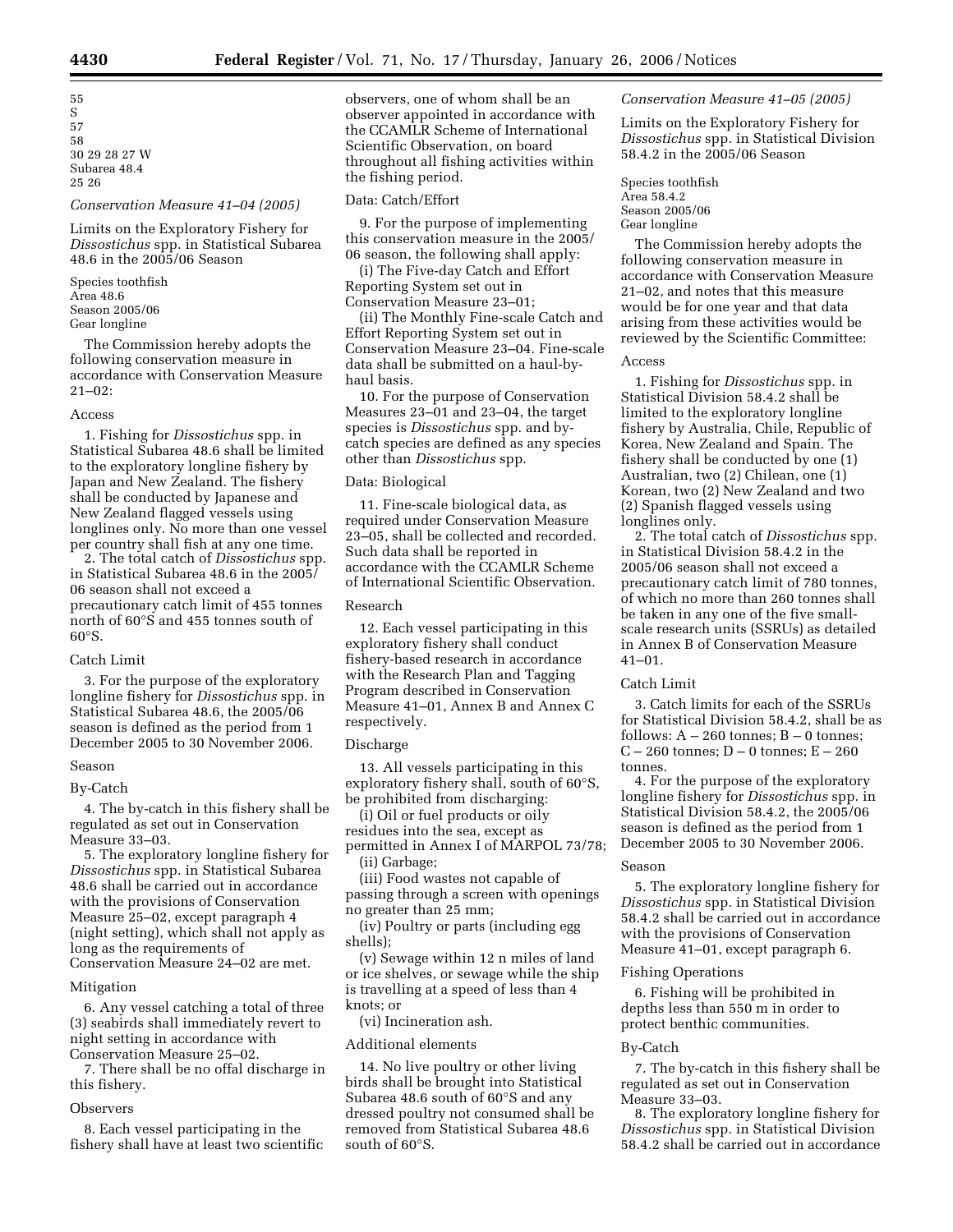with the provisions of Conservation Measure 25–02, except paragraph 4 (night setting) shall not apply, providing that vessels comply with Conservation Measure 24–02.

#### Mitigation

9. Any vessel catching a total of three (3) seabirds shall immediately revert to night setting in accordance with Conservation Measure 25–02.

10. There shall be no offal discharge in this fishery.

## **Observers**

11. Each vessel participating in the fishery shall have at least two scientific observers, one of whom shall be an observer appointed in accordance with the CCAMLR Scheme of International Scientific Observation, on board throughout all fishing activities within the fishing period.

#### Research

12. Each vessel participating in this exploratory fishery shall conduct fishery-based research in accordance with the Research Plan and Tagging Program described in Conservation Measure 41–01, Annex B and Annex C respectively.

#### Data: Catch/Effort

13. For the purpose of implementing this conservation measure in the 2005/ 06 season, the following shall apply:

(i) The Five-day Catch and Effort Reporting System set out in Conservation Measure 23–01;

(ii) The Monthly Fine-scale Catch and Effort Reporting System set out in Conservation Measure 23–04. Fine-scale data shall be submitted on a haul-byhaul basis.

14. For the purpose of Conservation Measures 23–01 and 23–04, the target species is *Dissostichus* spp. and bycatch species are defined as any species other than *Dissostichus* spp.

## Data: Biological

15. Fine-scale biological data, as required under Conservation Measure 23–05, shall be collected and recorded. Such data shall be reported in accordance with the CCAMLR Scheme of International Scientific Observation.

#### Discharge

16. All vessels participating in this exploratory fishery shall be prohibited from discharging:

(i) Oil or fuel products or oily residues into the sea, except as permitted in Annex I of MARPOL 73/78; (ii) Garbage;

(iii) Food wastes not capable of passing through a screen with openings no greater than 25 mm;

(iv) poultry or parts (including egg shells);

(v) sewage within 12 n miles of land or ice shelves, or sewage while the ship is travelling at a speed of less than 4 knots; or

(vi) Incineration ash.

## Additional Elements

17. No live poultry or other living birds shall be brought into Statistical Division 58.4.2 and any dressed poultry not consumed shall be removed from Statistical Division 58.4.2.

#### *Conservation Measure 41–06 (2005)*

Limits on the Exploratory Fishery for *Dissostichus* spp. on Elan Bank (Statistical Division 58.4.3a) Outside Areas of National Jurisdiction in the 2005/06 Season

Species toothfish Area 58.4.3a Season 2005/06 Gear longline

The Commission hereby adopts the following conservation measure in accordance with Conservation Measure 21–02:

#### Access

1. Fishing for *Dissostichus* spp. on Elan Bank (Statistical Division 58.4.3a) outside areas of national jurisdiction shall be limited to the exploratory fishery by Australia, Chile, Republic of Korea and Spain. The fishery shall be conducted by Australian, Korean, Chilean and Spanish flagged vessels using longlines only. No more than one vessel per country shall fish at any one time.

2. The total catch of *Dissostichus* spp. on Elan Bank (Statistical Division 58.4.3a) outside areas of national jurisdiction in the 2005/06 season shall not exceed a precautionary catch limit of 250 tonnes.

#### Catch Limit

3. For the purpose of the exploratory longline fishery for *Dissostichus* spp. on Elan Bank (Statistical Division 58.4.3a) outside areas of national jurisdiction, the 2005/06 season is defined as the period from 1 May to 31 August 2006, or until the catch limit is reached, whichever is sooner.

#### Season

## By-Catch

4. The by-catch in this fishery shall be regulated as set out in Conservation Measure 33–03.

#### Mitigation

5. The operation of this fishery shall be carried out in accordance with

Conservation Measure 25–02 so as to minimize the incidental mortality of seabirds in the course of fishing.

6. The fishery on Elan Bank (Statistical Division 58.4.3a) outside areas of national jurisdiction, may take place outside the prescribed season (paragraph 3) provided that, prior to entry into force of the licence and prior to entering the Convention Area, each vessel shall demonstrate its capacity to comply with longline weighting as approved by the Scientific Committee and described in Conservation Measure 24–02 and such data shall be reported to the Secretariat immediately.

7. Should a total of three (3) seabirds be caught by a vessel outside the normal season (defined in paragraph 3), the vessel shall cease fishing immediately and shall not be permitted to fish outside the normal fishing season for the remainder of the 2005/06 fishing season.

#### **Observers**

8. Each vessel participating in this fishery shall have at least one scientific observer appointed in accordance with the CCAMLR Scheme of International Scientific Observation, and where possible one additional scientific observer, on board throughout all fishing activities within the fishing period.

#### Data: Catch/Effort

9. For the purpose of implementing this conservation measure in the 2005/ 06 season, the following shall apply:

(i) The Five-day Catch and Effort Reporting System set out in Conservation Measure 23–01;

(ii) The Monthly Fine-scale Catch and Effort Reporting System set out in Conservation Measure 23–04. Fine-scale data shall be submitted on a haul-byhaul basis.

10. For the purpose of Conservation Measures 23–01 and 23–04, the target species is *Dissostichus* spp. and bycatch species are defined as any species other than *Dissostichus* spp.

## Data: Biological

11. Fine-scale biological data, as required under Conservation Measure 23–05, shall be collected and recorded. Such data shall be reported in accordance with the CCAMLR Scheme of International Scientific Observation.

## Research

12. Each vessel participating in this exploratory fishery shall conduct fishery-based research in accordance with the Research Plan and Tagging Program described in Conservation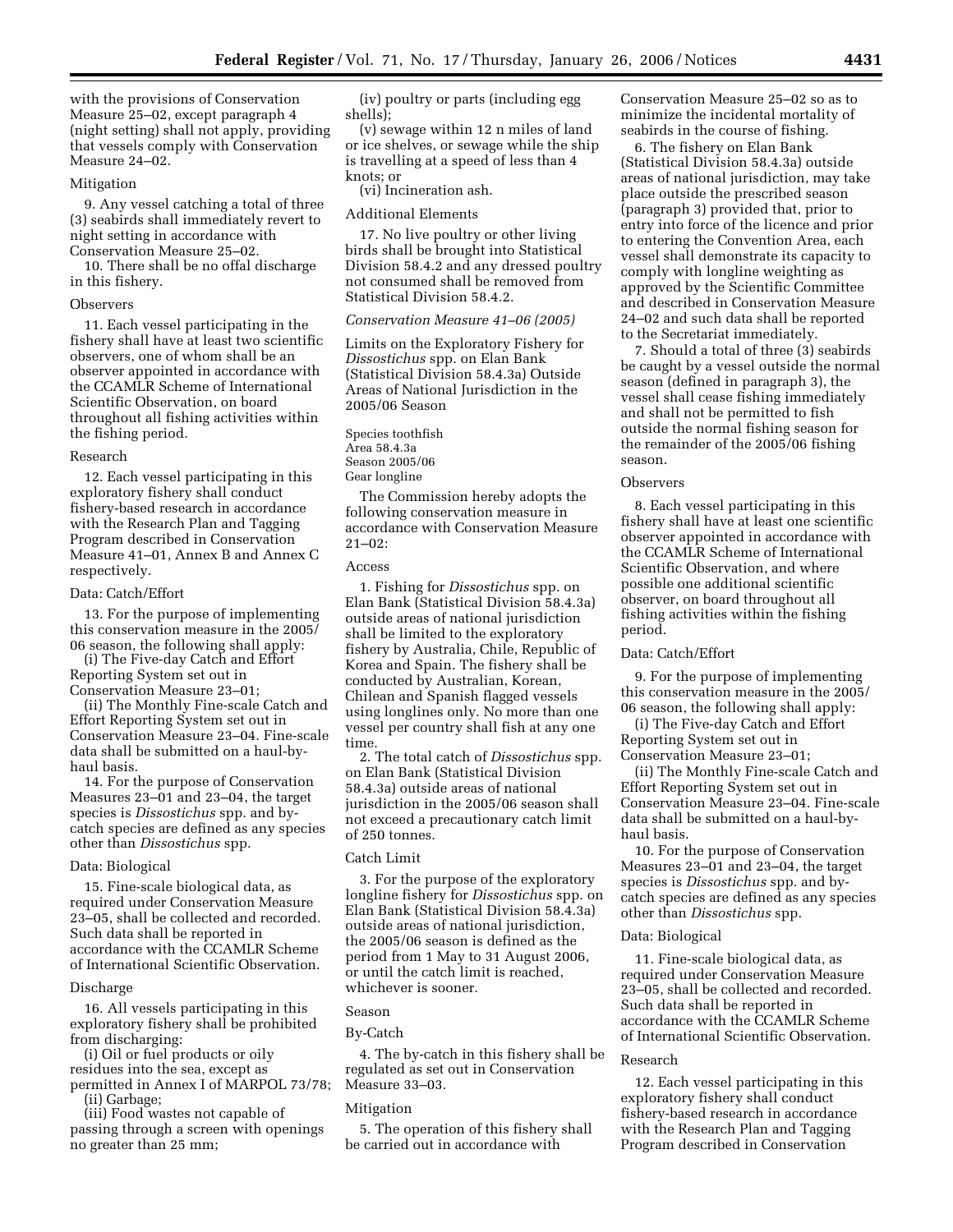Measure 41–01, Annex B and Annex C respectively.

#### *Conservation Measure 41–07 (2005)*

Limits on the Exploratory Fishery for *Dissostichus* spp. on BANZARE Bank (Statistical Division 58.4.3b) Outside Areas of National Jurisdiction in the 2005/06 Season

Species toothfish Area 58.4.3b Season 2005/06 Gear longline

The Commission hereby adopts the following conservation measure in accordance with Conservation Measure 21–02:

#### Access

1. Fishing for *Dissostichus* spp. on BANZARE Bank (Statistical Division 58.4.3b) outside areas of national jurisdiction shall be limited to the exploratory fishery by Australia, Chile, Republic of Korea, Spain and Uruguay. The fishery shall be conducted by Australian, Chilean, Korean, Spanish and Uruguayan flagged vessels using longlines only. No more than one vessel per country shall fish at any one time.

## Catch Limit

2. The total catch of *Dissostichus* spp. on BANZARE Bank (Statistical Division 58.4.3b) outside areas of national jurisdiction in the 2005/06 season shall not exceed a precautionary catch limit of 300 tonnes.

3. For the purpose of the exploratory longline fishery for *Dissostichus* spp. on BANZARE Bank (Statistical Division 58.4.3b) outside areas of national jurisdiction, the 2005/06 season is defined as the period from 1 May to 31 August 2006, or until the catch limit is reached, whichever is sooner.

## Season

## By-Catch

4. The by-catch in this fishery shall be regulated as set out in Conservation Measure 33–03.

#### Mitigation

5. The operation of this fishery shall be carried out in accordance with Conservation Measure 25–02 so as to minimise the incidental mortality of seabirds in the course of fishing.

6. The fishery on BANZARE Bank (Statistical Division 58.4.3b) outside areas of national jurisdiction, may take place outside the prescribed season (paragraph 3) provided that, prior to entry into force of the licence and prior to entering the Convention Area, each vessel shall demonstrate its capacity to comply with experimental line-

weighting trials as approved by the Scientific Committee and described in Conservation Measure 24–02 and such data shall be reported to the Secretariat immediately.

7. Should a total of three (3) seabirds be caught by a vessel outside the normal season (defined in paragraph 3), the vessel shall cease fishing immediately and shall not be permitted to fish outside the normal fishing season for the remainder of the 2005/06 fishing season.

#### Observers

8. Each vessel participating in this fishery shall have at least one scientific observer appointed in accordance with the CCAMLR Scheme of International Scientific Observation, and where possible one additional scientific observer, on board throughout all fishing activities within the fishing period.

## Data: Catch Effort

9. For the purpose of implementing this conservation measure in the 2005/ 06 season, the following shall apply:

(i) The Five-day Catch and Effort Reporting System set out in Conservation Measure 23–01;

(ii) The Monthly Fine-scale Catch and Effort Reporting System set out in Conservation Measure 23–04. Fine-scale data shall be submitted on a haul-byhaul basis.

10. For the purpose of Conservation Measures 23–01 and 23–04, the target species is *Dissostichus* spp. and bycatch species are defined as any species other than *Dissostichus* spp.

#### Data: Biological

11. Fine-scale biological data, as required under Conservation Measure 23–05, shall be collected and recorded. Such data shall be reported in accordance with the CCAMLR Scheme of International Scientific Observation.

#### Research

12. Each vessel participating in this exploratory fishery shall conduct fishery-based research in accordance with the Research Plan and Tagging Program described in Conservation Measure 41–01, Annex B and Annex C respectively.

## *Conservation Measure 41–08 (2005)*

Limits on the Fishery for *Dissostichus*  eleginoides in Statistical Division 58.5.2 in the 2005/06 Season

Species toothfish Area 58.5.2 Season 2005/06 Gear various

1. The fishery for *Dissostichus*  eleginoides in Statistical Division 58.5.2 shall be conducted by vessels using trawls, pots or longlines only.

#### Access

2. The total catch of *Dissostichus*  eleginoides in Statistical Division 58.5.2 in the 2005/06 season shall be limited to 2 584 tonnes west of 79°20'E.

## Catch Limit

3. For the purpose of the trawl and pot fisheries for *Dissostichus*  eleginoides in Statistical Division 58.5.2, the 2005/06 season is defined as the period from 1 December 2005 to 30 November 2006, or until the catch limit is reached, whichever is sooner. For the purpose of the longline fishery for *Dissostichus* eleginoides in Statistical Division 58.5.2, the 2005/06 season is defined as the period from 1 May to 31 August 2006, or until the catch limit is reached, whichever is sooner. The season for longline fishing operations may be extended to 30 September 2006 for any vessel which has demonstrated full compliance with Conservation Measure 25–02 in the 2004/05 season. This extension to the season will also be subject to a catch limit of three (3) seabirds per vessel. If three seabirds are caught during the season extension, fishing shall cease immediately for that vessel.

## Season

## By-Catch

4. Fishing shall cease if the by-catch of any species reaches its by-catch limit as set out in Conservation Measure 33– 02.

## Mitigation

5. The operation of the trawl fishery shall be carried out in accordance with Conservation Measure 25–03 so as to minimise the incidental mortality of seabirds and mammals through the course of fishing. The operation of the longline fishery shall be carried out in accordance with Conservation Measure 25–02, except paragraph 4 (night setting) shall not apply for vessels using integrated weighted lines (IWLs). Such vessels may deploy IWL gear during daylight hours if, prior to entry into force of the licence and prior to entering the Convention Area, each vessel shall demonstrate its capacity to comply with experimental line-weighting trials as approved by the Scientific Committee and described in Conservation Measure 24–02.

#### **Observers**

6. Each vessel participating in this fishery shall have at least one scientific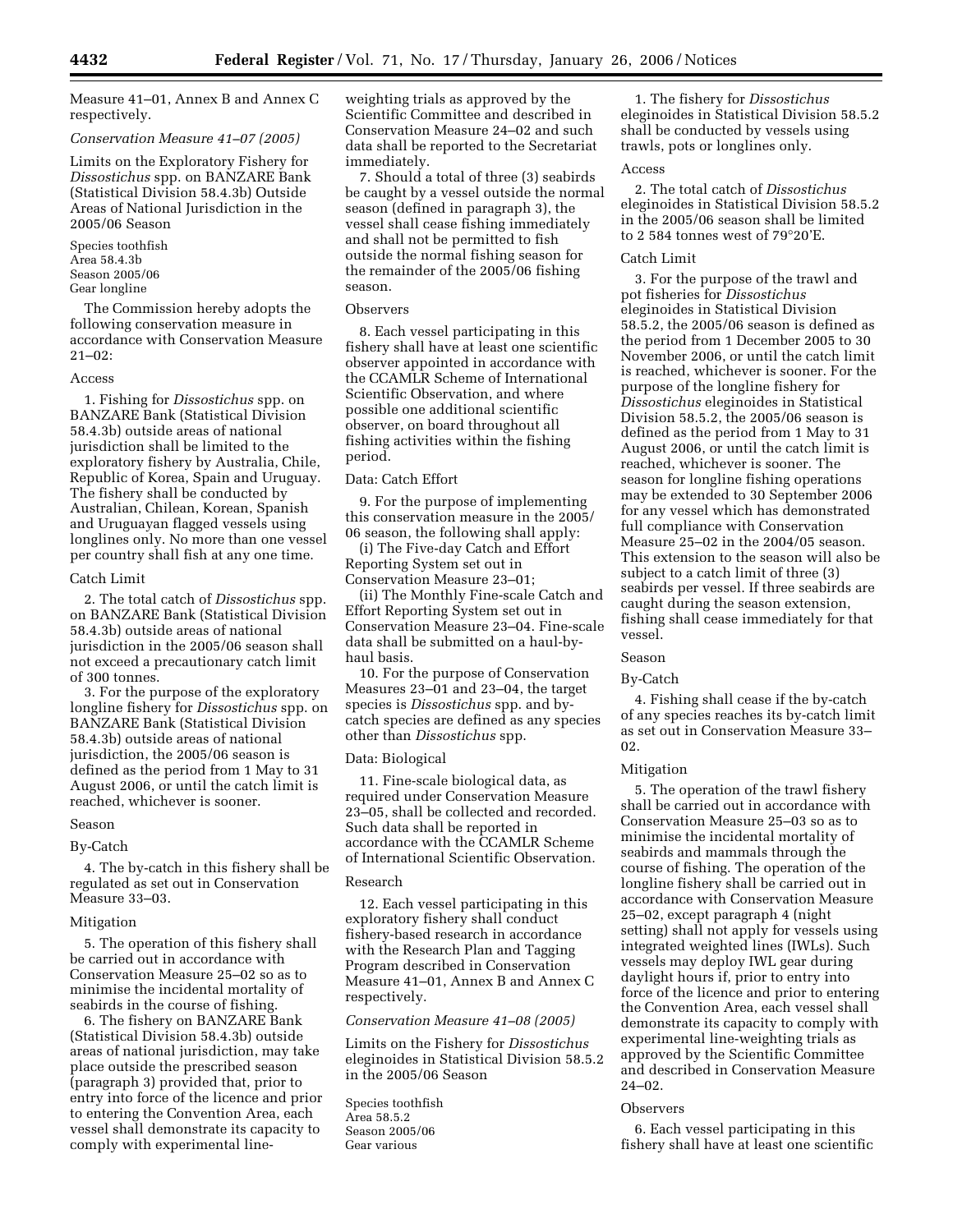observer, and may include one appointed in accordance with the CCAMLR Scheme of International Scientific Observation, on board throughout all fishing activities within the fishing period.

#### Data: Catch/Effort

7. For the purpose of implementing this conservation measure, the following shall apply:

(i) The Ten-day Catch and Effort Reporting System set out in Annex 41– 08/A;

(ii) The Monthly Fine-scale Catch and Effort Reporting System set out in Annex 41–08/A. Fine-scale data shall be submitted on a haul-by-haul basis.

8. For the purpose of Annex 41–08/A, the target species is *Dissostichus*  eleginoides and by-catch species are defined as any species other than *Dissostichus* eleginoides.

9. The total number and weight of *Dissostichus* eleginoides discarded, including those with the ''jellymeat'' condition, shall be reported. These fish will count towards the total allowable catch.

## Data: Biological

10. Fine-scale biological data, as required under Annex 41–08/A, shall be collected and recorded. Such data shall be reported in accordance with the CCAMLR Scheme of International Scientific Observation.

## **Annex 41–08/A**

## *Data Reporting System*

A ten-day catch and effort reporting system shall be implemented:

(i) For the purpose of implementing this system, the calendar month shall be divided into three reporting periods, viz: day 1 to day 10, day 11 to day 20 and day 21 to the last day of the month. The reporting periods are hereafter referred to as periods A, B and C;

(ii) At the end of each reporting period, each Contracting Party participating in the fishery shall obtain from each of its vessels information on total catch and total days and hours fished for that period and shall, by cable, telex, facsimile or electronic transmission, transmit the aggregated catch and days and hours fished for its vessels so as to reach the Executive Secretary no later than the end of the next reporting period;

(iii) A report must be submitted by every Contracting Party taking part in the fishery for each reporting period for the duration of the fishery, even if no catches are taken;

(iv) The catch of *Dissostichus*  eleginoides and of all by-catch species must be reported;

(v) Such reports shall specify the month and reporting period (A, B and C) to which each report refers;

(vi) Immediately after the deadline has passed for receipt of the reports for each period, the Executive Secretary shall notify all Contracting Parties engaged in fishing activities in the division of the total catch taken during the reporting period and the total aggregate catch for the season to date;

(vii) At the end of every three reporting periods, the Executive Secretary shall inform all Contracting Parties of the total catch taken during the three most recent reporting periods and the total aggregate catch for the season to date. A fine-scale catch, effort and biological data reporting system shall be implemented:

(i) The scientific observer(s) aboard each vessel shall collect the data required to complete the CCAMLR finescale catch and effort data form C1 for trawl fishing, form C2 for longline fishing, or form C5 for pot fishing, latest versions. These data shall be submitted to the CCAMLR Secretariat not later than one month after the vessel returns to port;

(ii) The catch of *Dissostichus*  eleginoides and of all by-catch species must be reported;

(iii) The numbers of seabirds and marine mammals of each species caught and released or killed must be reported;

(iv) The scientific observer(s) aboard each vessel shall collect data on the length composition from representative samples of *Dissostichus* eleginoides and by-catch species:

(a) Length measurements shall be to the nearest centimetre below;

(b) Representative samples of length composition shall be taken from each fine-scale grid rectangle (0.5° latitude by 1° longitude) fished in each calendar month;

(v) The above data shall be submitted to the CCAMLR Secretariat not later than one month after the vessel returns to port.

#### *Conservation Measure 41–09 (2005)*

Limits on the Exploratory Fishery for *Dissostichus* spp. in Statistical Subarea 88.1 in the 2005/06 Season

Species toothfish Area 88.1 Season 2005/06 Gear longline

The Commission hereby adopts the following conservation measure in accordance with Conservation Measure 21–02:

#### Access

1. Fishing for *Dissostichus* spp. in Statistical Subarea 88.1 shall be limited to the exploratory longline fishery by Argentina, Republic of Korea, New Zealand, Norway, Russia, South Africa, Spain, UK and Uruguay. The fishery shall be conducted by a maximum in the season of two (2) Argentine, two (2) Korean, five (5) New Zealand, one (1) Norwegian, two

(2) Russian, one (1) South African, three (3) Spanish, two (2) UK and three (3) Uruguayan flagged vessels using longlines only.

#### Catch Limit

2. The total catch of *Dissostichus* spp. in Statistical Subarea 88.1 in the 2005/ 06 season shall not exceed a precautionary catch limit of 2 964 tonnes applied as follows:

## SSRU A—0 tonnes

SSRUs B, C and G—348 tonnes total; SSRU D—0 tonnes

SSRU E—0 tonnes

SSRU F—0 tonnes

- SSRUs H, I and K—1 893 tonnes total
- SSRU J—551 tonnes

SSRU L—172 tonnes.

3. For the purpose of the exploratory longline fishery for *Dissostichus* spp. in Statistical Subarea 88.1, the 2005/06 season is defined as the period from 1 December 2005 to 31 August 2006.

## Season

## Fishing Operations

4. The exploratory longline fishery for *Dissostichus* spp. in Statistical Subarea 88.1 shall be carried out in accordance with the provisions of Conservation Measure 41–01, except paragraph 6.

#### By-Catch

5. The total by-catch in Statistical Subarea 88.1 in the 2005/06 season shall not exceed a precautionary catch limit of 148 tonnes of skates and rays, and 474 tonnes of Macrourus spp. Within these total by-catch limits, individual limits will apply as follows:

SSRU A—0 tonnes of any species

- SSRUs B, C and G total—50 tonnes of skates and rays, 56 tonnes of Macrourus spp., 60 tonnes of other species
- SSRU D—0 tonnes of any species
- SSRU E—0 tonnes of any species
- SSRU F—0 tonnes of any species
- SSRUs H, I and K total—95 tonnes of skates and rays, 303 tonnes of Macrourus spp., 60 tonnes of other species
- SSRU J—50 tonnes of skates and rays, 88 tonnes of Macrourus spp., 20 tonnes of other species
- SSRU L—50 tonnes of skates and rays, 28 tonnes of Macrourus spp., 20 tonnes of other species.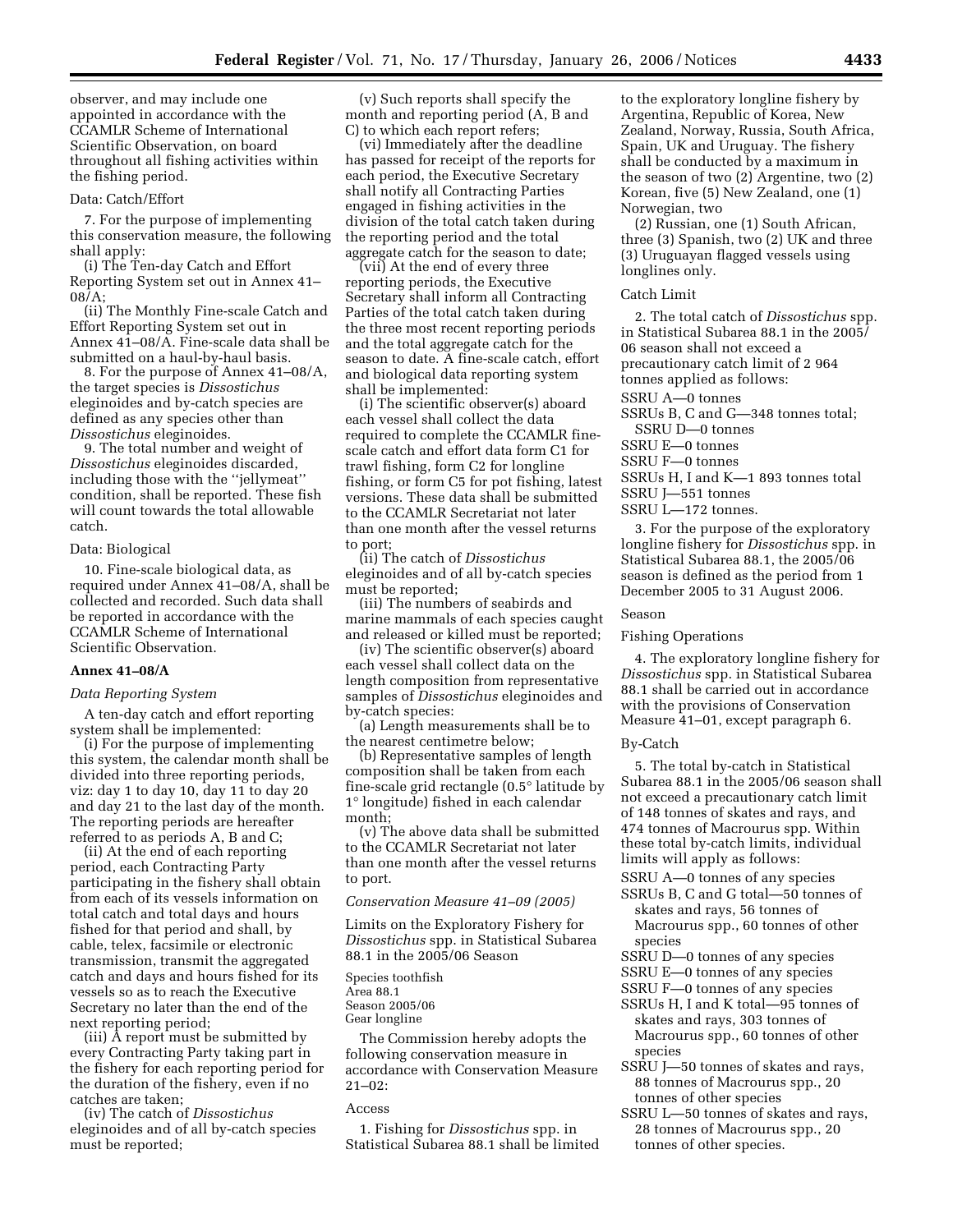The by-catch in this fishery shall be regulated as set out in Conservation Measure 33–03.

6. The exploratory longline fishery for *Dissostichus* spp. in Statistical Subarea 88.1 shall be carried out in accordance with the provisions of Conservation Measure 25–02, except paragraph 4 (night setting), which shall not apply as long as the requirements of Conservation Measure 24–02 are met.

## Mitigation

7. Any vessel catching a total of three (3) seabirds shall immediately revert to night setting in accordance with Conservation Measure 25–02.

8. There shall be no offal discharge in this fishery.

#### Observers

9. Each vessel participating in the fishery shall have at least two scientific observers, one of whom shall be an observer appointed in accordance with the CCAMLR Scheme of International Scientific Observation, on board throughout all fishing activities within the fishing period.

#### VMS

10. Each vessel participating in this exploratory longline fishery shall be required to operate a VMS at all times, in accordance with Conservation Measure 10–04.

## CDS

11. Each vessel participating in this exploratory longline fishery shall be required to participate in the Catch Documentation Scheme for *Dissostichus*  spp., in accordance with Conservation Measure 10–05.

#### Research

12. Each vessel participating in this exploratory fishery shall conduct fishery-based research in accordance with the Research Plan and Tagging Program described in Conservation Measure 41–01, Annex B and Annex C respectively. The setting of research hauls (Conservation Measure 41–01, Annex B, paragraphs 3 and 4) is not required.

13. Research fishing under Conservation Measure 24–01 shall be limited to 10 tonnes of catch and one vessel in each of SSRUs A, D, E and F during the 2005/06 season. Catches of *Dissostichus* spp. taken in SSRUs E and F under the provisions of Conservation Measure 24–01 shall be considered as part of the catch limit for Statistical Subarea 88.1. Catches of *Dissostichus*  spp. taken in SSRUs A and D under the provisions of Conservation Measure 24– 01 shall not be considered as part of the catch limit for Statistical Subarea 88.1.

## Data: Catch/Effort

14. For the purpose of implementing this conservation measure in the 2005/ 06 season, the following shall apply:

(i) The Five-day Catch and Effort Reporting System set out in Conservation Measure 23–01;

(ii) The Monthly Fine-scale Catch and Effort Reporting System set out in Conservation Measure 23–04. Fine-scale data shall be submitted on a haul-byhaul basis.

15. For the purpose of Conservation Measures 23–01 and 23–04, the target species is *Dissostichus* spp. and bycatch species are defined as any species other than *Dissostichus* spp.

#### Data: Biological

16. Fine-scale biological data, as required under Conservation Measure 23–05, shall be collected and recorded. Such data shall be reported in accordance with the CCAMLR Scheme of International Scientific Observation.

#### Discharge

17. All vessels participating in this exploratory fishery shall be prohibited from discharging:

(i) Oil or fuel products or oily residues into the sea, except as permitted in Annex I of MARPOL 73/78;

(ii) Garbage;

(iii) Food wastes not capable of passing through a screen with openings no greater than 25 mm;

(iv) Poultry or parts (including egg shells);

(v) Sewage within 12 n miles of land or ice shelves, or sewage while the ship is travelling at a speed of less than 4 knots; or

(vi) Incineration ash.

#### Additional Elements

18. No live poultry or other living birds shall be brought into Statistical Subarea 88.1 and any dressed poultry not consumed shall be removed from Statistical Subarea 88.1.

19. Fishing for *Dissostichus* spp. in Statistical Subarea 88.1 shall be prohibited within 10 n miles of the coast of the Balleny Islands.

## *Conservation Measure 41–10 (2005)*

Limits on the Exploratory Fishery for *Dissostichus* spp. in Statistical Subarea 88.2 in the 2005/06 Season

Species toothfish Area 88.2 Season 2005/06 Gear longline

The Commission hereby adopts the following conservation measure in

accordance with Conservation Measure 21–02:

#### Access

1. Fishing for *Dissostichus* spp. in Statistical Subarea 88.2 shall be limited to the exploratory longline fishery by Argentina, Republic of Korea, New Zealand, Norway, Russia, Spain, UK and Uruguay. The fishery shall be conducted by a maximum in the season of two (2) Argentine, one (1) Korean, five (5) New Zealand, one (1) Norwegian, two (2) Russian, three (3) Spanish, two (2) UK and one (1) Uruguayan flagged vessels using longlines only.

## Catch limit

2. The total catch of *Dissostichus* spp. in Statistical Subarea 88.2 south of 65°S in the 2005/06 season shall not exceed a precautionary catch limit of 487 tonnes applied as follows: SSRU A—0 tonnes

SSRU B—0 tonnes

SSRUs C, D, F and G—214 tonnes total SSRU E—273 tonnes.

3. For the purpose of the exploratory longline fishery for *Dissostichus* spp. in Statistical Subarea 88.2, the 2005/06 season is defined as the period from 1 December 2005 to 31 August 2006.

Season

4. The exploratory longline fishery for *Dissostichus* spp. in Statistical Subarea 88.2 shall be carried out in accordance with the provisions of Conservation Measure 41–01, except paragraph 6.

#### By-Catch

5. The total by-catch in Statistical Subarea 88.2 in the 2005/06 season shall not exceed a precautionary catch limit of 50 tonnes of skates and rays, and 78 tonnes of Macrourus spp. Within these total by-catch limits, individual limits will apply as follows:

SSRU A—0 tonnes of any species

- SSRU B—0 tonnes of any species
- SSRUs C, D, F, G—50 tonnes of skates and rays, 34 tonnes of Macrourus spp., 20 tonnes of other species in any SSRU;

SSRU E—50 tonnes of skates and rays, 44 tonnes of Macrourus spp., 20 tonnes of other species.

The by-catch in this fishery shall be regulated as set out in Conservation Measure 33–03.

6. The exploratory longline fishery for *Dissostichus* spp. in Statistical Subarea 88.2 shall be carried out in accordance with the provisions of Conservation Measure 25–02, except paragraph 4 (night setting), which shall not apply as long as the requirements of Conservation Measure 24–02 are met.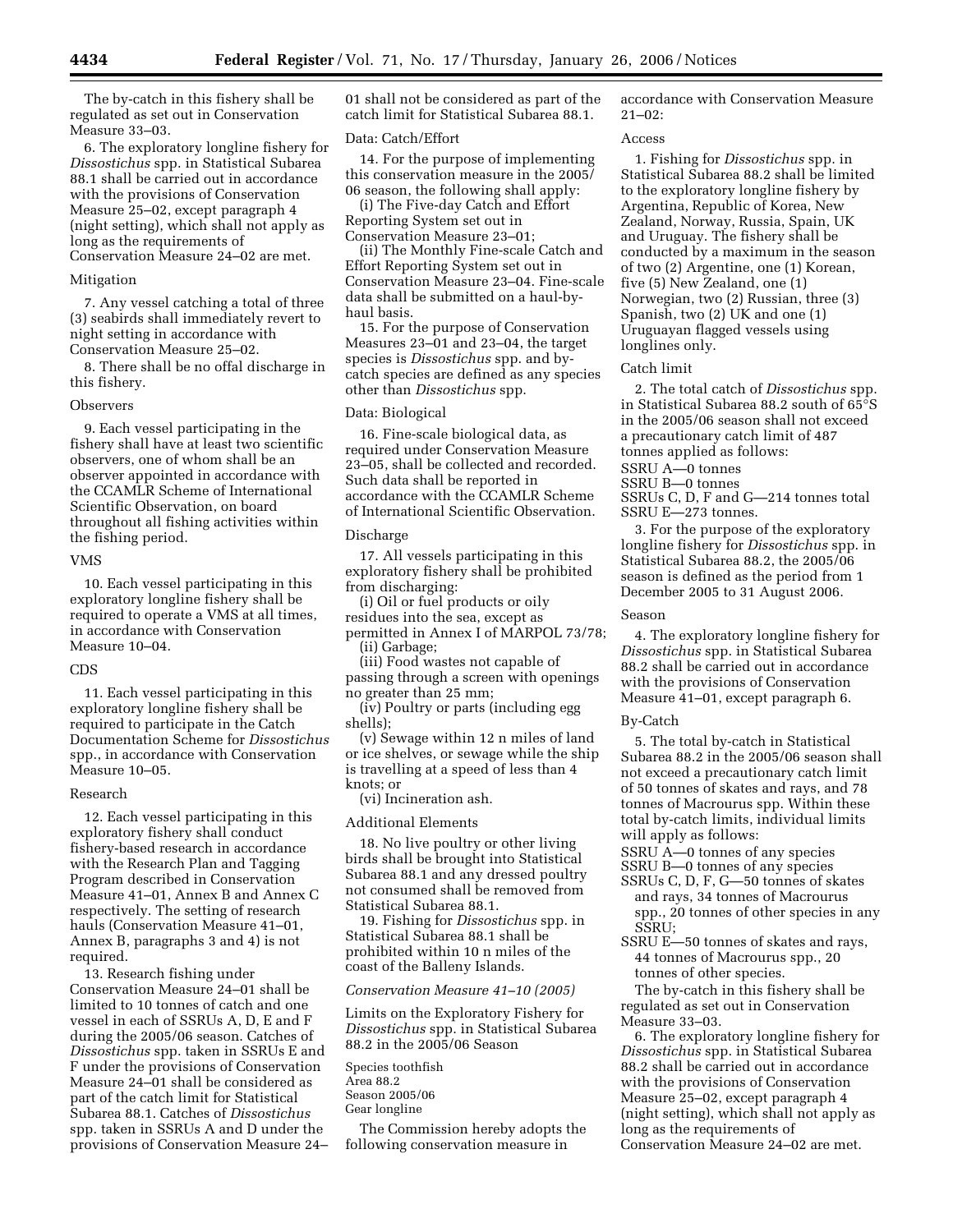## Mitigation

7. Any vessel catching a total of three (3) seabirds shall immediately revert to night setting in accordance with Conservation Measure 25–02.

8. There shall be no offal discharge in this fishery.

## **Observers**

9. Each vessel participating in the fishery shall have at least two scientific observers, one of whom shall be an observer appointed in accordance with the CCAMLR Scheme of International Scientific Observation, on board throughout all fishing activities within the fishing period.

#### VMS

10. Each vessel participating in this exploratory longline fishery shall be required to operate a VMS at all times, in accordance with Conservation Measure 10–04.

#### CDS

11. Each vessel participating in this exploratory longline fishery shall be required to participate in the Catch Documentation Scheme for *Dissostichus*  spp., in accordance with Conservation Measure 10–05.

#### Research

12. Each vessel participating in this exploratory fishery shall conduct fishery-based research in accordance with the Research Plan and Tagging Program described in Conservation Measure 41–01, Annex B and Annex C respectively. The setting of research hauls (Conservation Measure 41–01, Annex B, paragraphs 3 and 4) is not required.

13. Research fishing under Conservation Measure 24–01 shall be limited to 0 tonnes of catch and one vessel in each of SSRUs A and B during the 2005/06 season. Catches of *Dissostichus* spp. taken under the provisions of Conservation Measure 24– 01 shall be considered as part of the catch limit for Subarea 88.2.

#### Data: Catch/Effort

14. For the purpose of implementing this conservation measure in the 2005/ 06 season, the following shall apply:

(i) The Five-day Catch and Effort Reporting System set out in Conservation Measure 23–01;

(ii) The Monthly Fine-scale Catch and Effort Reporting System set out in Conservation Measure 23–04. Fine-scale data shall be submitted on a haul-byhaul basis.

15. For the purpose of Conservation Measures 23–01 and 23–04, the target species is *Dissostichus* spp. and bycatch species are defined as any species other than *Dissostichus* spp.

## Data: Biological

16. Fine-scale biological data, as required under Conservation Measure 23–05, shall be collected and recorded. Such data shall be reported in accordance with the CCAMLR Scheme of International Scientific Observation.

#### Discharge

17. All vessels participating in this exploratory fishery shall be prohibited from discharging:

(i) Oil or fuel products or oily residues into the sea, except as permitted in Annex I of MARPOL 73/78;

(ii) Garbage;

(iii) Food wastes not capable of passing through a screen with openings no greater than 25 mm;

(iv) Poultry or parts (including egg shells);

(v) Sewage within 12 n miles of land or ice shelves, or sewage while the ship is travelling at a speed of less than 4 knots; or

(vi) Incineration ash.

## Additional Elements

18. No live poultry or other living birds shall be brought into Statistical Subarea 88.2 and any dressed poultry not consumed shall be removed from Statistical Subarea 88.2.

#### *Conservation Measure 41–11 (2005)*

Limits on the Exploratory Fishery for *Dissostichus* spp. in Statistical Division 58.4.1 in the 2005/06 Season

Species toothfish Area 58.4.1 Season 2005/06 Gear longline

The Commission hereby adopts the following conservation measure in accordance with Conservation Measure 21–02, and notes that this measure would be for one year and that data arising from these activities would be reviewed by the Scientific Committee:

#### Access

1. Fishing for *Dissostichus* spp. in Statistical Division 58.4.1 shall be limited to the exploratory longline fishery by Australia, Chile, Republic of Korea, New Zealand, Spain and Uruguay. The fishery shall be conducted by one (1) Australian, two (2) Chilean, two (2) Korean, three (3) New Zealand, two (2) Spanish and one (1) Uruguayan flagged vessels using longlines only.

2. The total catch of *Dissostichus* spp. in Statistical Division 58.4.1 in the 2005/06 season shall not exceed a precautionary catch limit of 600 tonnes, of which no more than 200 tonnes shall

be taken in any one of the eight smallscale research units (SSRUs) as detailed in Annex B of Conservation Measure 41–01.

## Catch Limit

3. Catch limits for each of the SSRUs for Statistical Division 58.4.1, shall be as follows:  $A - 0$  tonnes;  $B - 0$  tonnes;  $C$ – 200 tonnes; D – 0 tonnes; E – 200 tonnes; F – 0 tonnes; G – 200 tonnes; H – 0 tonnes.

4. For the purpose of the exploratory longline fishery for *Dissostichus* spp. in Statistical Division 58.4.1, the 2005/06 season is defined as the period from 1 December 2005 to 30 November 2006.

#### Season

5. The exploratory longline fishery for *Dissostichus* spp. in Statistical Division 58.4.1 shall be carried out in accordance with the provisions of Conservation Measure 41–01, except paragraph 6.

#### Fishing Operations

6. Fishing will be prohibited in depths less than 550 m in order to protect benthic communities.

#### By-catch

7. The by-catch in this fishery shall be regulated as set out in Conservation Measure 33–03.

8. The exploratory longline fishery for *Dissostichus* spp. in Statistical Division 58.4.1 shall be carried out in accordance with the provisions of Conservation Measure 25–02, except paragraph 4 (night setting) shall not apply, providing that vessels comply with Conservation Measure 24–02.

#### Mitigation

9. Any vessel catching a total of three (3) seabirds shall immediately revert to night setting in accordance with Conservation Measure 25–02.

10. There shall be no offal discharge in this fishery.

#### **Observers**

11. Each vessel participating in the fishery shall have at least two scientific observers, one of whom shall be an observer appointed in accordance with the CCAMLR Scheme of International Scientific Observation, on board throughout all fishing activities within the fishing period.

#### Research

12. Each vessel participating in this exploratory fishery shall conduct fishery-based research in accordance with the Research Plan and Tagging Program described in Conservation Measure 41–01, Annex B and Annex C respectively.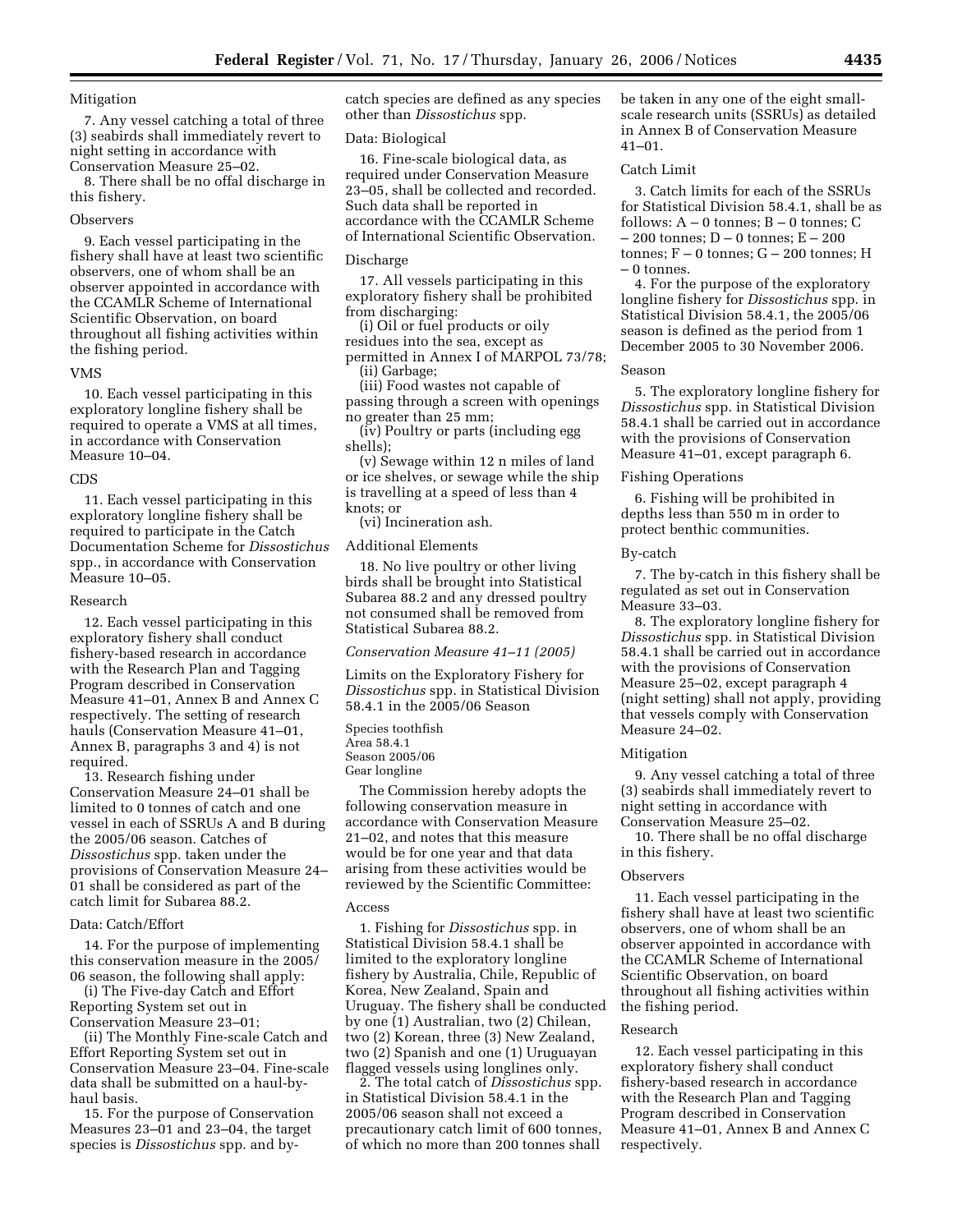## Data: catch/effort

13. For the purpose of implementing this conservation measure in the 2005/ 06 season, the following shall apply:

(i) The Five-day Catch and Effort Reporting System set out in Conservation Measure 23–01;

(ii) The Monthly Fine-scale Catch and Effort Reporting System set out in Conservation Measure 23–04. Fine-scale data shall be submitted on a haul-byhaul basis.

14. For the purpose of Conservation Measures 23–01 and 23–04, the target species is *Dissostichus* spp. and bycatch species are defined as any species other than *Dissostichus* spp.

#### Data: Biological

15. Fine-scale biological data, as required under Conservation

Measure 23–05, shall be collected and recorded. Such data shall be reported in accordance with the CCAMLR Scheme of International Scientific Observation.

#### Discharge

16. All vessels participating in this exploratory fishery shall, south of 60° S, be prohibited from discharging:

(i) Oil or fuel products or oily residues into the sea, except as permitted in Annex I of MARPOL 73/78; (ii) Garbage;

(iii) Food wastes not capable of passing through a screen with openings no greater than 25 mm;

(iv) Poultry or parts (including egg shells);

(v) Sewage within 12 n miles of land or ice shelves, or sewage while the ship is travelling at a speed of less than 4 knots; or

(vi) Incineration ash.

#### Additional Elements

17. No live poultry or other living birds shall be brought into Statistical Division 58.4.1 south of 60° S and any dressed poultry not consumed shall be removed from Statistical Division 58.4.1 south of 60°S.

#### *Conservation Measure 42–01 (2005)*

Limits on the Fishery for Champsocephalus gunnari in Statistical Subarea 48.3 in the 2005/06 Season

Species icefish Area 48.3 Season 2005/06 Gear trawl

The Commission hereby adopts the following conservation measure in accordance with Conservation Measure 31–01:

1. The fishery for Champsocephalus gunnari in Statistical Subarea 48.3 shall be conducted by vessels using trawls

only. The use of bottom trawls in the directed fishery for Champsocephalus gunnari in Statistical Subarea 48.3 is prohibited.

#### Access

2. Fishing for Champsocephalus gunnari shall be prohibited within 12 n miles of the coast of South Georgia during the period 1 March to 31 May (spawning period).

3. The total catch of Champsocephalus gunnari in Statistical Subarea 48.3 in the 2005/06 season shall be limited to 2,244 tonnes. Any catch taken between 1 October and 14 November 2005 shall be counted against the catch limit for the 2005/06 fishing season. The total catch of Champsocephalus gunnari taken in the period 1 March to 31 May shall be limited to 561 tonnes.

#### Catch Limit

4. Where any haul contains more than 100 kg of Champsocephalus gunnari, and more than 10% of the Champsocephalus gunnari by number are smaller than 240 mm total length, the fishing vessel shall move to another fishing location at least 5 n miles distant<sup>1</sup>. The fishing vessel shall not return to any point within 5 n miles of the location where the catch of small Champsocephalus gunnari exceeded 10%, for a period of at least five days 2. The location where the catch of small Champsocephalus gunnari exceeded 10% is defined as the path followed by the fishing vessel from the point at which the fishing gear was first deployed from the fishing vessel to the point at which the fishing gear was retrieved by the fishing vessel.

5. For the purpose of the trawl fishery for Champsocephalus gunnari in Statistical Subarea 48.3, the 2005/06 season is defined as the period from 15 November 2005 to 14 November 2006, or until the catch limit is reached, whichever is sooner.

## Season

## By-Catch

6. The by-catch in this fishery shall be regulated as set out in Conservation Measure 33–01. If, in the course of the directed fishery for Champsocephalus gunnari, the by-catch in any one haul of any of the species named in Conservation Measure 33–01

• Is greater than 100 kg and exceeds 5% of the total catch of all fish by weight, or

• Is equal to or greater than 2 tonnes, then the fishing vessel shall move to another location at least 5 n miles distant<sup>1</sup>.

The fishing vessel shall not return to any point within 5 n miles of the location where the by-catch of species named in Conservation Measure 33–01 exceeded 5% for a period of at least five days 2. The location where the by-catch exceeded 5% is defined as the path followed by the fishing vessel from the point at which the fishing gear was first deployed from the fishing vessel to the point at which the fishing gear was retrieved by the fishing vessel.

#### Mitigation

7. The operation of this fishery shall be carried out in accordance with Conservation Measure 25–03 so as to minimize the incidental mortality of seabirds in the course of the fishery.

8. Should any vessel catch a total of 20 seabirds, it shall cease fishing and shall be excluded from further participation in the fishery in the 2005/ 06 season.

#### **Observers**

9. Each vessel participating in this fishery shall have at least one scientific observer appointed in accordance with the CCAMLR Scheme of International Scientific Observation, and where possible one additional scientific observer, on board throughout all fishing activities within the fishing period.

#### Data: Catch/Effort

10. For the purpose of implementing this conservation measure in the 2005/ 06 season, the following shall apply:

(i) The Five-day Catch and Effort Reporting System set out in Conservation Measure 23–01;

(ii) The Monthly Fine-scale Catch and Effort Reporting System set out in Conservation Measure 23–04. Fine-scale data shall be submitted on a haul-byhaul basis.

11. For the purpose of Conservation Measures 23–01 and 23–04, the target species is Champsocephalus gunnari and by-catch species are defined as any species other than Champsocephalus gunnari.

#### Data: Biological

12. Fine-scale biological data, as required under Conservation Measure 23–05, shall be collected and recorded. Such data shall be reported in accordance with the CCAMLR Scheme of International Scientific Observation.

#### Research

13. Each vessel operating in this fishery during the period 1 March to 31 May 2006 shall conduct twenty (20) research trawls in the manner described in Annex 42–01/A.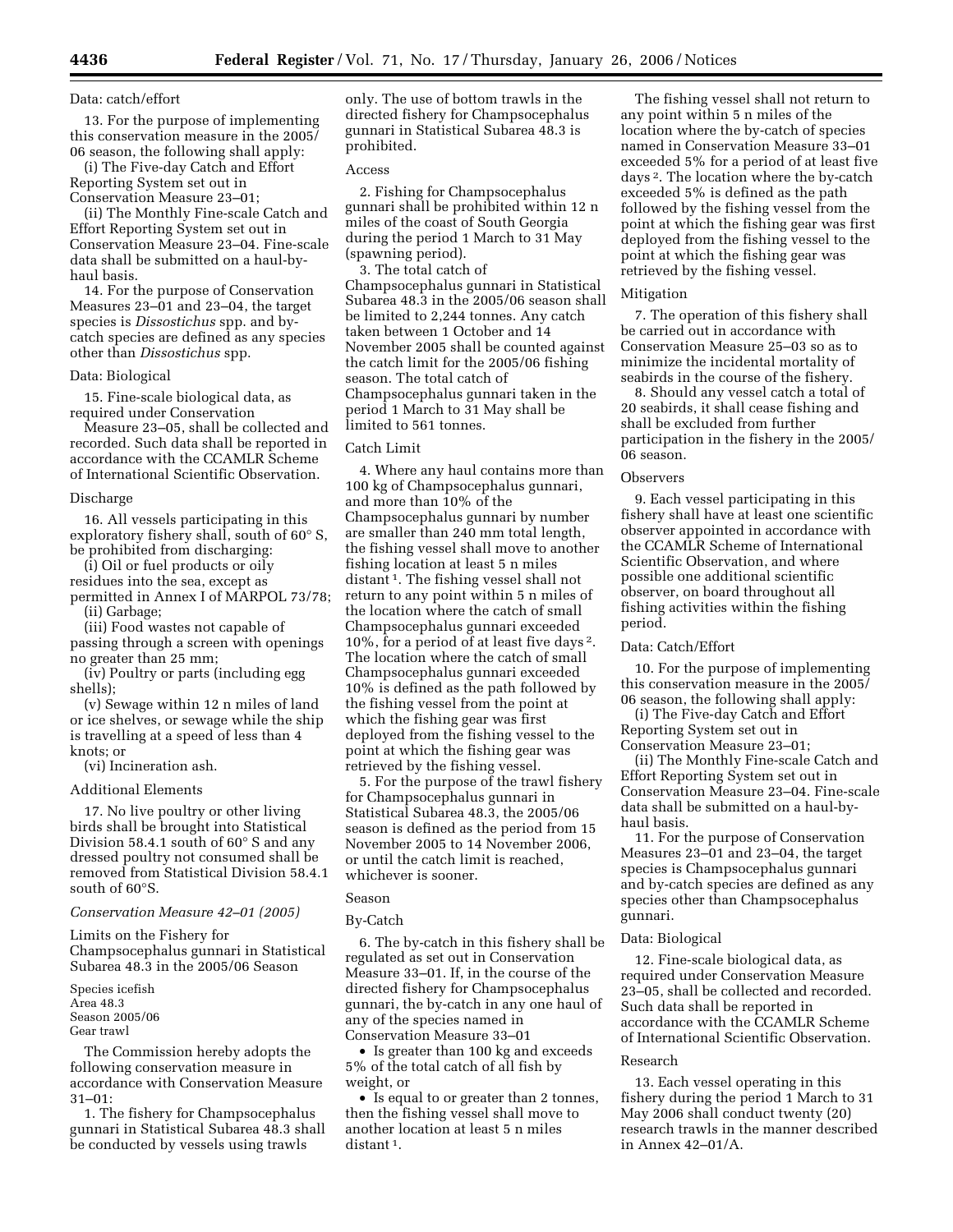1This provision concerning the minimum distance separating fishing locations is adopted pending the adoption of a more appropriate definition of a fishing location by the Commission.<br><sup>2</sup>The specified period is adopted in

accordance with the reporting period specified in Conservation Measure 23–01, pending the adoption of a more appropriate period by the Commission.

#### **Annex 42–01/A**

## *Research Trawls During Spawning Season*

1. All fishing vessels taking part in the fishery for Champsocephalus gunnari in Statistical Subarea 48.3 between 1 March and 31 May shall be required to conduct a minimum of 20 research hauls, to be completed during that period. Twelve research hauls shall be carried out in the Shag Rocks—Black Rocks area. These shall be distributed between the four sectors illustrated in Figure 1: Four each in the NW and SE sectors, and two each in the NE and SW sectors. A further eight research hauls shall be conducted on the northwestern shelf of South Georgia over water less than 300 m deep, as illustrated in Figure 1.

2. Each research haul must be at least 5 n miles distant from all others. The spacing of stations is intended to be such that both areas are adequately covered in order to provide information on the length, sex, maturity and weight composition of Champsocephalus gunnari.

3. If concentrations of fish are located en route to South Georgia, they should be fished in addition to the research hauls.

4. The duration of research hauls must be of a minimum of 30 minutes with the net at fishing depth. During the day, the net must be fished close to the bottom.

5. The catch of all research hauls shall be sampled by the international scientific observer on board. Samples should aim to comprise at least 100 fish, sampled using standard random sampling techniques. All fish in the sample should be at least examined for length, sex and maturity determination, and where possible weight. More fish should be examined if the catch is large and time permits.

Figure 1: Distribution of 20 research hauls on Champsocephalus gunnari at Shag Rocks (12) and South Georgia (8) from 1 March to 31 May. Haul locations around South Georgia (stars) are illustrative.

*Conservation Measure 42–02 (2005)* 

Limits on the Fishery for Champsocephalus gunnari in Statistical Division 58.5.2 in the 2005/06 Season

Species icefish Area 58.5.2 Season 2005/06 Gear trawl

Access

1. The fishery for Champsocephalus gunnari in Statistical Division 58.5.2 shall be conducted by vessels using trawls only.

For the purpose of this fishery for Champsocephalus gunnari, the area open to the fishery is defined as that portion of Statistical Division 58.5.2 that lies within the area enclosed by a line:

(i) Starting at the point where the meridian of longitude 72°15′E intersects the Australia—France Maritime Delimitation Agreement Boundary then south along the meridian to its intersection with the parallel of latitude 53°25′S; 2.

(ii) Then east along that parallel to its intersection with the meridian of longitude 74°E;

(iii) Then northeasterly along the geodesic to the intersection of the parallel of latitude 52°40′S and the meridian of longitude 76°E;

(iv) Then north along the meridian to its intersection with the parallel of latitude 52°S;

(v) Then northwesterly along the geodesic to the intersection of the parallel of latitude 51°S with the meridian of longitude 74°30′E;

(vi) Then southwesterly along the geodesic to the point of commencement.

3. A chart illustrating the above definition is appended to this conservation measure (Annex 42–02/A). Areas in Statistical Division 58.5.2 outside that defined above shall be closed to directed fishing for Champsocephalus gunnari.

#### Catch Limit

4. The total catch of Champsocephalus gunnari in Statistical Division 58.5.2 in the 2005/06 season shall be limited to 1 210 tonnes.

5. Where any haul contains more than 100 kg of Champsocephalus gunnari, and more than 10% of the Champsocephalus gunnari by number are smaller than the specified minimum legal total length, the fishing vessel shall move to another fishing location at least 5 n miles distant 1. The fishing vessel shall not return to any point within 5 n miles of the location where the catch of small Champsocephalus gunnari exceeded 10% for a period of at least five days 2. The location where the catch of small Champsocephalus gunnari exceeded 10% is defined as the path followed by the fishing vessel from the point at which the fishing gear was first deployed from the fishing vessel to the point at which the fishing gear was retrieved by the fishing vessel. The minimum legal total length shall be 240 mm.

## Season

6. For the purpose of the trawl fishery for Champsocephalus gunnari in Statistical Division 58.5.2, the 2005/06 season is defined as the period from 1 December 2005 to 30 November 2006, or until the catch limit is reached, whichever is sooner.

## By-Catch

7. Fishing shall cease if the by-catch of any species reaches its by-catch limit as set out in Conservation Measure 33– 02.

## Mitigation

8. The operation of this fishery shall be carried out in accordance with Conservation Measure 25–03 so as to minimise the incidental mortality of seabirds in the course of fishing.

#### Observers

9. Each vessel participating in this fishery shall have at least one scientific observer, and may include one appointed in accordance with the CCAMLR Scheme of International Scientific Observation, on board throughout all fishing activities within the fishing period.

## Data: Catch/Effort

10. For the purpose of implementing this conservation measure in the 2005/ 06 season, the following shall apply:

(i) The Ten-day Catch and Effort Reporting System set out in Annex 42– 02/B;

(ii) The Monthly Fine-scale Catch and Effort Reporting System set out in Annex 42–02/B. Fine-scale data shall be submitted on a haul-by-haul basis.

11. For the purpose of Annex 42–02/ B, the target species is Champsocephalus gunnari and by-catch species are defined as any species other

than Champsocephalus gunnari.

## Data: Biological

12. Fine-scale biological data, as required under Annex 42–02/B, shall be collected and recorded. Such data shall be reported in accordance with the CCAMLR Scheme of International Scientific Observation.

1This provision concerning the minimum distance separating fishing locations is adopted pending the adoption of a more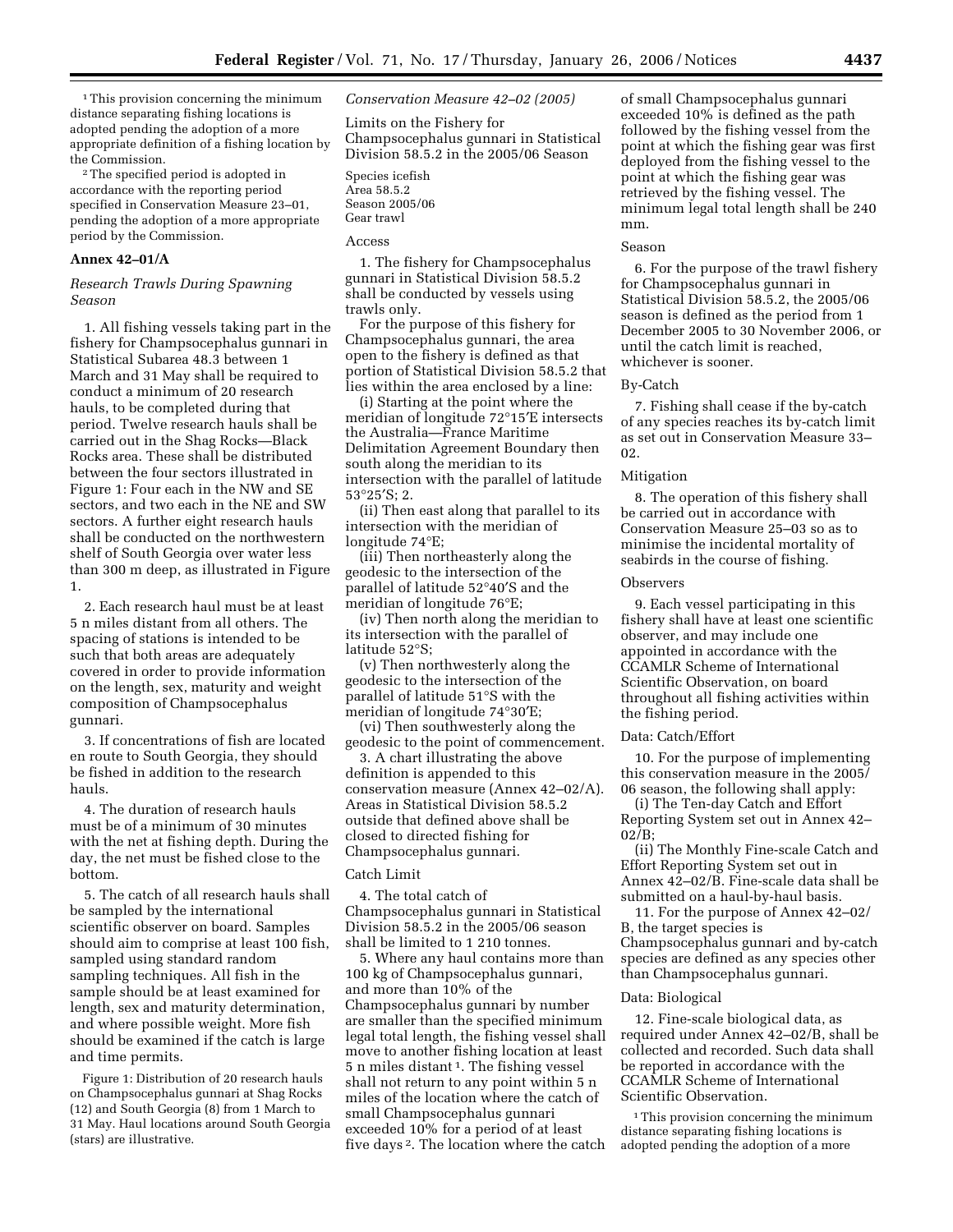appropriate definition of a fishing location by the Commission.<br><sup>2</sup>The specified period is adopted in

accordance with the reporting period specified in Conservation Measure 23–01, pending the adoption of a more appropriate period by the Commission.

#### **ANNEX 42–02/A**

#### *CHART OF THE HEARD ISLAND PLATEAU*

## **ANNEX 42–02/B**

#### *DATA REPORTING SYSTEM*

A ten-day catch and effort reporting system shall be implemented:

(i) For the purpose of implementing this system, the calendar month shall be divided into three reporting periods, viz: day 1 to day 10, day 11 to day 20 and day 21 to the last day of the month. The reporting periods are hereafter referred to as periods A, B and C;

(ii) At the end of each reporting period, each Contracting Party participating in the fishery shall obtain from each of its vessels information on total catch and total days and hours fished for that period and shall, by cable, telex, facsimile or electronic transmission, transmit the aggregated catch and days and hours fished for its vessels so as to reach the Executive Secretary no later than the end of the next reporting period;

(iii) A report must be submitted by every Contracting Party taking part in the fishery for each reporting period for the duration of the fishery, even if no catches are taken;

(iv) The catch of Champsocephalus gunnari and of all by-catch species must be reported;

(v) Such reports shall specify the month and reporting period (A, B and C) to which each report refers;

(vi) Immediately after the deadline has passed for receipt of the reports for each period, the Executive Secretary shall notify all Contracting Parties engaged in fishing activities in the division of the total catch taken during the reporting period and the total aggregate catch for the season to date;

(vii) At the end of every three reporting periods, the Executive Secretary shall inform all Contracting Parties of the total catch taken during the three most recent reporting periods and the total aggregate catch for the season to date.

A fine-scale catch, effort and biological data reporting system shall be implemented:

(i) The scientific observer(s) aboard each vessel shall collect the data required to complete the CCAMLR fine-scale catch and effort data form C1, latest version. These data shall be submitted to the CCAMLR Secretariat not later than one month after the vessel returns to port;

(ii) The catch of Champsocephalus gunnari and of all by-catch species must be reported;

(iii) The numbers of seabirds and marine mammals of each species caught and released or killed must be reported;

(iv) The scientific observer(s) aboard each vessel shall collect data on the length composition from representative samples of Champsocephalus gunnari and by-catch species:

(a) Length measurements shall be to the nearest centimetre below;

(b) Representative samples of length composition shall be taken from each finescale grid rectangle (0.5° latitude by 1° longitude) fished in each calendar month;

(v) The above data shall be submitted to the CCAMLR Secretariat not later than one month after the vessel returns to port.

#### *Conservation Measure 52–01 (2005)*

Limits on the Fishery for Crab in Statistical Subarea 48.3 in the 2005/06 Season

Species crab Area 48.3 Season 2005/06 Gear pot

The Commission hereby adopts the following conservation measure in accordance with Conservation Measure  $31 - 01$ :

## Access

1. The fishery for crab in Statistical Subarea 48.3 shall be conducted by vessels using pots only. The crab fishery is defined as any commercial harvest activity in which the target species is any member of the crab group (Order Decapoda, Suborder Reptantia).

2. The crab fishery shall be limited to one vessel per Member.

3. Each Member intending to participate in the crab fishery shall notify the CCAMLR Secretariat at least three months in advance of starting fishing of the name, type, size, registration number, radio call sign, and research and fishing operations plan of the vessel that the Member has authorised to participate in the crab fishery.

## Catch Limit

4. The total catch of crab in Statistical Subarea 48.3 in the 2005/06 season shall not exceed a precautionary catch limit of 1 600 tonnes.

5. The crab fishery shall be limited to sexually mature male crabs—all female and undersized male crabs caught shall be released unharmed. In the case of Paralomis spinosissima and Paralomis formosa, males with a minimum carapace width of 94 and 90 mm respectively, may be retained in the catch.

## Season

6. For the purpose of the pot fishery for crab in Statistical Subarea 48.3, the 2005/06 season is defined as the period from 1 December 2005 to 30 November 2006, or until the catch limit is reached, whichever is sooner.

7. The by-catch of *Dissostichus*  eleginoides shall be counted against the catch limit in the fishery for *Dissostichus* eleginoides in Statistical Subarea 48.3.

## By-Catch

#### **Observers**

8. Each vessel participating in this fishery shall have at least one scientific observer appointed in accordance with the CCAMLR Scheme of International Scientific Observation, and where possible one additional scientific observer, on board throughout all fishing activities within the fishing period. Scientific observers shall be afforded unrestricted access to the catch for statistical random sampling prior to, as well as after, sorting by the crew.

## Data: Catch/Effort

9. For the purpose of implementing this conservation measure in the 2005/ 06 season, the following shall apply:

(i) The Ten-day Catch and Effort Reporting System set out in Conservation Measure 23–02;

(ii) The Monthly Fine-scale Catch and Effort Reporting System set out in Conservation Measure 23–04. Fine-scale data shall be submitted on a haul-byhaul basis.

10. For the purpose of Conservation Measures 23–02 and 23–04 the target species is crab and by-catch species are defined as any species other than crab.

## Data: Biological

11. Fine-scale biological data, as required under Conservation Measure 23–05, shall be collected and recorded. Such data shall be reported in accordance with the CCAMLR Scheme of International Scientific Observation.

#### Research

12. Each vessel participating in this exploratory fishery shall conduct fishery-based research in accordance with the data requirements described in Annex 52–01/A and the experimental harvest regime described in Conservation Measure 52–02. Data collected for the period up to 31 August 2006 shall be reported to CCAMLR by 30 September 2006 so that the data will be available to the meeting of the Working Group on Fish Stock Assessment (WG–FSA) in 2006. Such data collected after 31 August 2006 shall be reported to CCAMLR not later than three months after the closure of the fishery.

#### **Annex 52–01/A**

*Data Requirements on the Crab Fishery in Statistical Subarea 48.3* 

#### Catch and Effort Data:

Cruise Descriptions

Cruise code, vessel code, permit number, year.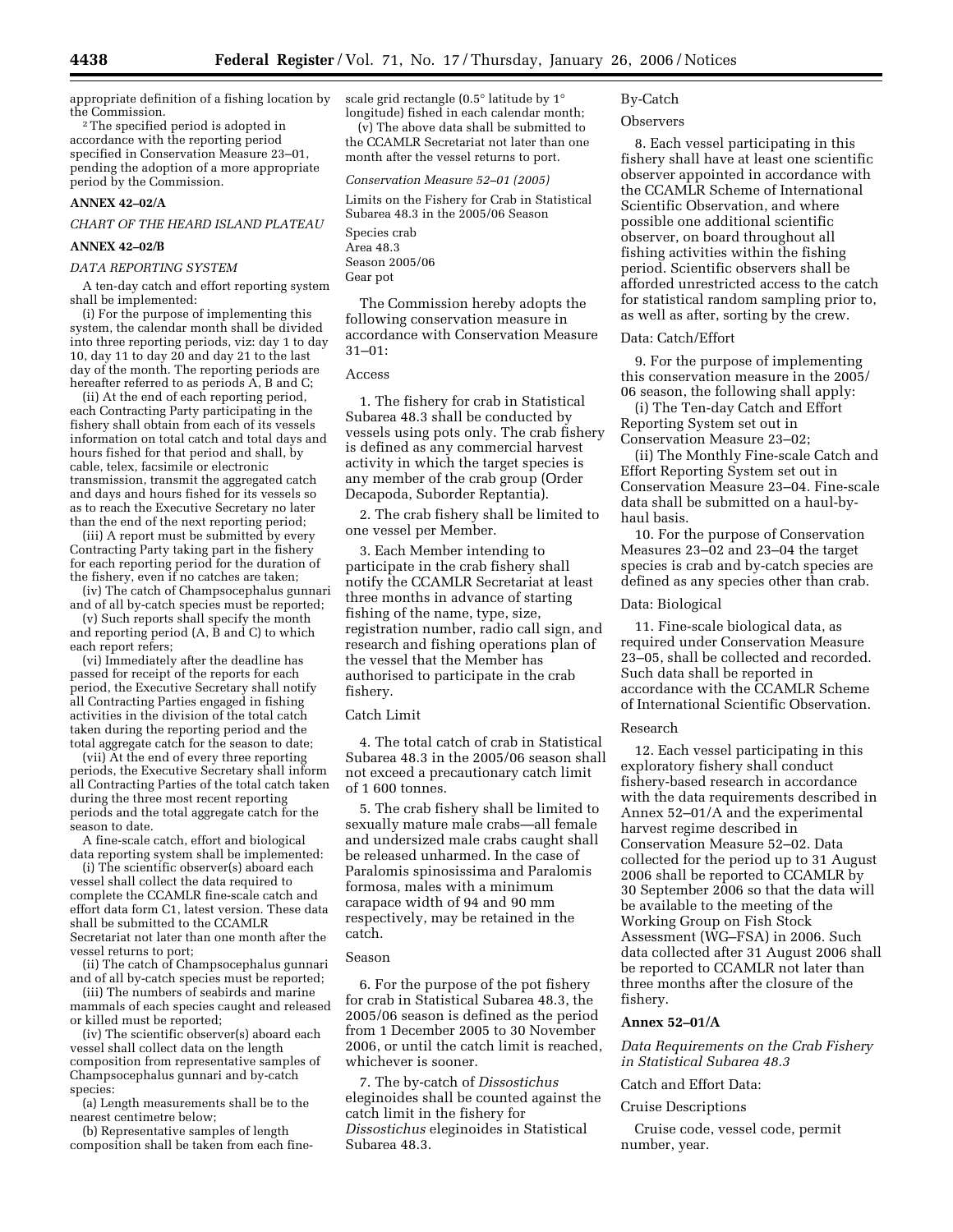## Pot Descriptions

Diagrams and other information, including pot shape, dimensions, mesh size, funnel position, aperture and orientation, number of chambers, presence of an escape port.

## Effort Descriptions

Date, time, latitude and longitude of the start of the set, compass bearing of the set, total number of pots set, spacing of pots on the line, number of pots lost, depth, soak time, bait type.

#### Catch Descriptions

Retained catch in numbers and weight, by-catch of all species (see Table 1), incremental record number for linking with sample information.

Table 1: Data requirements for by-catch species in the crab fishery in Statistical Subarea 48.3.

Species Data requirements

*Dissostichus* eleginoides Numbers and estimated total weight

Notothenia rossii Numbers and estimated total weight

Other species Estimated total weight

Biological Data: For these data, crabs are to be sampled from the line hauled just prior to noon, by collecting the entire contents of a number of pots spaced at intervals along the line so that between 35 and 50 specimens are represented in the subsample.

#### Cruise Descriptions

Cruise code, vessel code, permit number.

#### Sample Descriptions

Date, position at start of the set, compass bearing of the set, line number.

## Data

Species, sex, length of at least 35 individuals, presence/absence of rhizocephalan parasites, record of the destination of the crab (kept, discarded, destroyed), record of the pot number from which the crab comes.

## *Conservation Measure 52–02 (2005)*

Experimental Harvest Regime for the Crab Fishery in Statistical Subarea 48.3 in the 2005/06 Season

Species crab Area 48.3 Se 20 ason 05/06 Gear pot

The following measures apply to all crab fishing within Statistical Subarea 48.3 in the 2005/06 fishing season. Every vessel participating in the crab fishery in Statistical Subarea 48.3 shall conduct fishing operations in accordance with an experimental harvest regime as outlined below:

1. Vessels shall conduct the experimental harvest regime in the 2005/06 season at the start of their first season of participation in the crab fishery and the following conditions shall apply:

(i) Every vessel when undertaking an experimental harvesting regime shall expend its first 200 000 pot hours of effort within a total area delineated by twelve blocks of 0.5° latitude by 1.0° longitude. For the purposes of this conservation measure, these blocks shall be numbered A to L. In Annex 52–02/ A, the blocks are illustrated (Figure 1), and the geographic position is denoted by the coordinates of the northeast corner of the block. For each string, pot hours shall be calculated by taking the total number of pots on the string and multiplying that number by the soak time (in hours) for that string. Soak time shall be defined for each string as the time between start of setting and start of hauling;

(ii) Vessels shall not fish outside the area delineated by the 0.5° latitude by 1.0° longitude blocks prior to completing the experimental harvesting regime;

(iii) Vessels shall not expend more than 30 000 pot hours in any single block of 0.5° latitude by 1.0° longitude;

(iv) If a vessel returns to port before it has expended 200 000 pot hours in the experimental harvesting regime, the remaining pot hours shall be expended before it can be considered that the vessel has completed the experimental harvesting regime;

(v) After completing 200 000 pot hours of experimental fishing, it shall be considered that vessels have completed the experimental harvesting regime and they shall be permitted to commence fishing in a normal fashion.

2. Data collected during the experimental harvest regime up to 30 June 2006 shall be submitted to CCAMLR by 31 August 2006.

3. Normal fishing operations shall be conducted in accordance with the regulations set out in Conservation Measure 52–01.

4. For the purposes of implementing normal fishing operations after completion of the experimental harvest regime, the Ten-day Catch and Effort Reporting System set out in Conservation Measure 23–02 shall apply.

5. Vessels that complete experimental harvest regime shall not be required to conduct experimental fishing in future seasons. However, these vessels shall abide by the guidelines set forth in Conservation Measure 52–01.

6. Fishing vessels shall participate in the experimental harvest regime

independently (i.e. vessels may not cooperate to complete phases of the experiment).

7. Crabs taken by any vessel for research purposes will be considered as part of any catch limits in force for each species taken, and shall be reported to CCAMLR as part of the annual STATLANT returns.

8. All vessels participating in the experimental harvest regime shall carry at least one scientific observer on board during all fishing activities.

## **Annex 52–02/A**

*Locations of Fishing Areas for the Experimental Harvest Regime of the Exploratory Crab Fishery* 

AA BB CC DD EE FF GG

Y N Q  $U$ O R V P S W

M

T X Z

HH

II

Figure 1: Operations area for Phase 1 of the experimental harvest regime for the crab fishery in Statistical Subarea 48.3.

*Conservation Measure 61–01 (2005)* 

Limits on the Exploratory Fishery for Martialia hyadesi in Statistical Subarea 48.3 in the 2005/06 Season

Species squid Area 48.3 Season 2005/06

Gear jig

The Commission hereby adopts the following conservation measure in accordance with Conservation Measures 21–02 and 31–01:

## Access

1. Fishing for Martialia hyadesi in Statistical Subarea 48.3 shall be limited to the exploratory jig fishery by notifying countries. The fishery shall be conducted by vessels using jigs only.

2. The total catch of Martialia hyadesi in Statistical Subarea 48.3 in the 2005/ 06 season shall not exceed a precautionary catch limit of 2 500 tonnes.

## Catch Limit

3. For the purpose of the exploratory jig fishery for Martialia hyadesi in Statistical Subarea 48.3, the 2005/06 season is defined as the period from 1 December 2005 to 30 November 2006, or until the catch limit is reached, whichever is sooner.